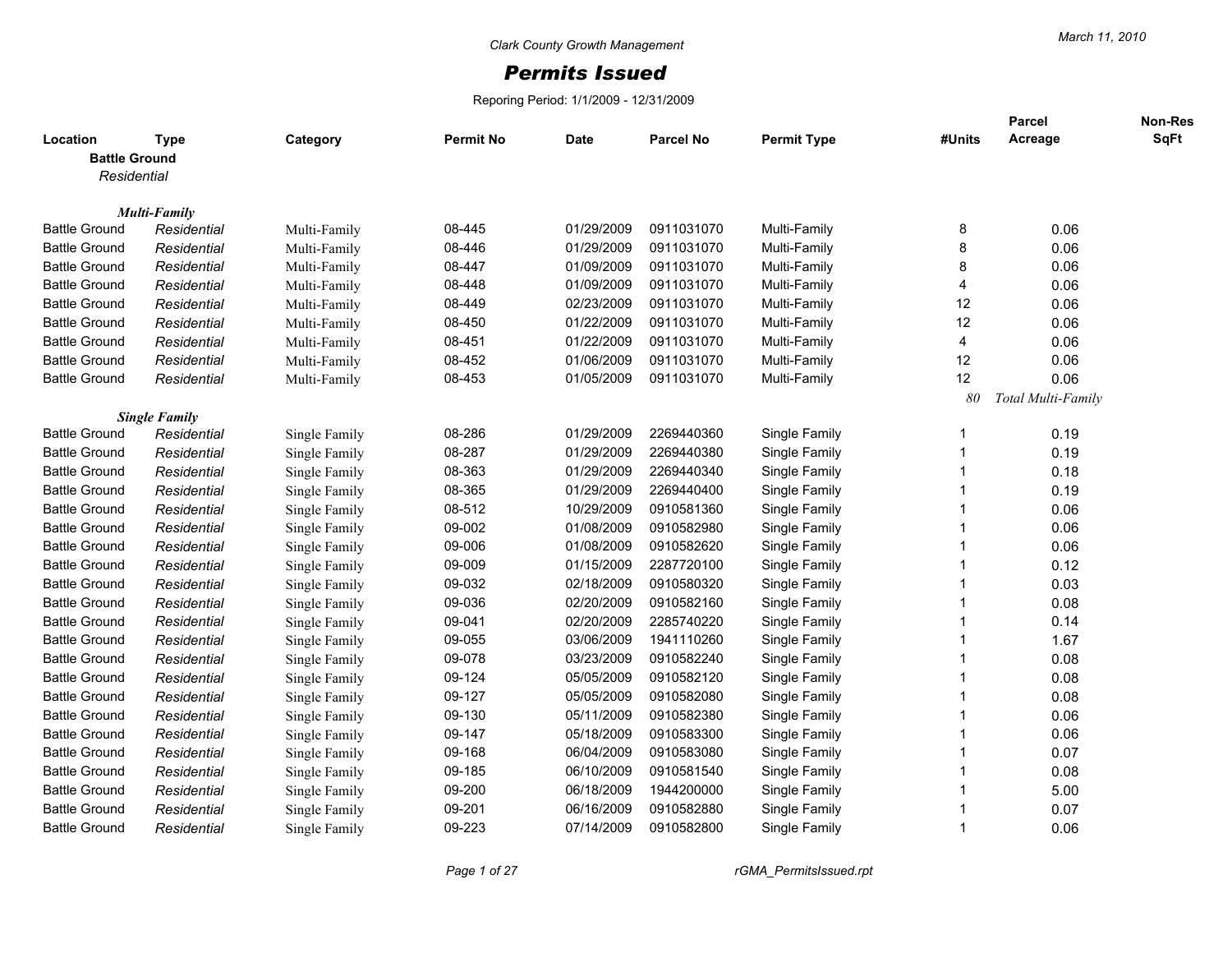|                      |                          |               |                  |             |                  |                                |        | Parcel                | <b>Non-Res</b> |
|----------------------|--------------------------|---------------|------------------|-------------|------------------|--------------------------------|--------|-----------------------|----------------|
| Location             | Type                     | Category      | <b>Permit No</b> | <b>Date</b> | <b>Parcel No</b> | <b>Permit Type</b>             | #Units | Acreage               | <b>SqFt</b>    |
| <b>Battle Ground</b> |                          |               |                  |             |                  |                                |        |                       |                |
| Residential          |                          |               |                  |             |                  |                                |        |                       |                |
|                      |                          |               |                  |             |                  |                                |        |                       |                |
|                      | <b>Single Family</b>     |               |                  |             |                  |                                |        |                       |                |
| <b>Battle Ground</b> | Residential              | Single Family | 09-247           | 09/02/2009  | 0910582040       | Single Family                  | 1      | 0.08                  |                |
| <b>Battle Ground</b> | Residential              | Single Family | 09-250           | 08/04/2009  | 0910582200       | Single Family                  |        | 0.08                  |                |
| <b>Battle Ground</b> | Residential              | Single Family | 09-262           | 09/02/2009  | 0910581520       | Single Family                  |        | 0.08                  |                |
| <b>Battle Ground</b> | Residential              | Single Family | 09-283           | 09/02/2009  | 0910582100       | Single Family                  |        | 0.08                  |                |
| <b>Battle Ground</b> | Residential              | Single Family | 09-310           | 09/03/2009  | 0910582720       | Single Family                  |        | 0.07                  |                |
| <b>Battle Ground</b> | Residential              | Single Family | 09-314           | 09/03/2009  | 0910582900       | Single Family                  |        | 0.07                  |                |
| <b>Battle Ground</b> | Residential              | Single Family | 09-321           | 09/03/2009  | 2269440140       | Single Family                  |        | 0.20                  |                |
| <b>Battle Ground</b> | Residential              | Single Family | 09-332           | 09/16/2009  | 0910582680       | Single Family                  |        | 0.07                  |                |
| <b>Battle Ground</b> | Residential              | Single Family | 09-341           | 09/16/2009  | 0910582660       | Single Family                  |        | 0.07                  |                |
| <b>Battle Ground</b> | Residential              | Single Family | 09-349           | 09/23/2009  | 0910583180       | Single Family                  |        | 0.08                  |                |
| <b>Battle Ground</b> | Residential              | Single Family | 09-367           | 10/13/2009  | 2269890500       | Single Family                  |        | 0.26                  |                |
| <b>Battle Ground</b> | Residential              | Single Family | 09-370           | 10/12/2009  | 2269440160       | Single Family                  |        | 0.20                  |                |
| <b>Battle Ground</b> | Residential              | Single Family | 09-371           | 10/12/2009  | 2269440260       | Single Family                  |        | 0.17                  |                |
| <b>Battle Ground</b> | Residential              | Single Family | 09-372           | 10/12/2009  | 2269440220       | Single Family                  |        | 0.16                  |                |
| <b>Battle Ground</b> | Residential              | Single Family | 09-373           | 10/12/2009  | 2269440240       | Single Family                  |        | 0.16                  |                |
| <b>Battle Ground</b> | Residential              | Single Family | 09-405           | 11/09/2009  | 0910581500       | Single Family                  |        | 0.08                  |                |
| <b>Battle Ground</b> | Residential              | Single Family | 09-415           | 11/25/2009  | 0910582920       | Single Family                  |        | 0.07                  |                |
| <b>Battle Ground</b> | Residential              | Single Family | 09-418           | 11/25/2009  | 0910582560       | Single Family                  |        | 0.06                  |                |
| <b>Battle Ground</b> | Residential              | Single Family | 09-449           | 12/28/2009  | 2287720190       | Single Family                  |        | 0.15                  |                |
| <b>Battle Ground</b> | Residential              | Single Family | 09-459           | 12/23/2009  | 2290002630       | Single Family                  |        | 0.14                  |                |
| <b>Battle Ground</b> | Residential              | Single Family | 09-462           | 12/23/2009  | 2290003040       | Single Family                  | 1      | 0.14                  |                |
| <b>Battle Ground</b> | Residential              | Single Family | 09-463           | 12/23/2009  | 2290003090       | Single Family                  |        | 0.17                  |                |
|                      |                          |               |                  |             |                  |                                | 44     | Total Single Family   |                |
|                      |                          |               |                  |             |                  |                                |        |                       |                |
|                      |                          |               |                  |             |                  | <b>Battle Ground Sub Total</b> | 124    |                       | 0              |
|                      |                          |               |                  |             |                  |                                |        |                       |                |
| Residential          | <b>Battle Ground UGA</b> |               |                  |             |                  |                                |        |                       |                |
|                      | <b>Single Family</b>     |               |                  |             |                  |                                |        |                       |                |
| <b>Battle Ground</b> | Residential              | Single Family | SFR2009-00136    | 04/27/2009  | 1942180480       | Single Family                  | 1      | 1.05                  |                |
| Battle Ground        | Residential              | Single Family | SFR2009-00137    | 04/27/2009  | 1942180520       | Single Family                  |        | 1.00                  |                |
| <b>Battle Ground</b> | Residential              | Single Family | SFR2009-00188    | 09/03/2009  | 1942180020       | Single Family                  | 1      | 0.91                  |                |
|                      |                          |               |                  |             |                  |                                |        | 3 Total Single Family |                |
|                      |                          |               |                  |             |                  | Battle Ground UGA Sub Total    | 3      |                       | 0              |
|                      |                          |               |                  |             |                  |                                |        |                       |                |
|                      |                          |               |                  |             |                  |                                |        |                       |                |
|                      |                          |               |                  |             |                  |                                |        |                       |                |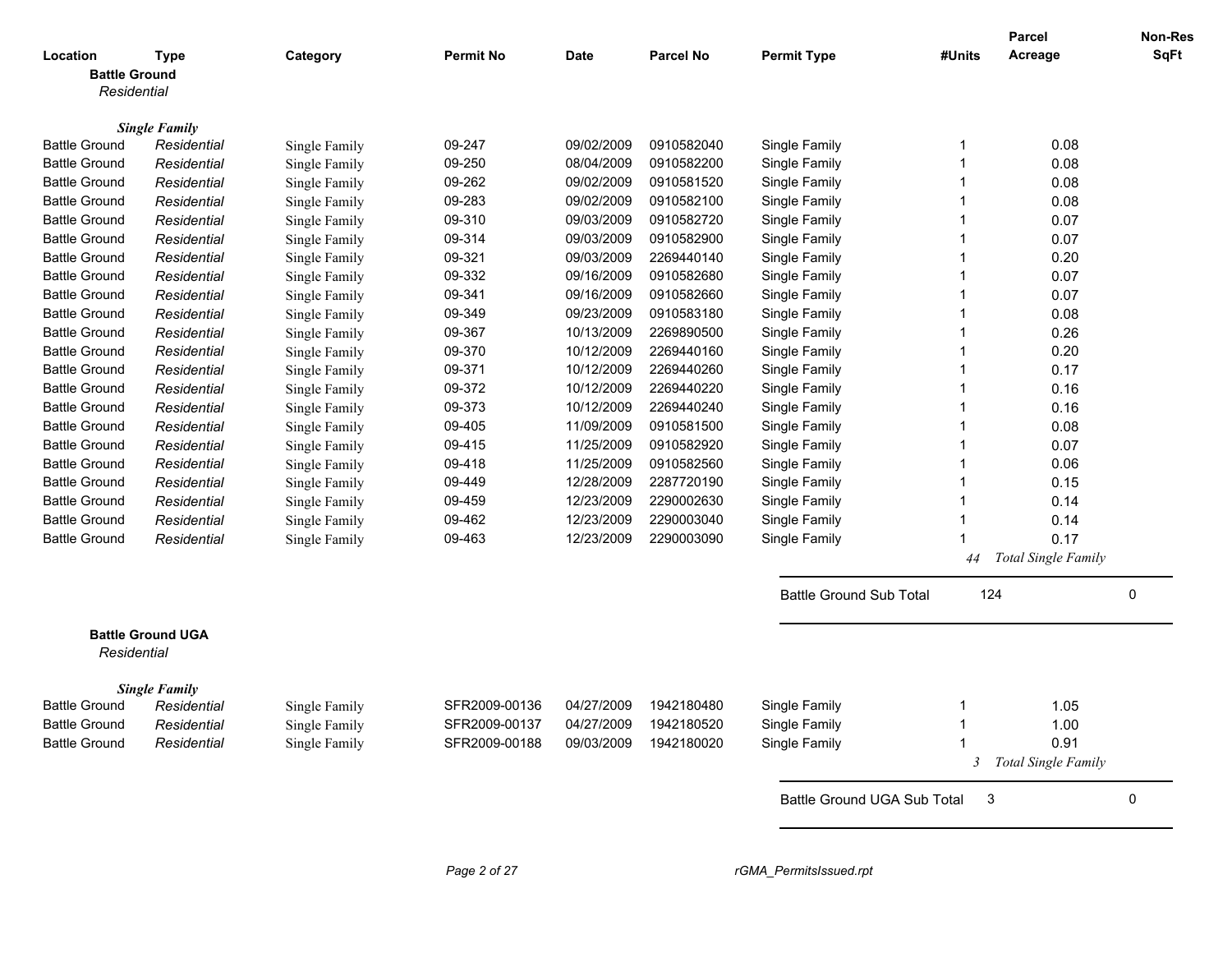|          |                      |                  |                  |             |                  |                         |                | <b>Parcel</b>      | Non-Res |
|----------|----------------------|------------------|------------------|-------------|------------------|-------------------------|----------------|--------------------|---------|
| Location | <b>Type</b>          | Category         | <b>Permit No</b> | <b>Date</b> | <b>Parcel No</b> | <b>Permit Type</b>      | #Units         | Acreage            | SqFt    |
|          | Camas                |                  |                  |             |                  |                         |                |                    |         |
|          | Non-Residential      |                  |                  |             |                  |                         |                |                    |         |
| Camas    | Non-Residential      | Other Commercial | 200900160        | 07/29/2009  | 0910080000       | <b>Other Commercial</b> |                | 9.33               | 20,500  |
|          | Residential          |                  |                  |             |                  |                         |                |                    |         |
|          |                      |                  |                  |             |                  |                         |                |                    |         |
|          | <b>Multi-Family</b>  |                  |                  |             |                  |                         |                |                    |         |
| Camas    | Residential          | Multi-Family     | 200800648        | 07/22/2009  | 1776630560       | Multi-Family            | -1             | 0.05               |         |
| Camas    | Residential          | Multi-Family     | 200800649        | 07/22/2009  | 1776630580       | Multi-Family            | $\overline{1}$ | 0.05               |         |
| Camas    | Residential          | Multi-Family     | 200800650        | 07/22/2009  | 1776630600       | Multi-Family            | $\overline{1}$ | 0.06               |         |
| Camas    | Residential          | Multi-Family     | 200900201        | 06/17/2009  | 9860265550       | Multi-Family            | $\overline{2}$ | 0.06               |         |
|          |                      |                  |                  |             |                  |                         | 5              | Total Multi-Family |         |
|          | <b>Single Family</b> |                  |                  |             |                  |                         |                |                    |         |
| Camas    | Residential          | Single Family    | 09-001           | 05/14/2009  | 0857910420       | Single Family           | $\mathbf{1}$   | 0.19               |         |
| Camas    | Residential          | Single Family    | 10000001         | 09/01/2009  | 1776631240       | Single Family           | $\overline{1}$ | 0.05               |         |
| Camas    | Residential          | Single Family    | 1000002          | 10/30/2009  | 1776630640       | Single Family           | $\overline{1}$ | 0.05               |         |
| Camas    | Residential          | Single Family    | 1000003          | 10/30/2009  | 1776630620       | Single Family           | $\overline{1}$ | 0.06               |         |
| Camas    | Residential          | Single Family    | 1000004          | 10/30/2009  | 1776630680       | Single Family           | $\overline{1}$ | 0.05               |         |
| Camas    | Residential          | Single Family    | 1000005          | 10/30/2009  | 1776630700       | Single Family           | $\overline{1}$ | 0.06               |         |
| Camas    | Residential          | Single Family    | 1000006          | 10/30/2009  | 1776630660       | Single Family           | $\overline{1}$ | 0.04               |         |
| Camas    | Residential          | Single Family    | 1000007          | 12/31/2009  | 1776631300       | Single Family           | $\overline{1}$ | 0.12               |         |
| Camas    | Residential          | Single Family    | 1000008          | 10/02/2009  | 0819582760       | Single Family           | $\overline{1}$ | 0.24               |         |
| Camas    | Residential          | Single Family    | 1000009          | 10/02/2009  | 0819582800       | Single Family           | 1              | 0.28               |         |
| Camas    | Residential          | Single Family    | 1000010          | 10/02/2009  | 0819582840       | Single Family           | $\overline{1}$ | 0.30               |         |
| Camas    | Residential          | Single Family    | 1000011          | 10/02/2009  | 0819582860       | Single Family           | $\overline{1}$ | 0.29               |         |
| Camas    | Residential          | Single Family    | 1000012          | 10/02/2009  | 0819583120       | Single Family           | $\overline{1}$ | 0.29               |         |
| Camas    | Residential          | Single Family    | 1000013          | 10/02/2009  | 0819583140       | Single Family           | $\overline{1}$ | 0.29               |         |
| Camas    | Residential          | Single Family    | 1000014          | 10/02/2009  | 0819583160       | Single Family           | $\overline{1}$ | 0.25               |         |
| Camas    | Residential          | Single Family    | 1000015          | 10/23/2009  | 1776631100       | Single Family           | $\overline{1}$ | 0.13               |         |
| Camas    | Residential          | Single Family    | 1000016          | 10/23/2009  | 1776631080       | Single Family           | $\overline{1}$ | 0.10               |         |
| Camas    | Residential          | Single Family    | 1000017          | 10/28/2009  | 0819582020       | Single Family           | 1              | 0.36               |         |
| Camas    | Residential          | Single Family    | 1000018          | 10/28/2009  | 0819582040       | Single Family           | $\overline{1}$ | 0.30               |         |
| Camas    | Residential          | Single Family    | 1000019          | 10/28/2009  | 0819582100       | Single Family           | $\overline{1}$ | 0.27               |         |
| Camas    | Residential          | Single Family    | 1000020          | 10/28/2009  | 0819582120       | Single Family           | $\overline{1}$ | 0.38               |         |
| Camas    | Residential          | Single Family    | 1000021          | 12/09/2009  | 0819582960       | Single Family           | 1              | 0.29               |         |
| Camas    | Residential          | Single Family    | 1000022          | 12/09/2009  | 0819582880       | Single Family           | $\overline{1}$ | 0.28               |         |
| Camas    | Residential          | Single Family    | 1000023          | 12/09/2009  | 0819582900       | Single Family           | $\overline{1}$ | 0.41               |         |
| Camas    | Residential          | Single Family    | 1000024          | 12/09/2009  | 0819582920       | Single Family           | $\overline{1}$ | 0.46               |         |
| Camas    | Residential          | Single Family    | 1000025          | 12/31/2009  | 0819582940       | Single Family           | 1              | 0.38               |         |
| Camas    | Residential          | Single Family    | 1000026          | 11/18/2009  | 0819583100       | Single Family           | -1             | 0.36               |         |
| Camas    | Residential          | Single Family    | 1000027          | 11/18/2009  | 0819583080       | Single Family           | $\overline{1}$ | 0.33               |         |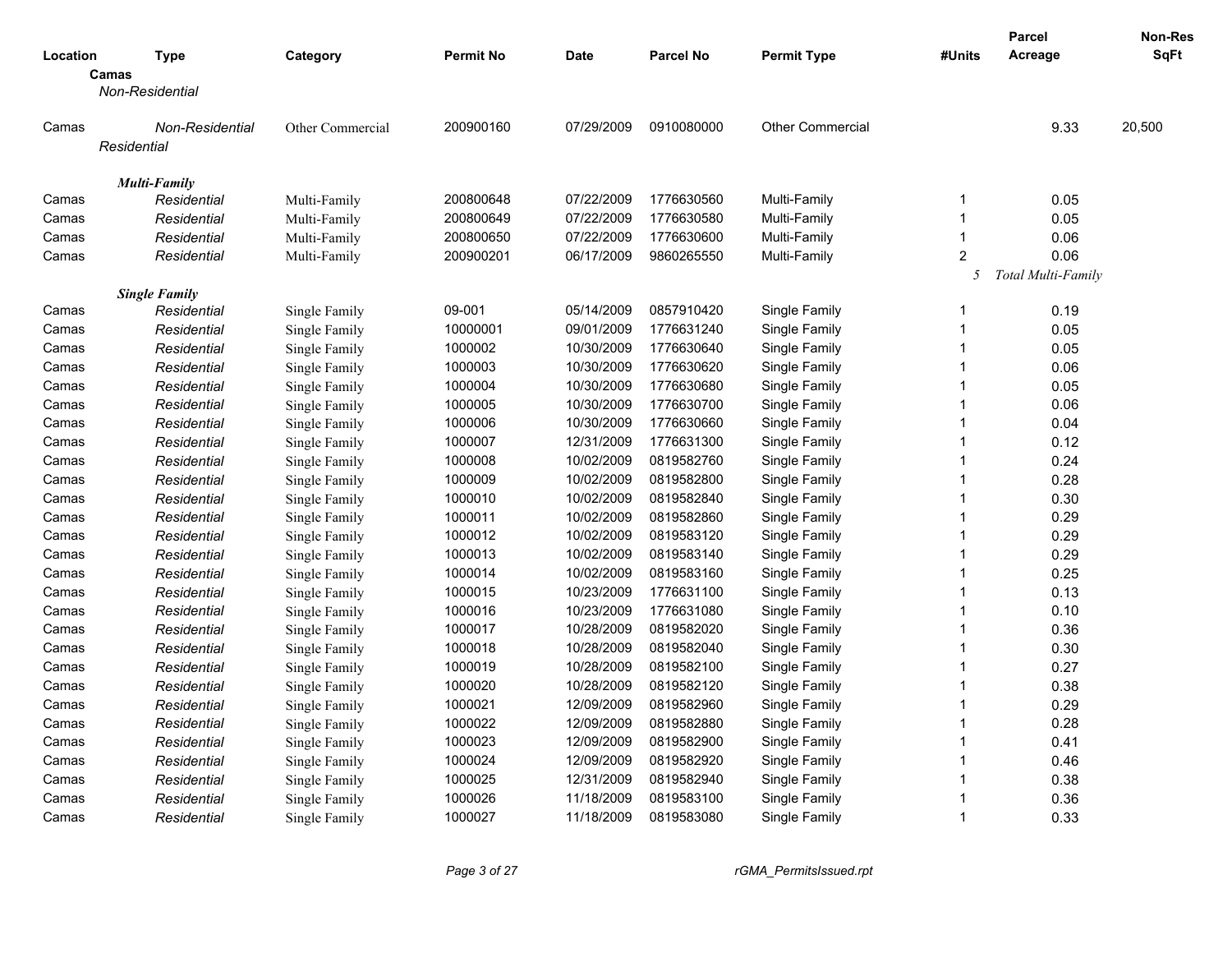|          |                      |               |                  |             |                  |                    |                         | <b>Parcel</b> | Non-Res     |
|----------|----------------------|---------------|------------------|-------------|------------------|--------------------|-------------------------|---------------|-------------|
| Location | <b>Type</b>          | Category      | <b>Permit No</b> | <b>Date</b> | <b>Parcel No</b> | <b>Permit Type</b> | #Units                  | Acreage       | <b>SqFt</b> |
|          | Camas                |               |                  |             |                  |                    |                         |               |             |
|          | Residential          |               |                  |             |                  |                    |                         |               |             |
|          | <b>Single Family</b> |               |                  |             |                  |                    |                         |               |             |
| Camas    | Residential          | Single Family | 1000028          | 11/18/2009  | 0819583060       | Single Family      | -1                      | 0.25          |             |
| Camas    | Residential          | Single Family | 1000029          | 11/18/2009  | 0819583020       | Single Family      | -1                      | 0.25          |             |
| Camas    | Residential          | Single Family | 1000030          | 11/18/2009  | 0819583040       | Single Family      | $\overline{1}$          | 0.26          |             |
| Camas    | Residential          | Single Family | 1000031          | 12/09/2009  | 0819583000       | Single Family      | 1                       | 0.28          |             |
| Camas    | Residential          | Single Family | 1000032          | 12/09/2009  | 0819582980       | Single Family      | $\mathbf{1}$            | 0.24          |             |
| Camas    | Residential          | Single Family | 1000033          | 10/28/2009  | 0819582080       | Single Family      | $\overline{1}$          | 0.25          |             |
| Camas    | Residential          | Single Family | 20000002         | 09/22/2009  | 1248172800       | Single Family      | $\mathbf{1}$            | 0.25          |             |
| Camas    | Residential          | Single Family | 200800070        | 04/03/2009  | 1271470340       | Single Family      | 1                       | 0.14          |             |
| Camas    | Residential          | Single Family | 200800137        | 05/13/2009  | 0819582320       | Single Family      | $\overline{1}$          | 0.22          |             |
| Camas    | Residential          | Single Family | 200800138        | 05/13/2009  | 0819582340       | Single Family      | $\overline{1}$          | 0.23          |             |
| Camas    | Residential          | Single Family | 200800525        | 01/12/2009  | 1277440020       | Single Family      | $\mathbf{1}$            | 0.27          |             |
| Camas    | Residential          | Single Family | 200800647        | 07/22/2009  | 1776630540       | Single Family      | 1                       | 0.07          |             |
| Camas    | Residential          | Single Family | 200800664        | 04/03/2009  | 0922325220       | Single Family      | $\mathbf{1}$            | 0.74          |             |
| Camas    | Residential          | Single Family | 200800691        | 02/19/2009  | 0849210400       | Single Family      | $\overline{1}$          | 0.24          |             |
| Camas    | Residential          | Single Family | 200900003        | 08/06/2009  | 1271470320       | Single Family      | -1                      | 0.14          |             |
| Camas    | Residential          | Single Family | 200900093        | 04/03/2009  | 1248173800       | Single Family      | $\mathbf{1}$            | 0.25          |             |
| Camas    | Residential          | Single Family | 200900129        | 05/15/2009  | 0819582220       | Single Family      | $\overline{1}$          | 0.25          |             |
| Camas    | Residential          | Single Family | 200900130        | 05/13/2009  | 0819582240       | Single Family      | $\overline{1}$          | 0.28          |             |
| Camas    | Residential          | Single Family | 200900131        | 06/02/2009  | 0819582260       | Single Family      | $\overline{\mathbf{1}}$ | 0.31          |             |
| Camas    | Residential          | Single Family | 200900132        | 06/02/2009  | 0819582280       | Single Family      | $\mathbf{1}$            | 0.25          |             |
| Camas    | Residential          | Single Family | 200900134        | 05/13/2009  | 0819582300       | Single Family      | $\overline{\mathbf{1}}$ | 0.24          |             |
| Camas    | Residential          | Single Family | 200900139        | 05/15/2009  | 0819583240       | Single Family      | $\overline{1}$          | 0.28          |             |
| Camas    | Residential          | Single Family | 200900140        | 05/15/2009  | 0819583280       | Single Family      | -1                      | 0.27          |             |
| Camas    | Residential          | Single Family | 200900178        | 06/09/2009  | 0819583220       | Single Family      | $\overline{1}$          | 0.40          |             |
| Camas    | Residential          | Single Family | 200900179        | 06/09/2009  | 0819582740       | Single Family      | $\overline{\mathbf{1}}$ | 0.36          |             |
| Camas    | Residential          | Single Family | 200900180        | 07/15/2009  | 1248173540       | Single Family      | $\overline{\mathbf{1}}$ | 0.24          |             |
| Camas    | Residential          | Single Family | 200900185        | 06/01/2009  | 1248172760       | Single Family      | 1                       | 0.30          |             |
| Camas    | Residential          | Single Family | 200900192        | 06/09/2009  | 0819583200       | Single Family      | $\mathbf{1}$            | 0.27          |             |
| Camas    | Residential          | Single Family | 200900205        | 07/10/2009  | 1759330020       | Single Family      | -1                      | 0.12          |             |
| Camas    | Residential          | Single Family | 200900221        | 07/10/2009  | 1277440100       | Single Family      | $\overline{\mathbf{1}}$ | 0.28          |             |
| Camas    | Residential          | Single Family | 200900223        | 07/01/2009  | 0849210380       | Single Family      | 1                       | 0.49          |             |
| Camas    | Residential          | Single Family | 200900224        | 06/25/2009  | 1248172720       | Single Family      | $\overline{1}$          | 0.31          |             |
| Camas    | Residential          | Single Family | 200900262        | 07/07/2009  | 1248172740       | Single Family      | 1                       | 0.29          |             |
| Camas    | Residential          | Single Family | 200900273        | 08/12/2009  | 1271470200       | Single Family      | $\overline{\mathbf{1}}$ | 0.15          |             |
| Camas    | Residential          | Single Family | 200900278        | 07/10/2009  | 0922325660       | Single Family      | $\overline{1}$          | 0.77          |             |
| Camas    | Residential          | Single Family | 200900287        | 08/05/2009  | 1248173840       | Single Family      | $\overline{1}$          | 0.29          |             |
| Camas    | Residential          | Single Family | 200900330        | 08/18/2009  | 1759560220       | Single Family      | $\overline{1}$          | 0.20          |             |
|          |                      |               |                  |             |                  |                    |                         |               |             |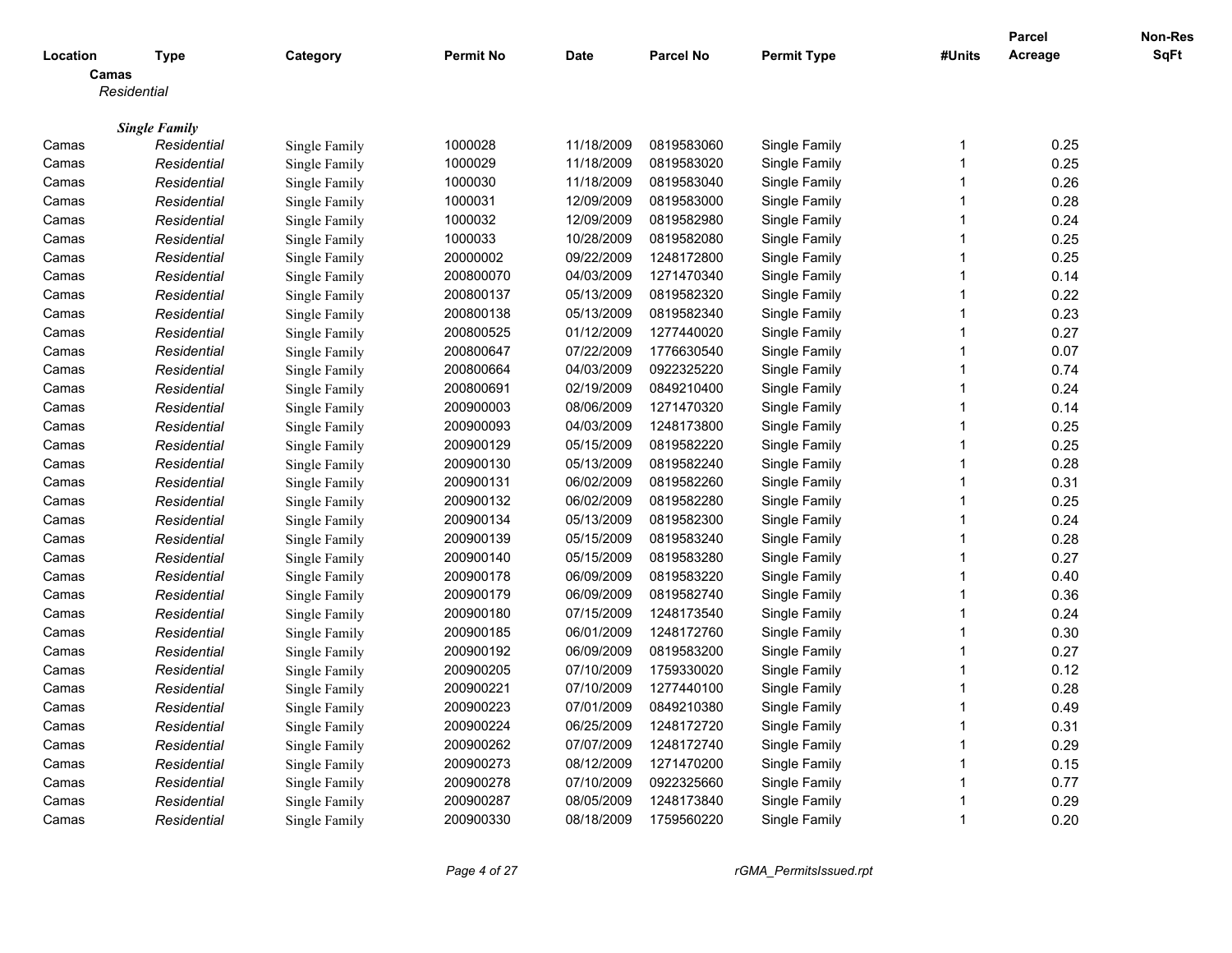| Location<br>Camas | Type<br>Residential  | Category      | <b>Permit No</b> | <b>Date</b> | <b>Parcel No</b> | <b>Permit Type</b>  | #Units | Parcel<br>Acreage                  | Non-Res<br>SqFt |
|-------------------|----------------------|---------------|------------------|-------------|------------------|---------------------|--------|------------------------------------|-----------------|
|                   |                      |               |                  |             |                  |                     |        |                                    |                 |
|                   | <b>Single Family</b> |               |                  |             |                  |                     |        |                                    |                 |
| Camas             | Residential          | Single Family | 200900358        | 09/01/2009  | 1776631280       | Single Family       |        | 0.12                               |                 |
| Camas             | Residential          | Single Family | 200900359        | 09/01/2009  | 1776631200       | Single Family       |        | 0.11                               |                 |
| Camas             | Residential          | Single Family | 200900360        | 09/01/2009  | 1776631240       | Single Family       |        | 0.05                               |                 |
| Camas             | Residential          | Single Family | 30000003         | 09/25/2009  | 0819583180       | Single Family       |        | 0.48                               |                 |
| Camas             | Residential          | Single Family | 40000004         | 09/25/2009  | 0819582820       | Single Family       |        | 0.65                               |                 |
| Camas             | Residential          | Single Family | 50000005         | 09/25/2009  | 0819582780       | Single Family       |        | 0.54                               |                 |
|                   |                      |               |                  |             |                  |                     | 71     | Total Single Family                |                 |
|                   |                      |               |                  |             |                  | Camas Sub Total     | 76     |                                    | 20,500          |
| <b>Camas UGA</b>  | Residential          |               |                  |             |                  |                     |        |                                    |                 |
| Camas UGA         | <b>Single Family</b> |               | MOH2008-00008    | 10/05/2009  | 1271550050       | Mobile Home         |        |                                    |                 |
|                   | Residential          | Mobile Home   |                  |             |                  |                     |        | 1.04<br><b>Total Single Family</b> |                 |
|                   |                      |               |                  |             |                  | Camas UGA Sub Total |        |                                    | 0               |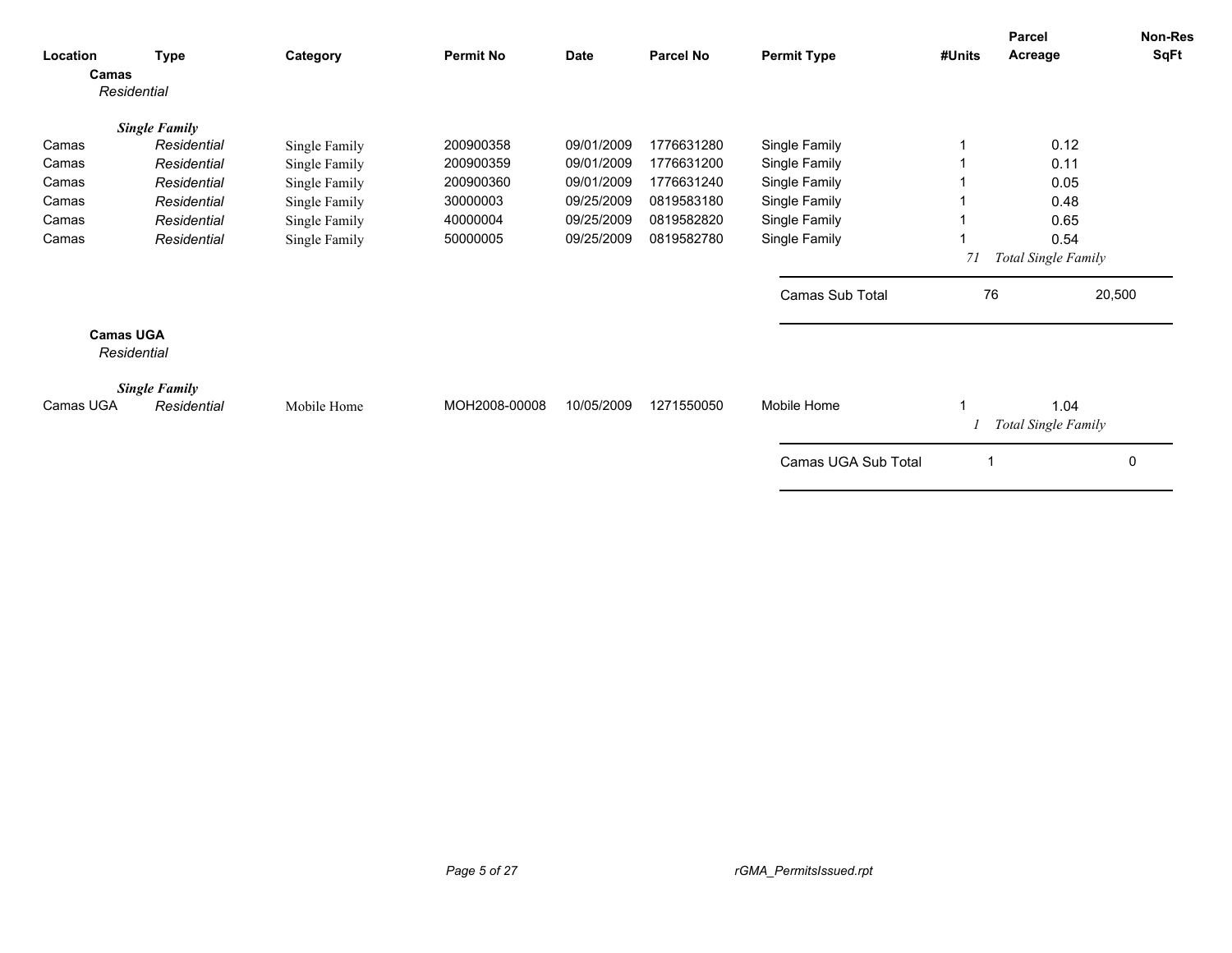| Location<br>La Center | Type<br>Residential  | Category      | <b>Permit No</b> | Date       | <b>Parcel No</b> | <b>Permit Type</b>  | #Units         | Parcel<br>Acreage          | <b>Non-Res</b><br>SqFt |
|-----------------------|----------------------|---------------|------------------|------------|------------------|---------------------|----------------|----------------------------|------------------------|
|                       | <b>Single Family</b> |               |                  |            |                  |                     |                |                            |                        |
| La Center             | Residential          | Single Family | RN09816          | 09/01/2009 | 2588941040       | Single Family       |                | 0.18                       |                        |
| La Center             | Residential          | Single Family | RN09817          | 09/01/2009 | 2588941080       | Single Family       |                | 0.17                       |                        |
| La Center             | Residential          | Single Family | RN09818          | 09/01/2009 | 2588940840       | Single Family       |                | 0.18                       |                        |
| La Center             | Residential          | Single Family | RN09832          | 12/28/2009 | 2589051040       | Single Family       |                | 0.17                       |                        |
|                       |                      |               |                  |            |                  |                     | $\overline{4}$ | <b>Total Single Family</b> |                        |
|                       |                      |               |                  |            |                  | La Center Sub Total | 4              |                            | 0                      |
|                       |                      |               |                  |            |                  |                     |                |                            |                        |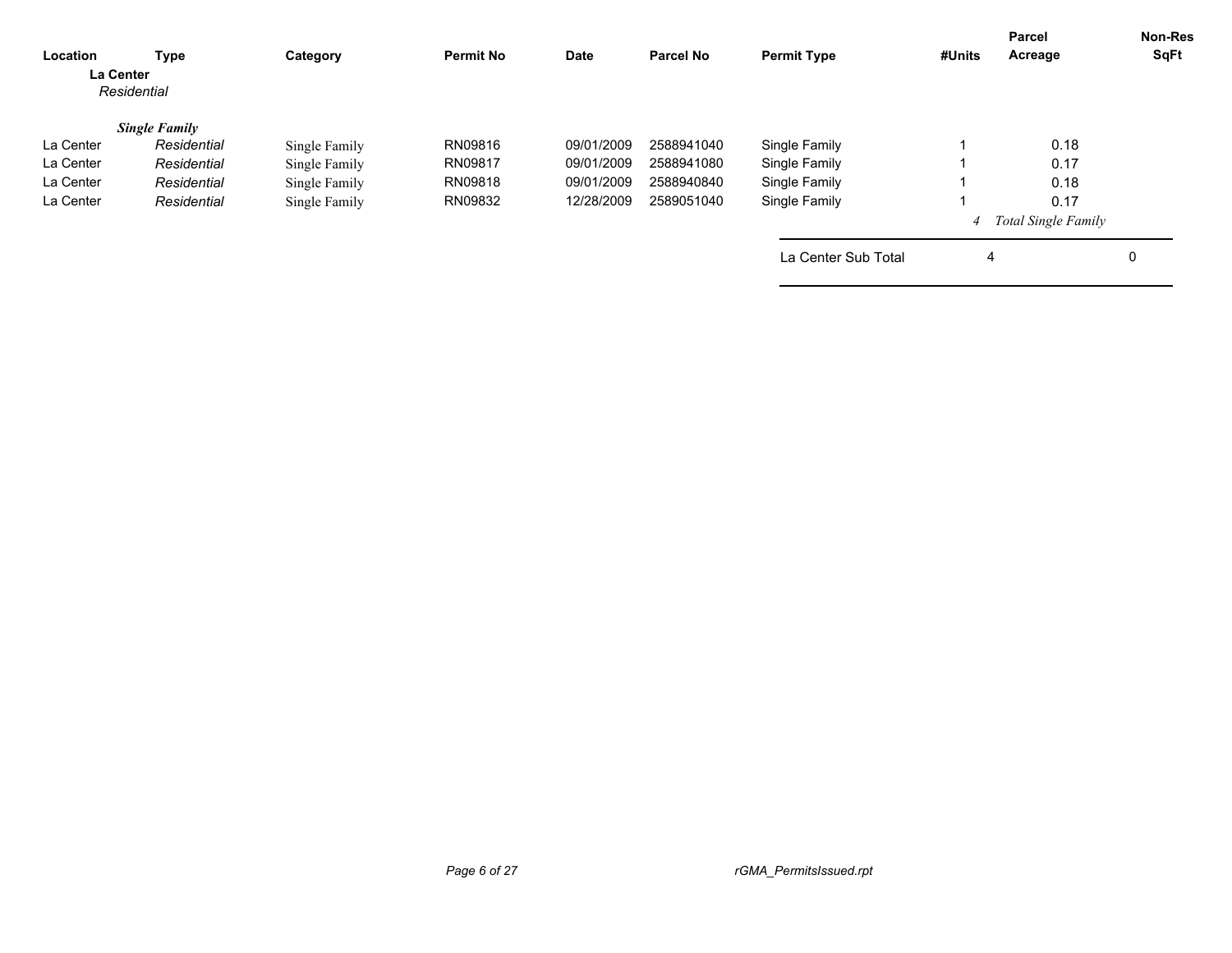| Location   | <b>Type</b>          | Category      | <b>Permit No</b> | <b>Date</b> | <b>Parcel No</b> | <b>Permit Type</b>   | #Units | <b>Parcel</b><br>Acreage   | <b>Non-Res</b><br><b>SqFt</b> |
|------------|----------------------|---------------|------------------|-------------|------------------|----------------------|--------|----------------------------|-------------------------------|
|            | Ridgefield           |               |                  |             |                  |                      |        |                            |                               |
|            | Residential          |               |                  |             |                  |                      |        |                            |                               |
|            |                      |               |                  |             |                  |                      |        |                            |                               |
|            | <b>Single Family</b> |               |                  |             |                  |                      |        |                            |                               |
| Ridgefield | Residential          | Single Family | BLD-08-0114      | 05/04/2009  | 2138082100       | Single Family        |        | 0.15                       |                               |
| Ridgefield | Residential          | Single Family | BLD-09-0011      | 05/14/2009  | 2160441000       | Single Family        |        | 0.12                       |                               |
| Ridgefield | Residential          | Single Family | BLD-09-0012      | 04/16/2009  | 2160441040       | Single Family        |        | 0.12                       |                               |
| Ridgefield | Residential          | Single Family | BLD-09-0013      | 04/16/2009  | 2160441340       | Single Family        |        | 0.12                       |                               |
| Ridgefield | Residential          | Single Family | BLD-09-0020      | 05/13/2009  | 2200321360       | Single Family        |        | 0.27                       |                               |
| Ridgefield | Residential          | Single Family | BLD-09-0026      | 06/01/2009  | 0683183020       | Single Family        |        | 0.17                       |                               |
| Ridgefield | Residential          | Single Family | BLD-09-0033      | 07/28/2009  | 2200322640       | Single Family        |        | 0.30                       |                               |
| Ridgefield | Residential          | Single Family | BLD-09-0035      | 08/20/2009  | 2160440340       | Single Family        |        | 0.15                       |                               |
| Ridgefield | Residential          | Single Family | BLD-09-0039      | 08/20/2009  | 2160440320       | Single Family        |        | 0.19                       |                               |
| Ridgefield | Residential          | Single Family | BLD-09-0041      | 08/20/2009  | 2160440880       | Single Family        |        | 0.13                       |                               |
| Ridgefield | Residential          | Single Family | BLD-09-0044      | 08/17/2009  | 9860276540       | Single Family        |        | 0.11                       |                               |
| Ridgefield | Residential          | Single Family | BLD-09-0045      | 08/17/2009  | 9860276530       | Single Family        |        | 0.08                       |                               |
| Ridgefield | Residential          | Single Family | BLD-09-0046      | 08/17/2009  | 1210610580       | Single Family        |        | 0.50                       |                               |
| Ridgefield | Residential          | Single Family | BLD-09-0054      | 09/21/2009  | 9860276570       | Single Family        |        | 0.10                       |                               |
| Ridgefield | Residential          | Single Family | BLD-09-0056      | 09/23/2009  | 0683181500       | Single Family        |        | 0.21                       |                               |
| Ridgefield | Residential          | Single Family | BLD-09-0057      | 10/22/2009  | 2160440220       | Single Family        |        | 0.13                       |                               |
| Ridgefield | Residential          | Single Family | BLD-09-0059      | 10/22/2009  | 2160440200       | Single Family        |        | 0.12                       |                               |
| Ridgefield | Residential          | Single Family | BLD-09-0060      | 10/08/2009  | 0683182760       | Single Family        |        | 0.15                       |                               |
| Ridgefield | Residential          | Single Family | BLD-09-0074      | 12/07/2009  | 2200321780       | Single Family        |        | 0.26                       |                               |
| Ridgefield | Residential          | Single Family | BLD-09-0075      | 12/07/2009  | 2200321300       | Single Family        |        | 0.11                       |                               |
| Ridgefield | Residential          | Single Family | BLD-09-0081      | 12/22/2009  | 0683182920       | Single Family        |        | 0.17                       |                               |
|            |                      |               |                  |             |                  |                      | 21     | <b>Total Single Family</b> |                               |
|            |                      |               |                  |             |                  | Ridgefield Sub Total | 21     |                            | 0                             |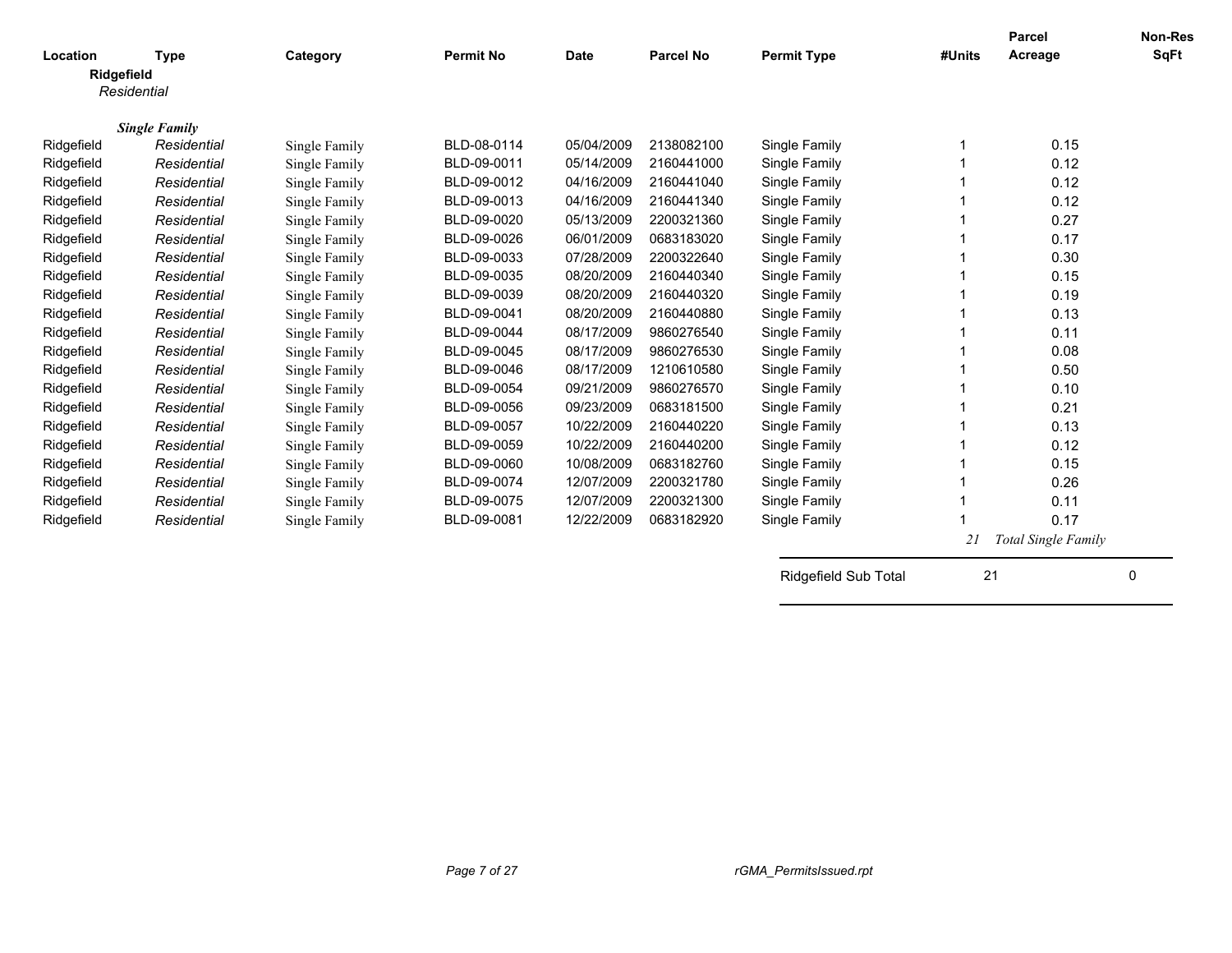|           |                      |               |                  |             |                  |                    |                         | <b>Parcel</b>      | Non-Res |
|-----------|----------------------|---------------|------------------|-------------|------------------|--------------------|-------------------------|--------------------|---------|
| Location  | <b>Type</b>          | Category      | <b>Permit No</b> | <b>Date</b> | <b>Parcel No</b> | <b>Permit Type</b> | #Units                  | Acreage            | SqFt    |
|           | <b>Vancouver</b>     |               |                  |             |                  |                    |                         |                    |         |
|           | Residential          |               |                  |             |                  |                    |                         |                    |         |
|           |                      |               |                  |             |                  |                    |                         |                    |         |
|           | <b>Multi-Family</b>  |               |                  |             |                  |                    |                         |                    |         |
| Vancouver | Residential          | Duplex        | SFR2009-00052    | 07/20/2009  | 0293780070       | <b>Duplex</b>      | 2                       | 2.31               |         |
| Vancouver | Residential          | Multi-Family  | MFR2008-00152    | 06/15/2009  | 0218600000       | Multi-Family       | $\overline{4}$          | 0.03               |         |
| Vancouver | Residential          | Multi-Family  | MFR2008-00153    | 06/15/2009  | 0218600000       | Multi-Family       | 3                       | 0.03               |         |
| Vancouver | Residential          | Multi-Family  | MFR2009-00163    | 07/20/2009  | 1766010000       | Multi-Family       | 36                      | 0.02               |         |
| Vancouver | Residential          | Multi-Family  | SFR2008-00026    | 12/22/2009  | 1099511480       | Multi-Family       | $\overline{1}$          | 0.06               |         |
| Vancouver | Residential          | Multi-Family  | SFR2008-00027    | 12/22/2009  | 1099511460       | Multi-Family       | $\overline{1}$          | 0.06               |         |
| Vancouver | Residential          | Multi-Family  | SFR2008-00069    | 02/10/2009  | 1600430040       | Multi-Family       | $\overline{\mathbf{1}}$ | 0.04               |         |
| Vancouver | Residential          | Multi-Family  | SFR2008-00070    | 02/10/2009  | 1600430240       | Multi-Family       | $\overline{1}$          | 0.04               |         |
| Vancouver | Residential          | Multi-Family  | SFR2008-00071    | 02/10/2009  | 1600430200       | Multi-Family       | -1                      | 0.04               |         |
| Vancouver | Residential          | Multi-Family  | SFR2008-00072    | 02/10/2009  | 1600430160       | Multi-Family       | -1                      | 0.04               |         |
| Vancouver | Residential          | Multi-Family  | SFR2008-00073    | 02/10/2009  | 1600430080       | Multi-Family       | $\overline{1}$          | 0.04               |         |
| Vancouver | Residential          | Multi-Family  | SFR2008-00074    | 02/10/2009  | 1600430120       | Multi-Family       | $\overline{1}$          | 0.04               |         |
| Vancouver | Residential          | Multi-Family  | SFR2008-00075    | 02/17/2009  | 1600430280       | Multi-Family       | $\overline{1}$          | 0.04               |         |
| Vancouver | Residential          | Multi-Family  | SFR2008-00076    | 02/17/2009  | 1600430320       | Multi-Family       | -1                      | 0.04               |         |
| Vancouver | Residential          | Multi-Family  | SFR2008-00077    | 02/17/2009  | 1600430360       | Multi-Family       | $\overline{1}$          | 0.04               |         |
| Vancouver | Residential          | Multi-Family  | SFR2008-00078    | 02/17/2009  | 1600430400       | Multi-Family       | $\overline{1}$          | 0.04               |         |
| Vancouver | Residential          | Multi-Family  | SFR2008-00079    | 02/17/2009  | 1600430440       | Multi-Family       | -1                      | 0.04               |         |
| Vancouver | Residential          | Multi-Family  | SFR2008-00080    | 02/17/2009  | 1600430420       | Multi-Family       | $\overline{1}$          | 0.04               |         |
| Vancouver | Residential          | Multi-Family  | SFR2008-00081    | 02/10/2009  | 1600430020       | Multi-Family       | $\overline{1}$          | 0.07               |         |
| Vancouver | Residential          | Multi-Family  | SFR2008-00082    | 02/10/2009  | 1600430140       | Multi-Family       | $\overline{1}$          | 0.04               |         |
| Vancouver | Residential          | Multi-Family  | SFR2008-00083    | 02/10/2009  | 1600430180       | Multi-Family       | $\overline{1}$          | 0.04               |         |
| Vancouver | Residential          | Multi-Family  | SFR2008-00084    | 02/10/2009  | 1600430220       | Multi-Family       | $\overline{1}$          | 0.04               |         |
| Vancouver | Residential          | Multi-Family  | SFR2008-00085    | 02/17/2009  | 1600430260       | Multi-Family       | $\overline{\mathbf{1}}$ | 0.04               |         |
| Vancouver | Residential          | Multi-Family  | SFR2008-00086    | 02/17/2009  | 1600430300       | Multi-Family       | $\overline{1}$          | 0.04               |         |
| Vancouver | Residential          | Multi-Family  | SFR2008-00087    | 02/10/2009  | 1600430060       | Multi-Family       | -1                      | 0.04               |         |
| Vancouver | Residential          | Multi-Family  | SFR2008-00088    | 02/10/2009  | 1600430100       | Multi-Family       | -1                      | 0.04               |         |
| Vancouver | Residential          | Multi-Family  | SFR2008-00089    | 02/17/2009  | 1600430340       | Multi-Family       | $\overline{1}$          | 0.04               |         |
| Vancouver | Residential          | Multi-Family  | SFR2008-00090    | 02/17/2009  | 1600430380       | Multi-Family       | $\overline{1}$          | 0.05               |         |
| Vancouver | Residential          | Multi-Family  | SFR2008-00091    | 02/17/2009  | 1600430460       | Multi-Family       | $\overline{1}$          | 0.06               |         |
| Vancouver | Residential          | Multi-Family  | SFR2008-00327    | 02/19/2009  | 1099769800       | Multi-Family       | $\overline{1}$          | 0.09               |         |
| Vancouver | Residential          | Multi-Family  | SFR2008-00328    | 02/19/2009  | 1099769810       | Multi-Family       | $\overline{1}$          | 0.09               |         |
| Vancouver | Residential          | Multi-Family  | SFR2009-00051    | 07/07/2009  | 1623830060       | Multi-Family       | 1                       | 0.11               |         |
|           |                      |               |                  |             |                  |                    | 73                      | Total Multi-Family |         |
|           | <b>Single Family</b> |               |                  |             |                  |                    |                         |                    |         |
| Vancouver | Residential          | Mobile Home   | MOH2009-00010    | 10/06/2009  | 1659160000       | Mobile Home        | -1                      | 0.28               |         |
| Vancouver | Residential          | Single Family | SFR2008-00046    | 04/20/2009  | 1674180020       | Single Family      | $\overline{\mathbf{1}}$ | 3.13               |         |
| Vancouver | Residential          | Single Family | SFR2008-00185    | 12/09/2009  | 1772350940       | Single Family      | -1                      | 0.07               |         |
|           |                      |               |                  |             |                  |                    |                         |                    |         |

*Page 8 of 27 rGMA\_PermitsIssued.rpt*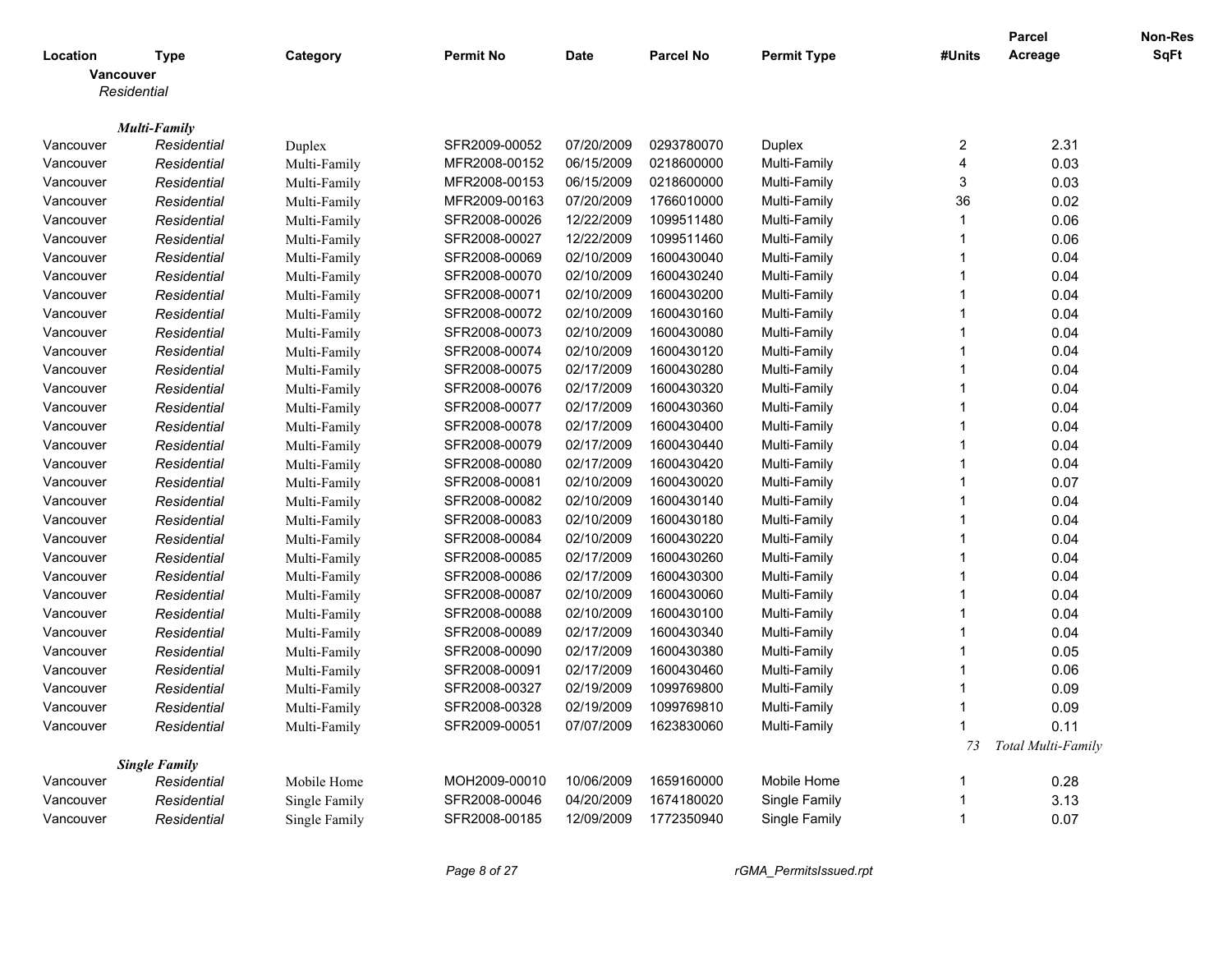|           |                      |                      |                  |             |                  |                    |                         | <b>Parcel</b> | Non-Res     |
|-----------|----------------------|----------------------|------------------|-------------|------------------|--------------------|-------------------------|---------------|-------------|
| Location  | Type                 | Category             | <b>Permit No</b> | <b>Date</b> | <b>Parcel No</b> | <b>Permit Type</b> | #Units                  | Acreage       | <b>SqFt</b> |
|           | Vancouver            |                      |                  |             |                  |                    |                         |               |             |
|           | Residential          |                      |                  |             |                  |                    |                         |               |             |
|           |                      |                      |                  |             |                  |                    |                         |               |             |
|           | <b>Single Family</b> |                      |                  |             |                  |                    | $\mathbf 1$             |               |             |
| Vancouver | Residential          | Single Family        | SFR2008-00186    | 12/09/2009  | 1772350960       | Single Family      | 1                       | 0.11          |             |
| Vancouver | Residential          | Single Family        | SFR2008-00189    | 08/18/2009  | 1772350440       | Single Family      |                         | 0.08          |             |
| Vancouver | Residential          | Single Family        | SFR2008-00223    | 01/30/2009  | 1267160000       | Single Family      | $\overline{1}$          | 1.09          |             |
| Vancouver | Residential          | Single Family        | SFR2008-00312    | 02/13/2009  | 1623440260       | Single Family      | $\overline{1}$          | 0.10          |             |
| Vancouver | Residential          | Single Family        | SFR2008-00313    | 02/13/2009  | 1623440250       | Single Family      | $\overline{1}$          | 0.09          |             |
| Vancouver | Residential          | Single Family        | SFR2008-00317    | 01/02/2009  | 1095839620       | Single Family      | $\overline{1}$          | 0.18          |             |
| Vancouver | Residential          | Single Family        | SFR2008-00318    | 01/02/2009  | 1101850080       | Single Family      | $\overline{1}$          | 0.13          |             |
| Vancouver | Residential          | Single Family        | SFR2008-00319    | 12/07/2009  | 1637181340       | Single Family      | $\overline{1}$          | 0.10          |             |
| Vancouver | Residential          | Single Family        | SFR2008-00320    | 06/01/2009  | 1623780340       | Single Family      | -1                      | 0.06          |             |
| Vancouver | Residential          | <b>Single Family</b> | SFR2008-00321    | 02/12/2009  | 1637181500       | Single Family      | $\overline{1}$          | 0.07          |             |
| Vancouver | Residential          | Single Family        | SFR2008-00324    | 01/29/2009  | 0397300000       | Single Family      | $\overline{1}$          | 0.23          |             |
| Vancouver | Residential          | Single Family        | SFR2008-00331    | 03/12/2009  | 1667170100       | Single Family      | $\overline{1}$          | 0.31          |             |
| Vancouver | Residential          | Single Family        | SFR2008-00333    | 01/07/2009  | 1097300700       | Single Family      | $\overline{\mathbf{1}}$ | 0.10          |             |
| Vancouver | Residential          | Single Family        | SFR2008-00334    | 07/27/2009  | 1637181260       | Single Family      | $\overline{1}$          | 0.08          |             |
| Vancouver | Residential          | Single Family        | SFR2008-00335    | 07/27/2009  | 1637181280       | Single Family      | $\overline{1}$          | 0.08          |             |
| Vancouver | Residential          | Single Family        | SFR2009-00002    | 01/23/2009  | 1640900060       | Single Family      | $\overline{1}$          | 0.18          |             |
| Vancouver | Residential          | Single Family        | SFR2009-00003    | 02/09/2009  | 1006900220       | Single Family      | $\overline{\mathbf{1}}$ | 0.10          |             |
| Vancouver | Residential          | Single Family        | SFR2009-00004    | 02/09/2009  | 1006900180       | Single Family      | $\overline{1}$          | 0.10          |             |
| Vancouver | Residential          | Single Family        | SFR2009-00005    | 02/09/2009  | 1006900240       | Single Family      | $\overline{1}$          | 0.10          |             |
| Vancouver | Residential          | Single Family        | SFR2009-00007    | 02/11/2009  | 1640900140       | Single Family      | $\overline{1}$          | 0.17          |             |
| Vancouver | Residential          | Single Family        | SFR2009-00008    | 02/12/2009  | 1006900200       | Single Family      | $\overline{\mathbf{1}}$ | 0.10          |             |
| Vancouver | Residential          | Single Family        | SFR2009-00009    | 05/14/2009  | 1124260210       | Single Family      | $\overline{1}$          | 0.57          |             |
| Vancouver | Residential          | Single Family        | SFR2009-00010    | 03/05/2009  | 0331650000       | Single Family      | 1                       | 0.10          |             |
| Vancouver | Residential          | Single Family        | SFR2009-00011    | 05/07/2009  | 1669990000       | Single Family      | $\overline{1}$          | 1.00          |             |
| Vancouver | Residential          | <b>Single Family</b> | SFR2009-00012    | 03/18/2009  | 1626720170       | Single Family      | $\overline{\mathbf{1}}$ | 0.12          |             |
| Vancouver | Residential          | Single Family        | SFR2009-00013    | 07/21/2009  | 1772350540       | Single Family      | $\overline{1}$          | 0.10          |             |
| Vancouver | Residential          | Single Family        | SFR2009-00014    | 08/04/2009  | 1772350520       | Single Family      | 1                       | 0.08          |             |
| Vancouver | Residential          | Single Family        | SFR2009-00015    | 06/05/2009  | 1640380010       | Single Family      | $\overline{1}$          | 0.12          |             |
| Vancouver | Residential          | Single Family        | SFR2009-00016    | 04/28/2009  | 1627071360       | Single Family      | -1                      | 0.05          |             |
| Vancouver | Residential          | Single Family        | SFR2009-00017    | 04/28/2009  | 1627071520       | Single Family      | $\overline{1}$          | 0.11          |             |
| Vancouver | Residential          | Single Family        | SFR2009-00019    | 05/06/2009  | 1099360160       | Single Family      | $\overline{1}$          | 0.15          |             |
| Vancouver | Residential          | Single Family        | SFR2009-00020    | 05/19/2009  | 1626720060       | Single Family      | $\overline{1}$          | 0.12          |             |
| Vancouver | Residential          | Single Family        | SFR2009-00021    | 04/24/2009  | 1006900080       | Single Family      | $\overline{1}$          | 0.10          |             |
| Vancouver | Residential          | Single Family        | SFR2009-00022    | 04/24/2009  | 1006900060       | Single Family      | $\overline{1}$          | 0.09          |             |
| Vancouver | Residential          | Single Family        | SFR2009-00023    | 04/24/2009  | 1006900040       | Single Family      | 1                       | 0.09          |             |
| Vancouver | Residential          | Single Family        | SFR2009-00024    | 04/24/2009  | 1006900100       | Single Family      | $\overline{\mathbf{1}}$ | 0.10          |             |
| Vancouver | Residential          | Single Family        | SFR2009-00025    | 08/07/2009  | 1649240280       | Single Family      | $\overline{1}$          | 0.17          |             |
|           |                      |                      |                  |             |                  |                    |                         |               |             |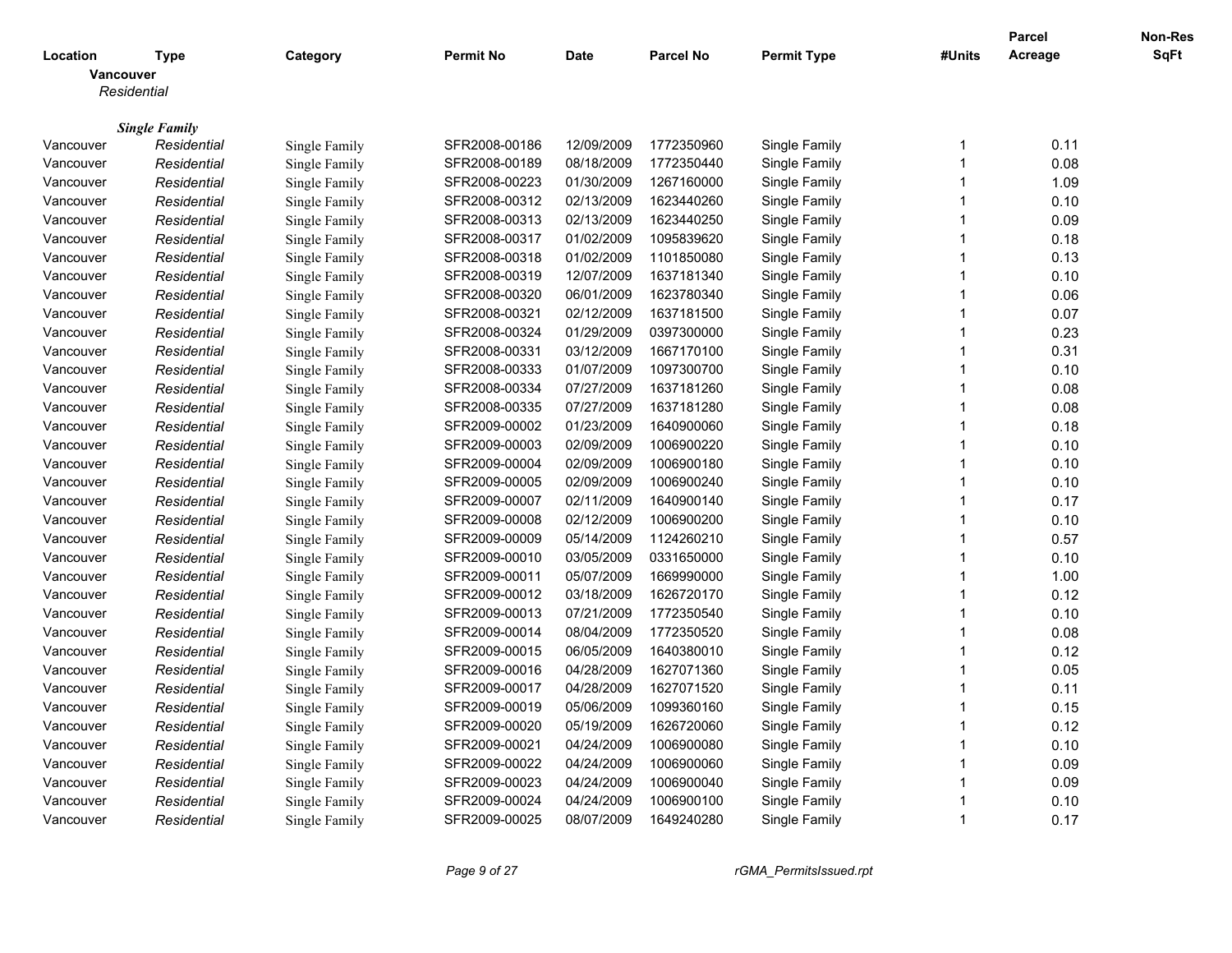|           |                      |                      |                  |             |                  |                    |                         | <b>Parcel</b> | Non-Res     |
|-----------|----------------------|----------------------|------------------|-------------|------------------|--------------------|-------------------------|---------------|-------------|
| Location  | Type                 | Category             | <b>Permit No</b> | <b>Date</b> | <b>Parcel No</b> | <b>Permit Type</b> | #Units                  | Acreage       | <b>SqFt</b> |
|           | Vancouver            |                      |                  |             |                  |                    |                         |               |             |
|           | Residential          |                      |                  |             |                  |                    |                         |               |             |
|           |                      |                      |                  |             |                  |                    |                         |               |             |
|           | <b>Single Family</b> |                      |                  |             |                  |                    | $\mathbf 1$             |               |             |
| Vancouver | Residential          | Single Family        | SFR2009-00027    | 05/07/2009  | 1097300980       | Single Family      | 1                       | 0.09          |             |
| Vancouver | Residential          | Single Family        | SFR2009-00028    | 05/15/2009  | 1623690160       | Single Family      |                         | 0.09          |             |
| Vancouver | Residential          | Single Family        | SFR2009-00029    | 05/05/2009  | 1627070680       | Single Family      | $\overline{1}$          | 0.11          |             |
| Vancouver | Residential          | Single Family        | SFR2009-00030    | 08/27/2009  | 1266940060       | Single Family      | $\overline{1}$          | 0.19          |             |
| Vancouver | Residential          | Single Family        | SFR2009-00032    | 05/26/2009  | 0329700000       | Single Family      | $\overline{1}$          | 0.12          |             |
| Vancouver | Residential          | Single Family        | SFR2009-00034    | 05/19/2009  | 1627070740       | Single Family      | $\overline{1}$          | 0.12          |             |
| Vancouver | Residential          | Single Family        | SFR2009-00035    | 06/23/2009  | 1101850130       | Single Family      | $\overline{1}$          | 0.11          |             |
| Vancouver | Residential          | Single Family        | SFR2009-00036    | 06/23/2009  | 1101850170       | Single Family      | $\overline{1}$          | 0.12          |             |
| Vancouver | Residential          | Single Family        | SFR2009-00037    | 06/23/2009  | 1101850160       | Single Family      | -1                      | 0.10          |             |
| Vancouver | Residential          | <b>Single Family</b> | SFR2009-00038    | 06/23/2009  | 1101850180       | Single Family      | $\overline{1}$          | 0.10          |             |
| Vancouver | Residential          | Single Family        | SFR2009-00040    | 05/18/2009  | 1637180960       | Single Family      | $\overline{1}$          | 0.08          |             |
| Vancouver | Residential          | Single Family        | SFR2009-00041    | 08/13/2009  | 1110290680       | Single Family      | $\overline{1}$          | 0.89          |             |
| Vancouver | Residential          | Single Family        | SFR2009-00043    | 07/13/2009  | 1099360100       | Single Family      | $\overline{\mathbf{1}}$ | 0.13          |             |
| Vancouver | Residential          | Single Family        | SFR2009-00048    | 06/15/2009  | 1635050160       | Single Family      | $\overline{1}$          | 0.14          |             |
| Vancouver | Residential          | Single Family        | SFR2009-00050    | 08/06/2009  | 0339300000       | Single Family      | $\overline{1}$          | 0.11          |             |
| Vancouver | Residential          | Single Family        | SFR2009-00055    | 09/11/2009  | 1102800320       | Single Family      | $\overline{1}$          | 0.18          |             |
| Vancouver | Residential          | Single Family        | SFR2009-00059    | 08/10/2009  | 1102800200       | Single Family      | $\overline{\mathbf{1}}$ | 0.15          |             |
| Vancouver | Residential          | Single Family        | SFR2009-00062    | 06/11/2009  | 0379152380       | Single Family      | $\overline{1}$          | 0.27          |             |
| Vancouver | Residential          | Single Family        | SFR2009-00063    | 06/29/2009  | 1097301200       | Single Family      | $\overline{1}$          | 0.09          |             |
| Vancouver | Residential          | Single Family        | SFR2009-00064    | 07/01/2009  | 1772580230       | Single Family      | $\overline{1}$          | 0.42          |             |
| Vancouver | Residential          | Single Family        | SFR2009-00065    | 07/06/2009  | 1642850090       | Single Family      | $\overline{\mathbf{1}}$ | 0.13          |             |
| Vancouver | Residential          | Single Family        | SFR2009-00066    | 06/18/2009  | 1623780060       | Single Family      | $\overline{1}$          | 0.12          |             |
| Vancouver | Residential          | Single Family        | SFR2009-00069    | 07/01/2009  | 1626720240       | Single Family      | 1                       | 0.35          |             |
| Vancouver | Residential          | Single Family        | SFR2009-00070    | 07/01/2009  | 1626720260       | Single Family      | $\overline{1}$          | 0.23          |             |
| Vancouver | Residential          | <b>Single Family</b> | SFR2009-00071    | 07/07/2009  | 1627071540       | Single Family      | $\overline{\mathbf{1}}$ | 0.10          |             |
| Vancouver | Residential          | Single Family        | SFR2009-00072    | 07/14/2009  | 1627071580       | Single Family      | $\overline{1}$          | 0.10          |             |
| Vancouver | Residential          | Single Family        | SFR2009-00073    | 07/28/2009  | 1095839580       | Single Family      | 1                       | 0.16          |             |
| Vancouver | Residential          | Single Family        | SFR2009-00074    | 07/21/2009  | 1642850080       | Single Family      | $\overline{1}$          | 0.09          |             |
| Vancouver | Residential          | Single Family        | SFR2009-00075    | 07/22/2009  | 1668310000       | Single Family      | $\overline{1}$          | 0.23          |             |
| Vancouver | Residential          | Single Family        | SFR2009-00076    | 08/03/2009  | 1101850110       | Single Family      | $\overline{1}$          | 0.13          |             |
| Vancouver | Residential          | Single Family        | SFR2009-00077    | 11/30/2009  | 1623780120       | Single Family      | $\overline{1}$          | 0.12          |             |
| Vancouver | Residential          | Single Family        | SFR2009-00078    | 07/08/2009  | 1623780720       | Single Family      | $\overline{1}$          | 0.11          |             |
| Vancouver | Residential          | Single Family        | SFR2009-00079    | 07/20/2009  | 1097301160       | Single Family      | $\overline{1}$          | 0.09          |             |
| Vancouver | Residential          | Single Family        | SFR2009-00080    | 08/07/2009  | 1649150240       | Single Family      | $\overline{1}$          | 0.15          |             |
| Vancouver | Residential          | Single Family        | SFR2009-00081    | 08/24/2009  | 1097300220       | Single Family      | 1                       | 0.10          |             |
| Vancouver | Residential          | Single Family        | SFR2009-00082    | 08/24/2009  | 1097300360       | Single Family      | $\overline{\mathbf{1}}$ | 0.11          |             |
| Vancouver | Residential          | Single Family        | SFR2009-00083    | 08/03/2009  | 1099360560       | Single Family      | $\overline{1}$          | 0.12          |             |
|           |                      |                      |                  |             |                  |                    |                         |               |             |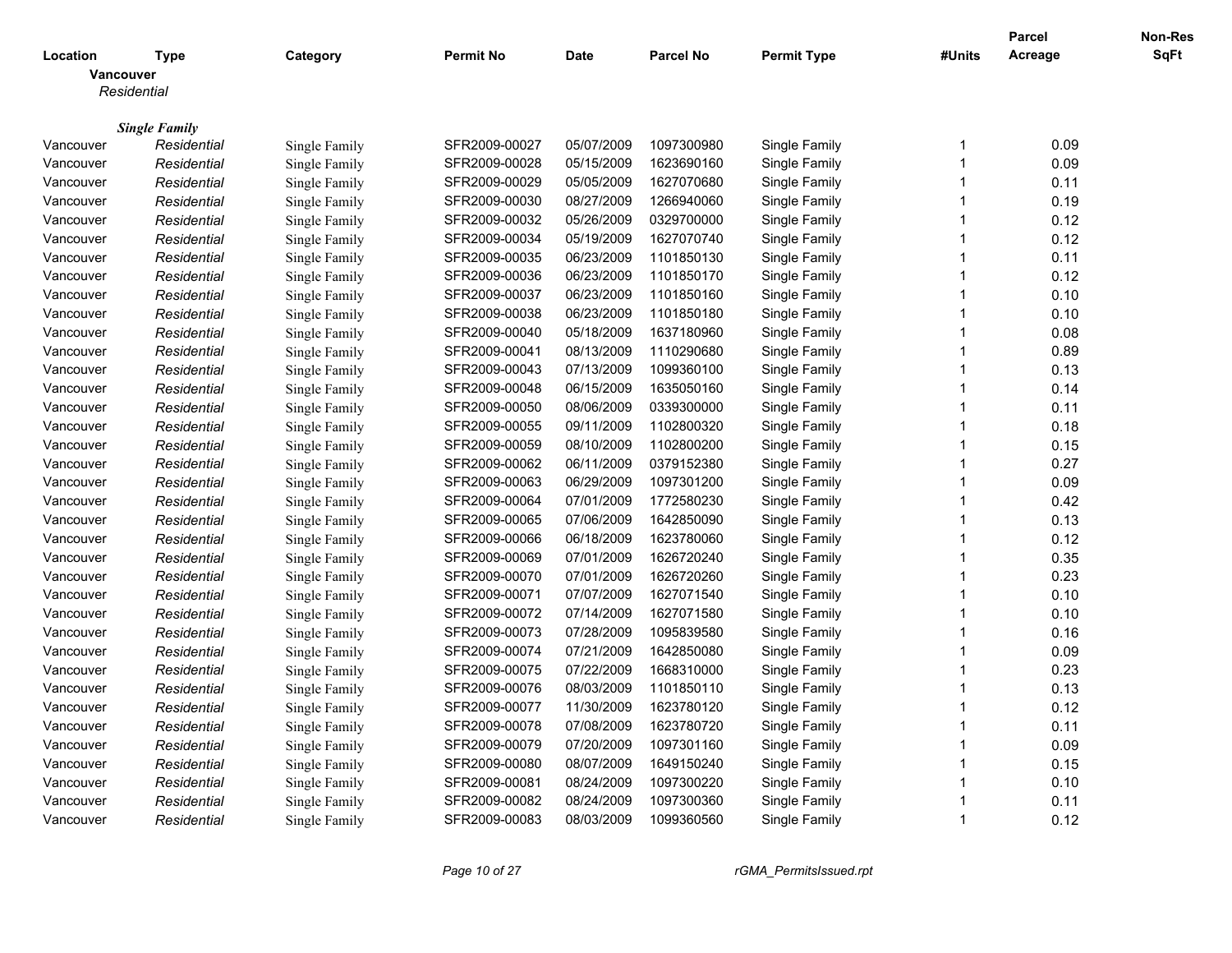|           |                                     |               |                  |             |                  |               |                         | <b>Parcel</b> | Non-Res     |
|-----------|-------------------------------------|---------------|------------------|-------------|------------------|---------------|-------------------------|---------------|-------------|
| Location  | Type                                | Category      | <b>Permit No</b> | <b>Date</b> | <b>Parcel No</b> | Permit Type   | #Units                  | Acreage       | <b>SqFt</b> |
| Vancouver |                                     |               |                  |             |                  |               |                         |               |             |
|           | Residential                         |               |                  |             |                  |               |                         |               |             |
|           |                                     |               |                  |             |                  |               |                         |               |             |
| Vancouver | <b>Single Family</b><br>Residential | Single Family | SFR2009-00084    | 08/24/2009  | 1097300260       | Single Family | -1                      | 0.15          |             |
| Vancouver | Residential                         | Single Family | SFR2009-00085    | 08/21/2009  | 1649150120       | Single Family | $\overline{1}$          | 0.14          |             |
|           |                                     |               | SFR2009-00086    | 08/25/2009  | 9860265290       |               | $\overline{1}$          | 0.07          |             |
| Vancouver | Residential                         | Single Family | SFR2009-00087    | 08/25/2009  | 9860265300       | Single Family | $\overline{1}$          |               |             |
| Vancouver | Residential                         | Single Family |                  | 08/25/2009  | 9860265310       | Single Family | $\overline{\mathbf{1}}$ | 0.07          |             |
| Vancouver | Residential                         | Single Family | SFR2009-00088    |             |                  | Single Family | $\overline{1}$          | 0.07          |             |
| Vancouver | Residential                         | Single Family | SFR2009-00089    | 09/01/2009  | 1101850070       | Single Family |                         | 0.14          |             |
| Vancouver | Residential                         | Single Family | SFR2009-00090    | 09/04/2009  | 0352590000       | Single Family | $\overline{1}$          | 0.12          |             |
| Vancouver | Residential                         | Single Family | SFR2009-00091    | 09/24/2009  | 1623440230       | Single Family | $\overline{1}$          | 0.13          |             |
| Vancouver | Residential                         | Single Family | SFR2009-00092    | 09/24/2009  | 1623440240       | Single Family | $\overline{\mathbf{1}}$ | 0.09          |             |
| Vancouver | Residential                         | Single Family | SFR2009-00094    | 09/09/2009  | 1626720070       | Single Family | $\overline{1}$          | 0.12          |             |
| Vancouver | Residential                         | Single Family | SFR2009-00095    | 09/09/2009  | 1626720150       | Single Family | $\overline{1}$          | 0.14          |             |
| Vancouver | Residential                         | Single Family | SFR2009-00096    | 09/10/2009  | 1623690260       | Single Family | $\overline{1}$          | 0.09          |             |
| Vancouver | Residential                         | Single Family | SFR2009-00097    | 09/10/2009  | 1623690080       | Single Family | $\overline{\mathbf{1}}$ | 0.11          |             |
| Vancouver | Residential                         | Single Family | SFR2009-00098    | 09/25/2009  | 1095830900       | Single Family | $\overline{1}$          | 0.90          |             |
| Vancouver | Residential                         | Single Family | SFR2009-00099    | 09/17/2009  | 1494590140       | Single Family | 1                       | 0.06          |             |
| Vancouver | Residential                         | Single Family | SFR2009-00100    | 09/17/2009  | 1494590100       | Single Family | $\mathbf 1$             | 0.12          |             |
| Vancouver | Residential                         | Single Family | SFR2009-00101    | 09/21/2009  | 1494590020       | Single Family | -1                      | 0.20          |             |
| Vancouver | Residential                         | Single Family | SFR2009-00102    | 09/17/2009  | 1494590120       | Single Family | $\overline{1}$          | 0.12          |             |
| Vancouver | Residential                         | Single Family | SFR2009-00103    | 09/17/2009  | 1494590080       | Single Family | $\overline{1}$          | 0.12          |             |
| Vancouver | Residential                         | Single Family | SFR2009-00104    | 09/17/2009  | 1494590060       | Single Family | $\mathbf 1$             | 0.12          |             |
| Vancouver | Residential                         | Single Family | SFR2009-00105    | 09/21/2009  | 1494590040       | Single Family | -1                      | 0.06          |             |
| Vancouver | Residential                         | Single Family | SFR2009-00106    | 10/20/2009  | 0373034800       | Single Family | $\overline{\mathbf{1}}$ | 0.10          |             |
| Vancouver | Residential                         | Single Family | SFR2009-00107    | 10/02/2009  | 0357701780       | Single Family | 1                       | 0.73          |             |
| Vancouver | Residential                         | Single Family | SFR2009-00108    | 10/01/2009  | 1623690220       | Single Family | $\overline{1}$          | 0.09          |             |
| Vancouver | Residential                         | Single Family | SFR2009-00109    | 10/01/2009  | 1623690140       | Single Family | -1                      | 0.09          |             |
| Vancouver | Residential                         | Single Family | SFR2009-00110    | 10/19/2009  | 1649240240       | Single Family | $\overline{1}$          | 0.18          |             |
| Vancouver | Residential                         | Single Family | SFR2009-00112    | 09/28/2009  | 1668580050       | Single Family | 1                       | 0.06          |             |
| Vancouver | Residential                         | Single Family | SFR2009-00113    | 10/21/2009  | 0352590000       | Single Family | $\overline{1}$          | 0.12          |             |
| Vancouver | Residential                         | Single Family | SFR2009-00115    | 11/06/2009  | 1641720120       | Single Family | 1                       | 0.19          |             |
| Vancouver | Residential                         | Single Family | SFR2009-00116    | 11/16/2009  | 1101850050       | Single Family | $\overline{\mathbf{1}}$ | 0.16          |             |
| Vancouver | Residential                         | Single Family | SFR2009-00117    | 11/03/2009  | 1623690120       | Single Family | 1                       | 0.09          |             |
| Vancouver | Residential                         | Single Family | SFR2009-00118    | 11/16/2009  | 1637800100       | Single Family | $\overline{1}$          | 0.08          |             |
| Vancouver | Residential                         | Single Family | SFR2009-00119    | 11/16/2009  | 1637800140       | Single Family | $\overline{1}$          | 0.08          |             |
| Vancouver | Residential                         | Single Family | SFR2009-00120    | 11/16/2009  | 1637800120       | Single Family | $\overline{1}$          | 0.08          |             |
| Vancouver | Residential                         | Single Family | SFR2009-00121    | 11/09/2009  | 1772350500       | Single Family | 1                       | 0.08          |             |
| Vancouver | Residential                         | Single Family | SFR2009-00122    | 11/09/2009  | 1772350480       | Single Family | $\overline{\mathbf{1}}$ | 0.09          |             |
| Vancouver | Residential                         | Single Family | SFR2009-00123    | 11/09/2009  | 1772350460       | Single Family | $\overline{1}$          | 0.08          |             |
|           |                                     |               |                  |             |                  |               |                         |               |             |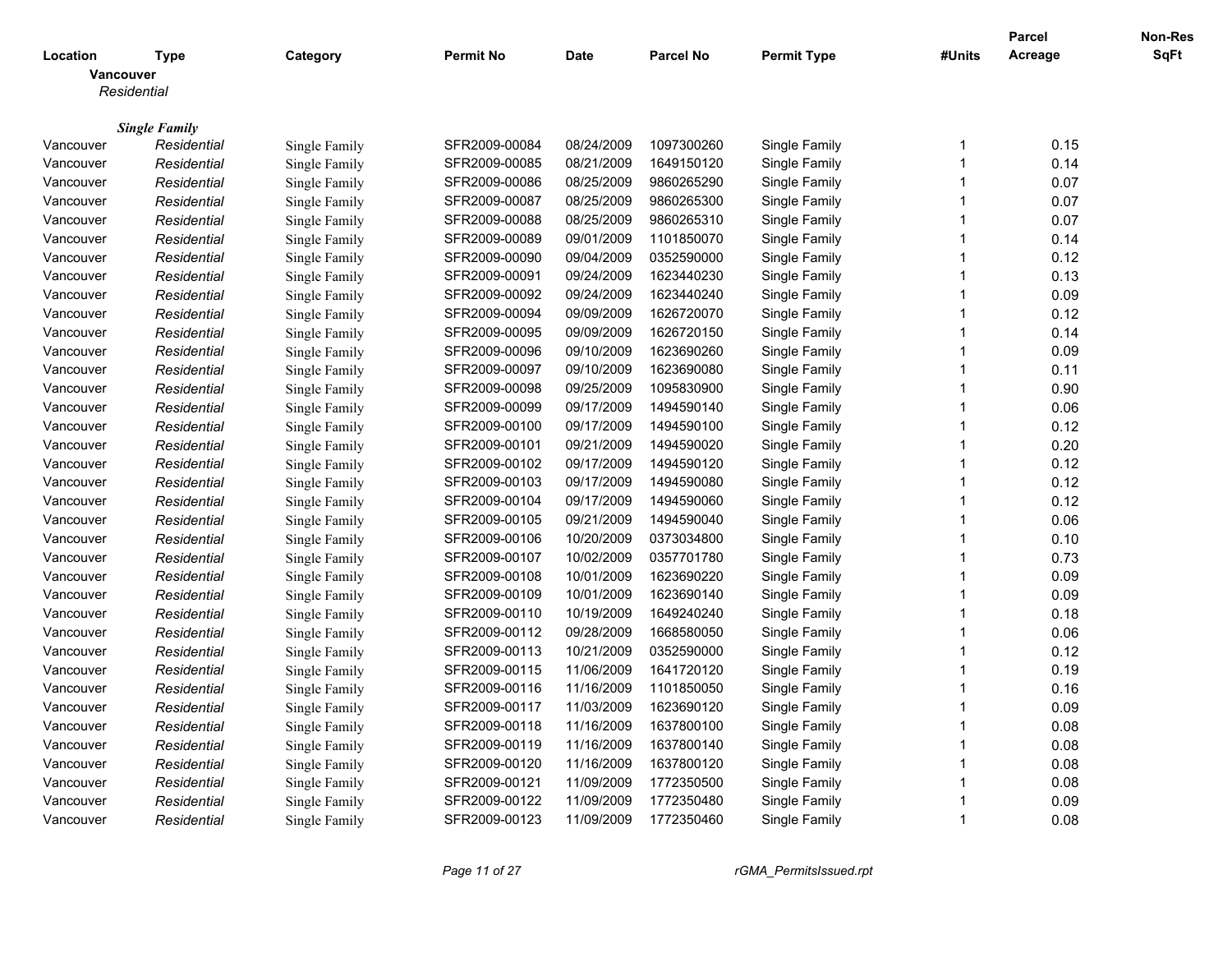|                      |                      |               |                  |            |                  |                     |                | <b>Parcel</b>       | Non-Res     |
|----------------------|----------------------|---------------|------------------|------------|------------------|---------------------|----------------|---------------------|-------------|
| Location             | <b>Type</b>          | Category      | <b>Permit No</b> | Date       | <b>Parcel No</b> | <b>Permit Type</b>  | #Units         | Acreage             | <b>SqFt</b> |
| Vancouver            |                      |               |                  |            |                  |                     |                |                     |             |
| Residential          |                      |               |                  |            |                  |                     |                |                     |             |
|                      |                      |               |                  |            |                  |                     |                |                     |             |
|                      | <b>Single Family</b> |               |                  |            |                  |                     | $\mathbf 1$    |                     |             |
| Vancouver            | Residential          | Single Family | SFR2009-00124    | 12/07/2009 | 1637181360       | Single Family       |                | 0.08                |             |
| Vancouver            | Residential          | Single Family | SFR2009-00125    | 12/03/2009 | 1097300040       | Single Family       | $\mathbf{1}$   | 0.21                |             |
| Vancouver            | Residential          | Single Family | SFR2009-00126    | 12/01/2009 | 1101850120       | Single Family       | $\mathbf{1}$   | 0.10                |             |
| Vancouver            | Residential          | Single Family | SFR2009-00127    | 12/03/2009 | 1627071600       | Single Family       | $\mathbf{1}$   | 0.12                |             |
| Vancouver            | Residential          | Single Family | SFR2009-00135    | 12/28/2009 | 1642560360       | Single Family       | $\mathbf 1$    | 0.10                |             |
| Vancouver            | Residential          | Single Family | SFR2009-00137    | 11/30/2009 | 1623780220       | Single Family       | $\mathbf 1$    | 0.11                |             |
|                      |                      |               |                  |            |                  |                     | 120            | Total Single Family |             |
|                      |                      |               |                  |            |                  |                     |                |                     |             |
|                      |                      |               |                  |            |                  | Vancouver Sub Total | 193            |                     | 0           |
|                      |                      |               |                  |            |                  |                     |                |                     |             |
| <b>Vancouver UGA</b> |                      |               |                  |            |                  |                     |                |                     |             |
| Residential          |                      |               |                  |            |                  |                     |                |                     |             |
|                      |                      |               |                  |            |                  |                     |                |                     |             |
|                      | Multi-Family         |               |                  |            |                  |                     |                |                     |             |
| Vancouver UC         | Residential          | Duplex        | SFR2008-00614    | 10/06/2009 | 1492750100       | Duplex              | $\overline{c}$ | 0.07                |             |
|                      |                      |               |                  |            |                  |                     | $\overline{c}$ | Total Multi-Family  |             |
|                      | <b>Single Family</b> |               |                  |            |                  |                     |                |                     |             |
| Vancouver UC         | Residential          | Mobile Home   | MOH2009-00008    | 02/12/2009 | 1994440000       | Mobile Home         | 1              | 0.63                |             |
| Vancouver UC         | Residential          | Single Family | SFR2007-01221    | 01/22/2009 | 1049020260       | Single Family       | $\mathbf{1}$   | 0.12                |             |
| Vancouver UC         | Residential          | Single Family | SFR2007-01230    | 01/22/2009 | 1049020100       | Single Family       | $\mathbf 1$    | 0.15                |             |
| Vancouver UC         | Residential          | Single Family | SFR2008-00296    | 04/21/2009 | 2003370440       | Single Family       | $\mathbf 1$    | 0.23                |             |
| Vancouver UC         | Residential          | Single Family | SFR2008-00304    | 04/21/2009 | 2003371160       | Single Family       | $\mathbf{1}$   | 0.23                |             |
| Vancouver UC         | Residential          | Single Family | SFR2008-00433    | 06/02/2009 | 1049300740       | Single Family       | $\mathbf{1}$   | 0.06                |             |
| Vancouver UC         | Residential          | Single Family | SFR2008-00461    | 12/17/2009 | 2005450200       | Single Family       | $\overline{1}$ | 0.27                |             |
| Vancouver UC         | Residential          | Single Family | SFR2008-00541    | 04/23/2009 | 1195750400       | Single Family       | $\overline{1}$ | 0.13                |             |
| Vancouver UC         | Residential          | Single Family | SFR2008-00566    | 06/02/2009 | 1049300120       | Single Family       | $\overline{1}$ | 0.06                |             |
| Vancouver UC         | Residential          | Single Family | SFR2008-00596    | 01/20/2009 | 1871170240       | Single Family       | $\mathbf{1}$   | 0.14                |             |
| Vancouver UC         | Residential          | Single Family | SFR2008-00602    | 11/12/2009 | 1040510080       | Single Family       | $\mathbf 1$    | 0.13                |             |
| Vancouver UC         | Residential          | Single Family | SFR2008-00606    | 01/06/2009 | 0966210440       | Single Family       | $\mathbf 1$    | 0.24                |             |
| Vancouver UC         | Residential          | Single Family | SFR2008-00612    | 01/13/2009 | 1871170120       | Single Family       | $\mathbf{1}$   | 0.14                |             |
| Vancouver UC         | Residential          | Single Family | SFR2008-00616    | 05/04/2009 | 1996120840       | Single Family       | $\mathbf{1}$   | 0.11                |             |
| Vancouver UC         | Residential          | Single Family | SFR2008-00617    | 06/05/2009 | 1996120120       | Single Family       | $\overline{1}$ | 0.16                |             |
| Vancouver UC         | Residential          | Single Family | SFR2008-00618    | 04/29/2009 | 1996120240       | Single Family       | $\overline{1}$ | 0.12                |             |
| Vancouver UC         | Residential          | Single Family | SFR2008-00619    | 06/02/2009 | 1996121000       | Single Family       | $\overline{1}$ | 0.11                |             |
| Vancouver UC         | Residential          | Single Family | SFR2008-00620    | 04/22/2009 | 1996120360       | Single Family       | $\mathbf{1}$   | 0.12                |             |
| Vancouver UC         | Residential          | Single Family | SFR2008-00621    | 06/05/2009 | 1996120080       | Single Family       | $\mathbf 1$    | 0.14                |             |
| Vancouver UC         | Residential          | Single Family | SFR2008-00622    | 06/02/2009 | 1996120020       | Single Family       | $\mathbf 1$    | 0.17                |             |
|                      |                      |               |                  |            |                  |                     |                |                     |             |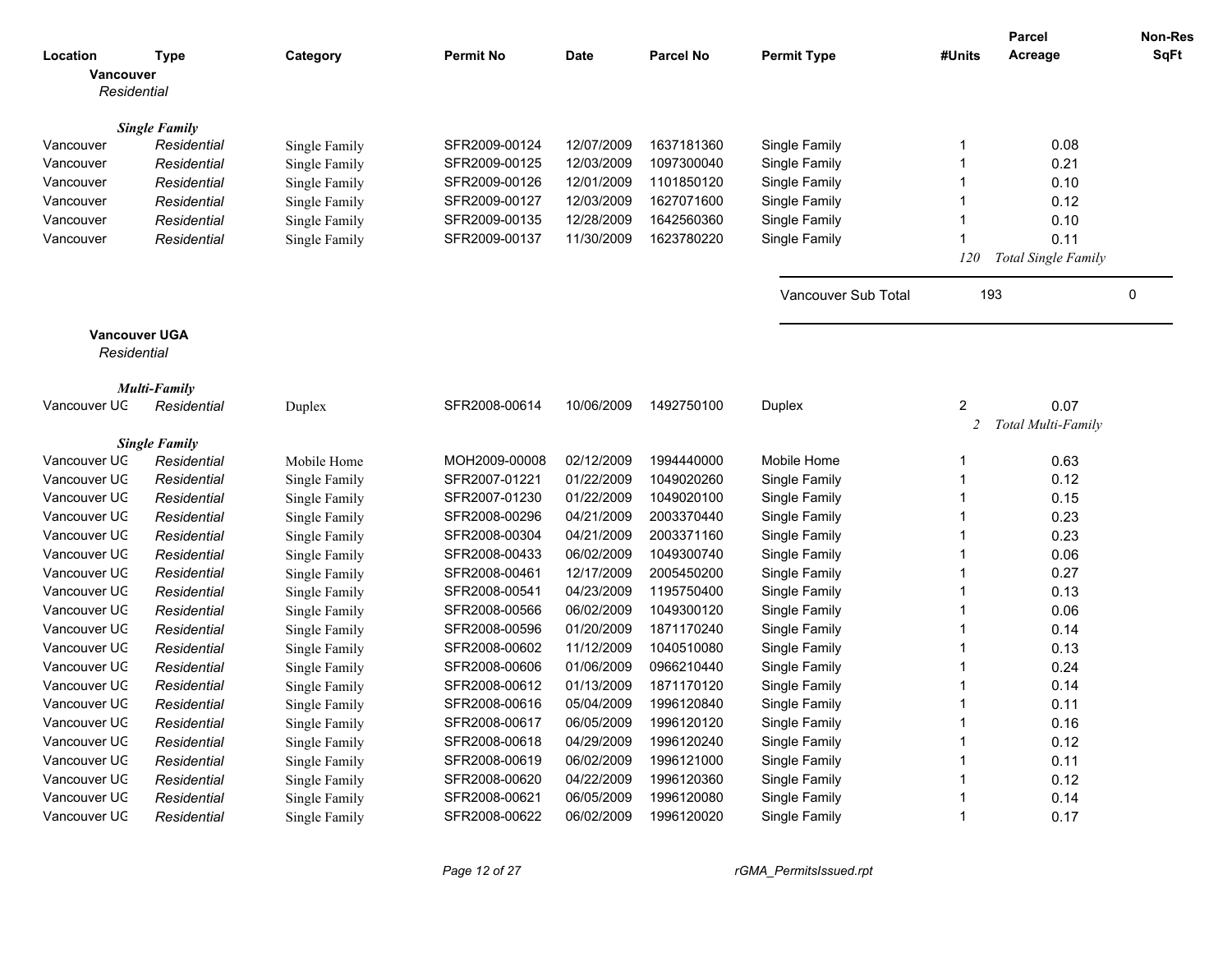|                                                 |                                     |                                |                                |                          |                          |                                |                         | <b>Parcel</b> | <b>Non-Res</b> |
|-------------------------------------------------|-------------------------------------|--------------------------------|--------------------------------|--------------------------|--------------------------|--------------------------------|-------------------------|---------------|----------------|
| Location<br><b>Vancouver UGA</b><br>Residential | <b>Type</b>                         | Category                       | <b>Permit No</b>               | <b>Date</b>              | <b>Parcel No</b>         | <b>Permit Type</b>             | #Units                  | Acreage       | <b>SqFt</b>    |
|                                                 |                                     |                                |                                |                          |                          |                                |                         |               |                |
| Vancouver UC                                    | <b>Single Family</b><br>Residential | Single Family                  | SFR2008-00623                  | 06/05/2009               | 1996120780               | Single Family                  | -1                      | 0.11          |                |
| Vancouver UC                                    | Residential                         | Single Family                  | SFR2008-00624                  | 06/05/2009               | 1996120540               | Single Family                  | $\overline{1}$          | 0.12          |                |
| Vancouver UC                                    | Residential                         | Single Family                  | SFR2008-00625                  | 06/05/2009               | 1996120220               | Single Family                  | $\overline{1}$          | 0.14          |                |
| Vancouver UC                                    | Residential                         | Single Family                  | SFR2008-00626                  | 06/05/2009               | 1996120100               | Single Family                  | $\overline{1}$          | 0.17          |                |
| Vancouver UC                                    | Residential                         | Single Family                  | SFR2008-00627                  | 06/05/2009               | 1996120060               | Single Family                  | -1                      | 0.14          |                |
| Vancouver UC                                    | Residential                         | Single Family                  | SFR2008-00628                  | 06/02/2009               | 1996120800               | Single Family                  | $\overline{1}$          | 0.11          |                |
| Vancouver UC                                    | Residential                         | Single Family                  | SFR2008-00632                  | 01/15/2009               | 1195750540               | Single Family                  | $\overline{1}$          | 0.12          |                |
| Vancouver UC                                    | Residential                         | Single Family                  | SFR2008-00633                  | 01/09/2009               | 1871170100               | Single Family                  | $\overline{1}$          | 0.15          |                |
| Vancouver UC                                    | Residential                         | Single Family                  | SFR2008-00636                  | 01/07/2009               | 1058920160               | Single Family                  | 1                       | 0.12          |                |
| Vancouver UC                                    | Residential                         | Single Family                  | SFR2008-00641                  | 01/14/2009               | 1542100080               | Single Family                  | $\overline{1}$          | 0.24          |                |
| Vancouver UC                                    | Residential                         | Single Family                  | SFR2008-00643                  | 01/14/2009               | 1542100060               | Single Family                  | $\overline{1}$          | 0.23          |                |
| Vancouver UC                                    | Residential                         | Single Family                  | SFR2008-00644                  | 01/15/2009               | 1897470140               | Single Family                  | $\overline{1}$          | 0.11          |                |
| Vancouver UC                                    | Residential                         | Single Family                  | SFR2008-00645                  | 01/27/2009               | 1862850060               | Single Family                  | 1                       | 0.23          |                |
| Vancouver UC                                    | Residential                         | Single Family                  | SFR2008-00646                  | 01/27/2009               | 1862850040               | Single Family                  | $\overline{1}$          | 0.27          |                |
| Vancouver UC                                    | Residential                         | Single Family                  | SFR2009-00001                  | 01/20/2009               | 1564351420               | Single Family                  | $\overline{1}$          | 0.11          |                |
| Vancouver UC                                    | Residential                         | Single Family                  | SFR2009-00002                  | 04/21/2009               | 1819780000               | Single Family                  | $\overline{1}$          | 0.36          |                |
| Vancouver UC                                    | Residential                         | Single Family                  | SFR2009-00003                  | 01/21/2009               | 1996230160               | Single Family                  | $\overline{1}$          | 0.23          |                |
| Vancouver UC                                    | Residential                         | Single Family                  | SFR2009-00004                  | 01/21/2009               | 1859600060               | Single Family                  | $\overline{1}$          | 0.23          |                |
| Vancouver UC                                    | Residential                         | Single Family                  | SFR2009-00005                  | 01/26/2009               | 0997770900               | Single Family                  | $\overline{1}$          | 0.34          |                |
| Vancouver UC                                    | Residential                         | Single Family                  | SFR2009-00006                  | 01/28/2009               | 1862850020               | Single Family                  | -1                      | 0.22          |                |
| Vancouver UC                                    | Residential                         | Single Family                  | SFR2009-00008                  | 02/18/2009               | 2003370900               | Single Family                  | $\overline{1}$          | 0.23          |                |
| Vancouver UC                                    | Residential                         | Single Family                  | SFR2009-00009                  | 02/18/2009               | 1049020200               | Single Family                  | $\overline{1}$          | 0.13          |                |
| Vancouver UC                                    | Residential                         | Single Family                  | SFR2009-00011                  | 03/11/2009               | 1991610100               | Single Family                  | $\overline{1}$          | 0.40          |                |
| Vancouver UC                                    | Residential                         |                                | SFR2009-00013                  | 07/01/2009               | 1195750050               | Single Family                  | -1                      | 0.14          |                |
| Vancouver UC                                    |                                     | Single Family                  |                                |                          |                          |                                | $\overline{1}$          |               |                |
| Vancouver UC                                    | Residential                         | Single Family<br>Single Family | SFR2009-00015                  | 12/08/2009               | 1195750590<br>1195750200 | Single Family<br>Single Family | $\overline{1}$          | 0.12          |                |
| Vancouver UC                                    | Residential<br>Residential          |                                | SFR2009-00018<br>SFR2009-00019 | 07/17/2009<br>08/26/2009 | 1195750220               |                                | $\overline{\mathbf{1}}$ | 0.13<br>0.14  |                |
|                                                 |                                     | Single Family                  |                                |                          |                          | Single Family                  | $\overline{1}$          |               |                |
| Vancouver UC                                    | Residential                         | Single Family                  | SFR2009-00020                  | 04/30/2009               | 1195750320               | Single Family                  | $\overline{1}$          | 0.12          |                |
| Vancouver UC                                    | Residential                         | Single Family                  | SFR2009-00023                  | 07/17/2009<br>05/13/2009 | 1195750080<br>1195750280 | Single Family                  | 1                       | 0.12<br>0.17  |                |
| Vancouver UC                                    | Residential                         | Single Family                  | SFR2009-00025                  |                          |                          | Single Family                  | $\overline{1}$          |               |                |
| Vancouver UC                                    | Residential                         | Single Family                  | SFR2009-00026                  | 04/30/2009               | 1195750300               | Single Family                  |                         | 0.14          |                |
| Vancouver UC                                    | Residential                         | Single Family                  | SFR2009-00027                  | 08/18/2009               | 1195750340               | Single Family                  | $\overline{1}$          | 0.12          |                |
| Vancouver UC                                    | Residential                         | Single Family                  | SFR2009-00028                  | 09/23/2009               | 1195750420               | Single Family                  | $\overline{\mathbf{1}}$ | 0.12          |                |
| Vancouver UC                                    | Residential                         | Single Family                  | SFR2009-00030                  | 04/30/2009               | 1195750070               | Single Family                  | 1                       | 0.13          |                |
| Vancouver UC                                    | Residential                         | Single Family                  | SFR2009-00031                  | 10/13/2009               | 1195750090               | Single Family                  | $\overline{1}$          | 0.15          |                |
| Vancouver UC                                    | Residential                         | Single Family                  | SFR2009-00033                  | 09/01/2009               | 1195750190               | Single Family                  | -1                      | 0.13          |                |
| Vancouver UC                                    | Residential                         | Single Family                  | SFR2009-00034                  | 08/18/2009               | 1195750270               | Single Family                  | $\overline{1}$          | 0.12          |                |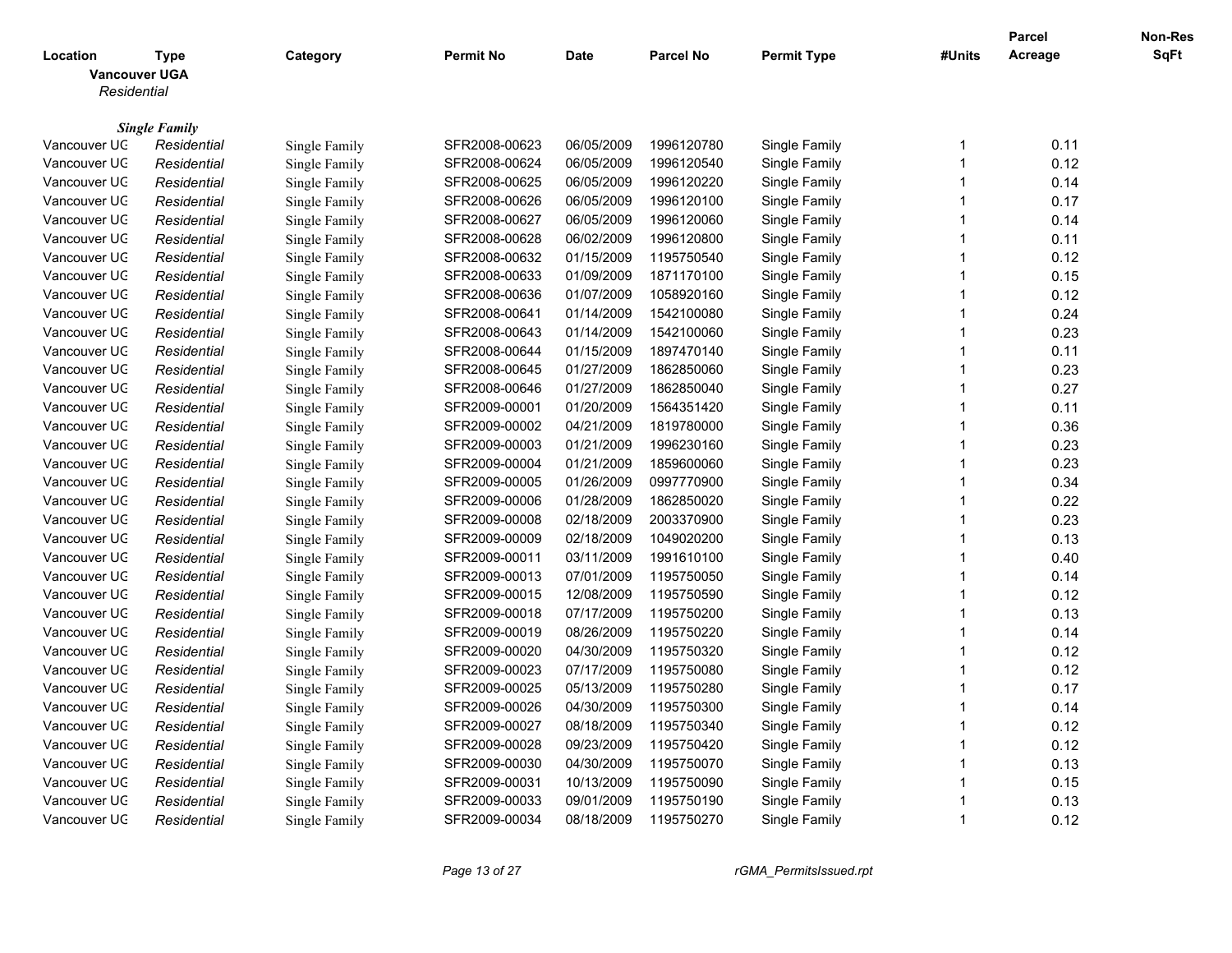|                                                 |                      |               |                  |             |                  |                    |                         | <b>Parcel</b> | Non-Res |
|-------------------------------------------------|----------------------|---------------|------------------|-------------|------------------|--------------------|-------------------------|---------------|---------|
| Location<br><b>Vancouver UGA</b><br>Residential | <b>Type</b>          | Category      | <b>Permit No</b> | <b>Date</b> | <b>Parcel No</b> | <b>Permit Type</b> | #Units                  | Acreage       | SqFt    |
|                                                 |                      |               |                  |             |                  |                    |                         |               |         |
|                                                 | <b>Single Family</b> |               |                  |             |                  |                    |                         |               |         |
| Vancouver UC                                    | Residential          | Single Family | SFR2009-00035    | 04/30/2009  | 1195750290       | Single Family      | -1                      | 0.13          |         |
| Vancouver UC                                    | Residential          | Single Family | SFR2009-00036    | 04/30/2009  | 1195750330       | Single Family      | $\overline{\mathbf{1}}$ | 0.12          |         |
| Vancouver UC                                    | Residential          | Single Family | SFR2009-00042    | 03/25/2009  | 1195750210       | Single Family      | $\overline{\mathbf{1}}$ | 0.17          |         |
| Vancouver UC                                    | Residential          | Single Family | SFR2009-00043    | 07/17/2009  | 1195750350       | Single Family      | $\overline{1}$          | 0.12          |         |
| Vancouver UC                                    | Residential          | Single Family | SFR2009-00049    | 12/21/2009  | 1195750830       | Single Family      | -1                      | 0.10          |         |
| Vancouver UC                                    | Residential          | Single Family | SFR2009-00050    | 02/11/2009  | 1445210020       | Single Family      | $\overline{1}$          | 0.10          |         |
| Vancouver UC                                    | Residential          | Single Family | SFR2009-00052    | 08/26/2009  | 1195750680       | Single Family      | $\overline{\mathbf{1}}$ | 0.10          |         |
| Vancouver UC                                    | Residential          | Single Family | SFR2009-00055    | 09/09/2009  | 1195750910       | Single Family      | $\overline{\mathbf{1}}$ | 0.10          |         |
| Vancouver UC                                    | Residential          | Single Family | SFR2009-00056    | 11/24/2009  | 1195750950       | Single Family      | $\overline{1}$          | 0.10          |         |
| Vancouver UC                                    | Residential          | Single Family | SFR2009-00057    | 12/22/2009  | 1195750930       | Single Family      | $\overline{1}$          | 0.10          |         |
| Vancouver UC                                    | Residential          | Single Family | SFR2009-00058    | 09/09/2009  | 1195750890       | Single Family      | $\overline{\mathbf{1}}$ | 0.11          |         |
| Vancouver UC                                    | Residential          | Single Family | SFR2009-00061    | 12/21/2009  | 1195750610       | Single Family      | $\overline{\mathbf{1}}$ | 0.12          |         |
| Vancouver UC                                    | Residential          | Single Family | SFR2009-00065    | 12/21/2009  | 1195750550       | Single Family      | -1                      | 0.12          |         |
| Vancouver UC                                    | Residential          | Single Family | SFR2009-00066    | 12/21/2009  | 1195750560       | Single Family      | $\overline{1}$          | 0.12          |         |
| Vancouver UC                                    | Residential          | Single Family | SFR2009-00067    | 09/01/2009  | 1195750600       | Single Family      | 1                       | 0.12          |         |
| Vancouver UC                                    | Residential          | Single Family | SFR2009-00068    | 08/26/2009  | 1195750700       | Single Family      | $\overline{1}$          | 0.10          |         |
| Vancouver UC                                    | Residential          | Single Family | SFR2009-00072    | 09/01/2009  | 1195750880       | Single Family      | 1                       | 0.11          |         |
| Vancouver UC                                    | Residential          | Single Family | SFR2009-00074    | 12/21/2009  | 1195750940       | Single Family      | $\overline{\mathbf{1}}$ | 0.10          |         |
| Vancouver UC                                    | Residential          | Single Family | SFR2009-00076    | 12/08/2009  | 1195750530       | Single Family      | $\overline{1}$          | 0.12          |         |
| Vancouver UC                                    | Residential          | Single Family | SFR2009-00077    | 09/01/2009  | 1195750650       | Single Family      | $\overline{\mathbf{1}}$ | 0.11          |         |
| Vancouver UC                                    | Residential          | Single Family | SFR2009-00078    | 09/22/2009  | 1195750670       | Single Family      | $\overline{1}$          | 0.10          |         |
| Vancouver UC                                    | Residential          | Single Family | SFR2009-00079    | 08/26/2009  | 1195750750       | Single Family      | $\overline{\mathbf{1}}$ | 0.10          |         |
| Vancouver UC                                    | Residential          | Single Family | SFR2009-00080    | 02/12/2009  | 1049670490       | Single Family      | $\overline{1}$          | 0.07          |         |
| Vancouver UC                                    | Residential          | Single Family | SFR2009-00081    | 09/04/2009  | 1195750790       | Single Family      | -1                      | 0.10          |         |
| Vancouver UC                                    | Residential          | Single Family | SFR2009-00082    | 04/30/2009  | 1195750900       | Single Family      | $\overline{1}$          | 0.10          |         |
| Vancouver UC                                    | Residential          | Single Family | SFR2009-00083    | 02/26/2009  | 1445210040       | Single Family      | $\overline{1}$          | 0.10          |         |
| Vancouver UC                                    | Residential          | Single Family | SFR2009-00084    | 02/24/2009  | 1195750920       | Single Family      | $\overline{\mathbf{1}}$ | 0.10          |         |
| Vancouver UC                                    | Residential          | Single Family | SFR2009-00085    | 02/11/2009  | 1049670210       | Single Family      | $\overline{\mathbf{1}}$ | 0.07          |         |
| Vancouver UC                                    | Residential          | Single Family | SFR2009-00086    | 08/26/2009  | 1195750770       | Single Family      | $\overline{\mathbf{1}}$ | 0.10          |         |
| Vancouver UC                                    | Residential          | Single Family | SFR2009-00088    | 03/05/2009  | 1989870000       | Single Family      | $\overline{1}$          | 0.93          |         |
| Vancouver UC                                    | Residential          | Single Family | SFR2009-00089    | 03/26/2009  | 1541770000       | Single Family      | $\overline{\mathbf{1}}$ | 0.59          |         |
| Vancouver UC                                    | Residential          | Single Family | SFR2009-00091    | 03/16/2009  | 1996230500       | Single Family      | $\overline{1}$          | 0.23          |         |
| Vancouver UC                                    | Residential          | Single Family | SFR2009-00092    | 02/26/2009  | 2003370500       | Single Family      | $\overline{1}$          | 0.25          |         |
| Vancouver UC                                    | Residential          | Single Family | SFR2009-00093    | 02/26/2009  | 2003370880       | Single Family      | 1                       | 0.23          |         |
| Vancouver UC                                    | Residential          | Single Family | SFR2009-00096    | 03/12/2009  | 9860257940       | Single Family      | $\overline{1}$          | 0.13          |         |
| Vancouver UC                                    | Residential          | Single Family | SFR2009-00097    | 03/12/2009  | 9860257950       | Single Family      | $\overline{1}$          | 0.16          |         |
| Vancouver UC                                    | Residential          | Single Family | SFR2009-00098    | 07/07/2009  | 9860257890       | Single Family      | -1                      | 0.16          |         |
|                                                 |                      |               |                  |             |                  |                    |                         |               |         |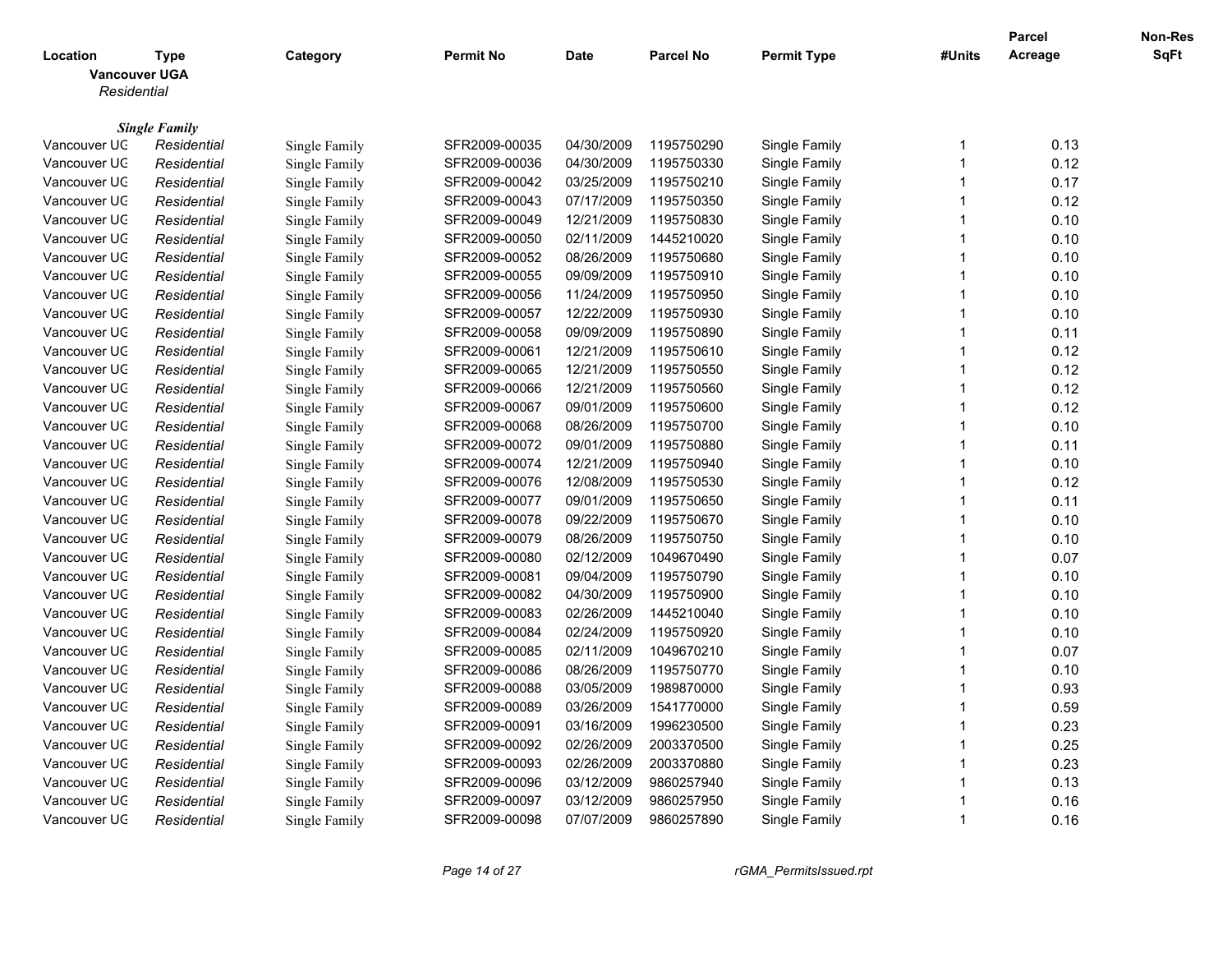|                                  |                      |               |                  |             |                  |                    |                         | <b>Parcel</b> | Non-Res |
|----------------------------------|----------------------|---------------|------------------|-------------|------------------|--------------------|-------------------------|---------------|---------|
| Location<br><b>Vancouver UGA</b> | <b>Type</b>          | Category      | <b>Permit No</b> | <b>Date</b> | <b>Parcel No</b> | <b>Permit Type</b> | #Units                  | Acreage       | SqFt    |
| Residential                      |                      |               |                  |             |                  |                    |                         |               |         |
|                                  | <b>Single Family</b> |               |                  |             |                  |                    |                         |               |         |
| Vancouver UC                     | Residential          | Single Family | SFR2009-00099    | 03/10/2009  | 1040700360       | Single Family      | -1                      | 0.29          |         |
| Vancouver UC                     | Residential          | Single Family | SFR2009-00100    | 03/23/2009  | 1445210060       | Single Family      | $\overline{\mathbf{1}}$ | 0.05          |         |
| Vancouver UC                     | Residential          | Single Family | SFR2009-00101    | 03/23/2009  | 1445210080       | Single Family      | $\overline{\mathbf{1}}$ | 0.04          |         |
| Vancouver UC                     | Residential          | Single Family | SFR2009-00102    | 03/23/2009  | 1049670470       | Single Family      | $\overline{1}$          | 0.07          |         |
| Vancouver UC                     | Residential          | Single Family | SFR2009-00103    | 03/23/2009  | 1049670480       | Single Family      | $\overline{\mathbf{1}}$ | 0.07          |         |
| Vancouver UC                     | Residential          | Single Family | SFR2009-00105    | 03/12/2009  | 1045301490       | Single Family      | $\overline{1}$          | 0.15          |         |
| Vancouver UC                     | Residential          | Single Family | SFR2009-00106    | 04/09/2009  | 2003510220       | Single Family      | $\overline{\mathbf{1}}$ | 0.17          |         |
| Vancouver UC                     | Residential          | Single Family | SFR2009-00107    | 03/12/2009  | 2003510020       | Single Family      | $\overline{\mathbf{1}}$ | 0.19          |         |
| Vancouver UC                     | Residential          | Single Family | SFR2009-00108    | 03/06/2009  | 2005450340       | Single Family      | $\overline{1}$          | 0.23          |         |
| Vancouver UC                     | Residential          | Single Family | SFR2009-00114    | 04/03/2009  | 2003371120       | Single Family      | $\overline{\mathbf{1}}$ | 0.24          |         |
| Vancouver UC                     | Residential          | Single Family | SFR2009-00115    | 04/03/2009  | 2003370420       | Single Family      | $\overline{\mathbf{1}}$ | 0.23          |         |
| Vancouver UC                     | Residential          | Single Family | SFR2009-00116    | 05/11/2009  | 1086652600       | Single Family      | $\overline{1}$          | 0.37          |         |
| Vancouver UC                     | Residential          | Single Family | SFR2009-00118    | 04/07/2009  | 1862850080       | Single Family      | $\overline{1}$          | 0.26          |         |
| Vancouver UC                     | Residential          | Single Family | SFR2009-00119    | 09/25/2009  | 9860260900       | Single Family      | $\overline{1}$          | 0.13          |         |
| Vancouver UC                     | Residential          | Single Family | SFR2009-00120    | 09/09/2009  | 9860260920       | Single Family      | 1                       | 0.39          |         |
| Vancouver UC                     | Residential          | Single Family | SFR2009-00121    | 04/02/2009  | 2006070480       | Single Family      | $\overline{1}$          | 0.26          |         |
| Vancouver UC                     | Residential          | Single Family | SFR2009-00123    | 05/08/2009  | 1052600640       | Single Family      | 1                       | 0.20          |         |
| Vancouver UC                     | Residential          | Single Family | SFR2009-00124    | 04/13/2009  | 1052600360       | Single Family      | $\overline{\mathbf{1}}$ | 0.14          |         |
| Vancouver UC                     | Residential          | Single Family | SFR2009-00125    | 04/13/2009  | 9860264750       | Single Family      | $\overline{1}$          | 0.14          |         |
| Vancouver UC                     | Residential          | Single Family | SFR2009-00126    | 04/16/2009  | 0995350380       | Single Family      | $\overline{\mathbf{1}}$ | 0.13          |         |
| Vancouver UC                     | Residential          | Single Family | SFR2009-00127    | 04/27/2009  | 1865920080       | Single Family      | $\overline{1}$          | 0.16          |         |
| Vancouver UC                     | Residential          | Single Family | SFR2009-00128    | 04/20/2009  | 1897680020       | Single Family      | $\overline{\mathbf{1}}$ | 0.13          |         |
| Vancouver UC                     | Residential          | Single Family | SFR2009-00129    | 04/20/2009  | 1897680030       | Single Family      | $\overline{\mathbf{1}}$ | 0.13          |         |
| Vancouver UC                     | Residential          | Single Family | SFR2009-00130    | 04/21/2009  | 1897470240       | Single Family      | -1                      | 0.12          |         |
| Vancouver UC                     | Residential          | Single Family | SFR2009-00131    | 04/21/2009  | 1897470300       | Single Family      | $\overline{1}$          | 0.12          |         |
| Vancouver UC                     | Residential          | Single Family | SFR2009-00140    | 04/20/2009  | 9860260800       | Single Family      | $\overline{1}$          | 0.14          |         |
| Vancouver UC                     | Residential          | Single Family | SFR2009-00143    | 04/22/2009  | 1040700260       | Single Family      | $\overline{\mathbf{1}}$ | 0.27          |         |
| Vancouver UC                     | Residential          | Single Family | SFR2009-00144    | 04/22/2009  | 1996230020       | Single Family      | $\overline{\mathbf{1}}$ | 0.23          |         |
| Vancouver UC                     | Residential          | Single Family | SFR2009-00146    | 05/11/2009  | 1871170140       | Single Family      | $\overline{\mathbf{1}}$ | 0.14          |         |
| Vancouver UC                     | Residential          | Single Family | SFR2009-00149    | 06/30/2009  | 1988710000       | Single Family      | $\overline{1}$          | 1.22          |         |
| Vancouver UC                     | Residential          | Single Family | SFR2009-00152    | 05/11/2009  | 2003510080       | Single Family      | $\overline{\mathbf{1}}$ | 0.17          |         |
| Vancouver UC                     | Residential          | Single Family | SFR2009-00153    | 05/01/2009  | 9860260960       | Single Family      | $\overline{1}$          | 0.14          |         |
| Vancouver UC                     | Residential          | Single Family | SFR2009-00154    | 04/30/2009  | 9860260790       | Single Family      | $\overline{1}$          | 0.14          |         |
| Vancouver UC                     | Residential          | Single Family | SFR2009-00156    | 06/08/2009  | 0995350740       | Single Family      | 1                       | 0.15          |         |
| Vancouver UC                     | Residential          | Single Family | SFR2009-00157    | 07/28/2009  | 1889360640       | Single Family      | $\overline{1}$          | 0.18          |         |
| Vancouver UC                     | Residential          | Single Family | SFR2009-00158    | 06/01/2009  | 2003510060       | Single Family      | $\overline{1}$          | 0.19          |         |
| Vancouver UC                     | Residential          | Single Family | SFR2009-00159    | 05/21/2009  | 2003370820       | Single Family      | -1                      | 0.23          |         |
|                                  |                      |               |                  |             |                  |                    |                         |               |         |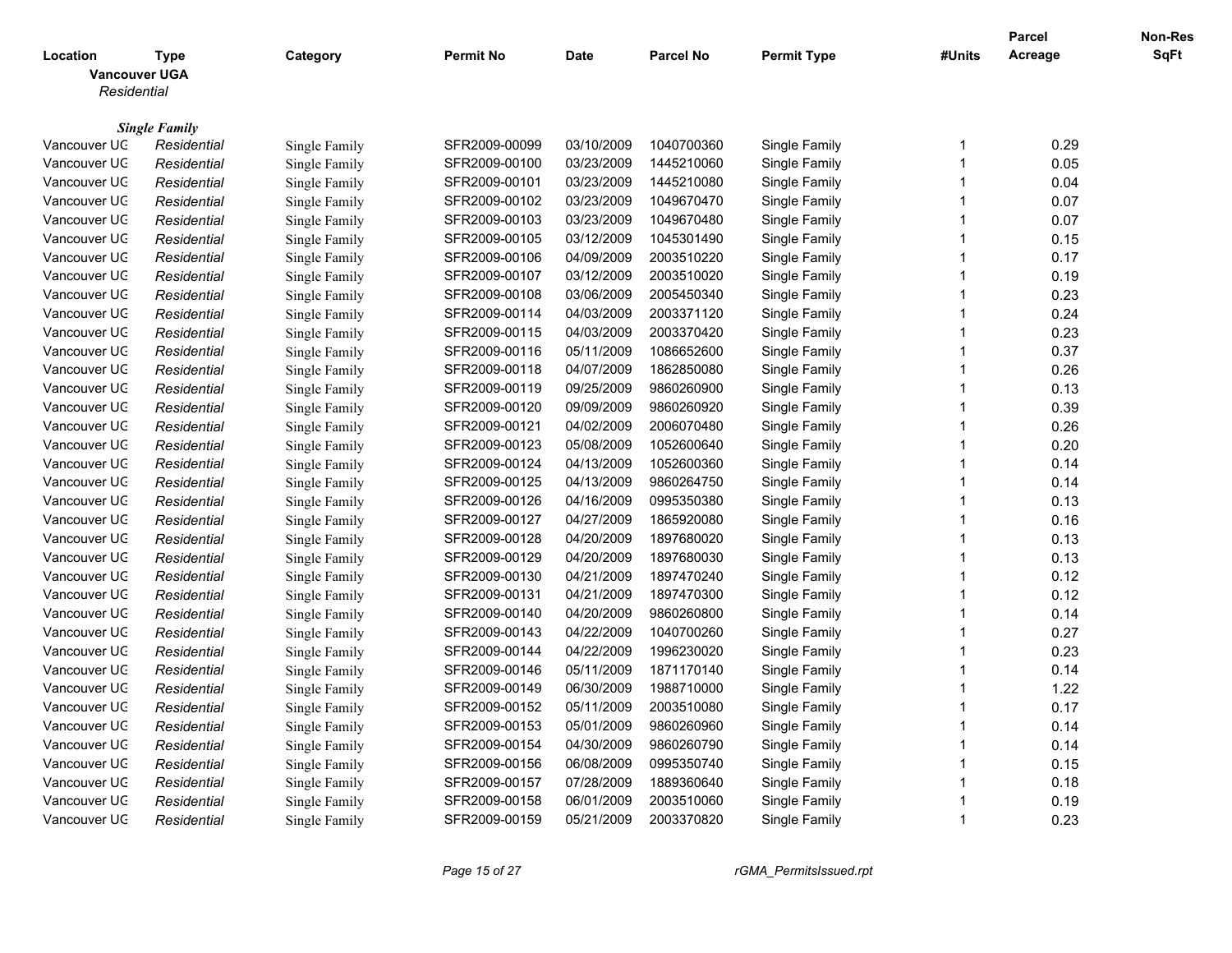|              |                                     |               |                  |             |                  |                    |                         | <b>Parcel</b> | Non-Res |
|--------------|-------------------------------------|---------------|------------------|-------------|------------------|--------------------|-------------------------|---------------|---------|
| Location     | <b>Type</b>                         | Category      | <b>Permit No</b> | <b>Date</b> | <b>Parcel No</b> | <b>Permit Type</b> | #Units                  | Acreage       | SqFt    |
|              | <b>Vancouver UGA</b>                |               |                  |             |                  |                    |                         |               |         |
| Residential  |                                     |               |                  |             |                  |                    |                         |               |         |
|              |                                     |               |                  |             |                  |                    |                         |               |         |
| Vancouver UC | <b>Single Family</b><br>Residential | Single Family | SFR2009-00160    | 05/11/2009  | 9860267900       | Single Family      | $\mathbf 1$             | 0.23          |         |
| Vancouver UC | Residential                         | Single Family | SFR2009-00162    | 07/30/2009  | 1178951400       | Single Family      | $\overline{1}$          | 2.48          |         |
| Vancouver UC | Residential                         | Single Family | SFR2009-00163    | 06/01/2009  | 1895570040       | Single Family      | $\overline{1}$          | 0.11          |         |
| Vancouver UC | Residential                         | Single Family | SFR2009-00164    | 05/27/2009  | 1570140280       | Single Family      | $\overline{1}$          | 0.11          |         |
| Vancouver UC | Residential                         | Single Family | SFR2009-00165    | 06/15/2009  | 0995350700       | Single Family      | $\mathbf 1$             | 0.12          |         |
| Vancouver UC | Residential                         | Single Family | SFR2009-00166    | 06/01/2009  | 1871170060       | Single Family      | $\overline{1}$          | 0.14          |         |
| Vancouver UC | Residential                         | Single Family | SFR2009-00167    | 05/27/2009  | 1889360500       | Single Family      | $\overline{\mathbf{1}}$ | 0.17          |         |
| Vancouver UC | Residential                         | Single Family | SFR2009-00168    | 06/23/2009  | 1871170040       | Single Family      | $\overline{1}$          | 0.14          |         |
| Vancouver UC | Residential                         | Single Family | SFR2009-00169    | 06/18/2009  | 1566960240       | Single Family      | -1                      | 0.11          |         |
| Vancouver UC | Residential                         | Single Family | SFR2009-00170    | 06/18/2009  | 1566960080       | Single Family      | $\overline{1}$          | 0.10          |         |
| Vancouver UC | Residential                         | Single Family | SFR2009-00171    | 06/18/2009  | 1566960060       | Single Family      | $\overline{1}$          | 0.11          |         |
| Vancouver UC | Residential                         | Single Family | SFR2009-00177    | 06/02/2009  | 1045301510       | Single Family      | $\overline{1}$          | 0.15          |         |
| Vancouver UC | Residential                         | Single Family | SFR2009-00178    | 06/05/2009  | 2003371180       | Single Family      | $\overline{1}$          | 0.23          |         |
| Vancouver UC | Residential                         | Single Family | SFR2009-00181    | 06/09/2009  | 2003510280       | Single Family      | $\overline{1}$          | 0.17          |         |
| Vancouver UC | Residential                         | Single Family | SFR2009-00183    | 06/03/2009  | 1058920120       | Single Family      | 1                       | 0.15          |         |
| Vancouver UC | Residential                         | Single Family | SFR2009-00184    | 06/03/2009  | 1058920100       | Single Family      | $\overline{1}$          | 0.15          |         |
| Vancouver UC | Residential                         | Single Family | SFR2009-00185    | 06/18/2009  | 1566960160       | Single Family      | 1                       | 0.11          |         |
| Vancouver UC | Residential                         | Single Family | SFR2009-00186    | 06/18/2009  | 1566960180       | Single Family      | $\overline{1}$          | 0.10          |         |
| Vancouver UC | Residential                         | Single Family | SFR2009-00187    | 05/27/2009  | 1889360620       | Single Family      | $\overline{1}$          | 0.18          |         |
| Vancouver UC | Residential                         | Single Family | SFR2009-00194    | 09/24/2009  | 1182300540       | Single Family      | $\overline{1}$          | 0.15          |         |
| Vancouver UC | Residential                         | Single Family | SFR2009-00196    | 06/16/2009  | 1564351660       | Single Family      | $\overline{1}$          | 0.98          |         |
| Vancouver UC | Residential                         | Single Family | SFR2009-00197    | 07/10/2009  | 1058920040       | Single Family      | $\overline{1}$          | 0.13          |         |
| Vancouver UC | Residential                         | Single Family | SFR2009-00198    | 07/10/2009  | 1058920080       | Single Family      | $\overline{1}$          | 0.15          |         |
| Vancouver UC | Residential                         | Single Family | SFR2009-00199    | 07/10/2009  | 1058920060       | Single Family      | $\overline{\mathbf{1}}$ | 0.15          |         |
| Vancouver UC | Residential                         | Single Family | SFR2009-00200    | 08/05/2009  | 1819080080       | Single Family      | $\overline{1}$          | 0.23          |         |
| Vancouver UC | Residential                         | Single Family | SFR2009-00201    | 06/03/2009  | 2003510260       | Single Family      | $\overline{1}$          | 0.18          |         |
| Vancouver UC | Residential                         | Single Family | SFR2009-00202    | 06/24/2009  | 2003370740       | Single Family      | $\overline{1}$          | 0.23          |         |
| Vancouver UC | Residential                         | Single Family | SFR2009-00203    | 07/17/2009  | 2003371140       | Single Family      | -1                      | 0.23          |         |
| Vancouver UC | Residential                         | Single Family | SFR2009-00204    | 07/06/2009  | 2006070620       | Single Family      | $\overline{1}$          | 0.21          |         |
| Vancouver UC | Residential                         | Single Family | SFR2009-00205    | 06/23/2009  | 1052600120       | Single Family      | 1                       | 0.13          |         |
| Vancouver UC | Residential                         | Single Family | SFR2009-00206    | 09/10/2009  | 1052600840       | Single Family      | $\overline{1}$          | 0.14          |         |
| Vancouver UC | Residential                         | Single Family | SFR2009-00207    | 11/04/2009  | 1052600500       | Single Family      | $\overline{\mathbf{1}}$ | 0.12          |         |
| Vancouver UC | Residential                         | Single Family | SFR2009-00209    | 12/14/2009  | 1052600300       | Single Family      | $\overline{1}$          | 0.14          |         |
| Vancouver UC | Residential                         | Single Family | SFR2009-00210    | 12/04/2009  | 1052600320       | Single Family      | 1                       | 0.12          |         |
| Vancouver UC | Residential                         | Single Family | SFR2009-00213    | 12/29/2009  | 1052600280       | Single Family      | -1                      | 0.14          |         |
| Vancouver UC | Residential                         | Single Family | SFR2009-00218    | 07/01/2009  | 1643111460       | Single Family      | 1                       | 0.25          |         |
| Vancouver UC | Residential                         | Single Family | SFR2009-00221    | 07/13/2009  | 1568430060       | Single Family      | $\overline{1}$          | 0.14          |         |
|              |                                     |               |                  |             |                  |                    |                         |               |         |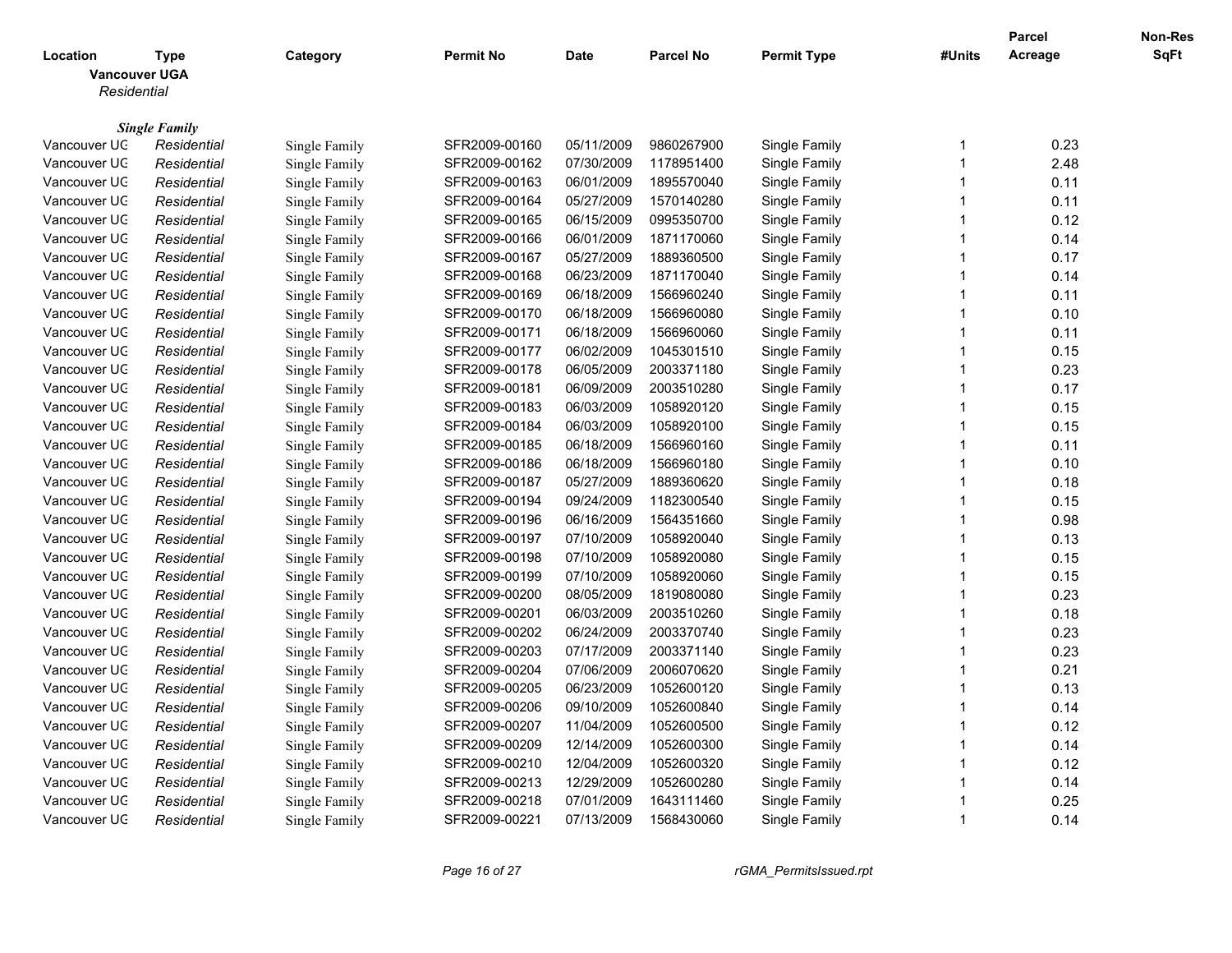|                                  |                                     |               |                  |            |                  |                    |                         | <b>Parcel</b> | Non-Res |
|----------------------------------|-------------------------------------|---------------|------------------|------------|------------------|--------------------|-------------------------|---------------|---------|
| Location<br><b>Vancouver UGA</b> | <b>Type</b>                         | Category      | <b>Permit No</b> | Date       | <b>Parcel No</b> | <b>Permit Type</b> | #Units                  | Acreage       | SqFt    |
| Residential                      |                                     |               |                  |            |                  |                    |                         |               |         |
|                                  |                                     |               |                  |            |                  |                    |                         |               |         |
| Vancouver UC                     | <b>Single Family</b><br>Residential | Single Family | SFR2009-00222    | 07/17/2009 | 2003370540       | Single Family      | -1                      | 0.23          |         |
| Vancouver UC                     | Residential                         | Single Family | SFR2009-00223    | 07/17/2009 | 2003371220       | Single Family      | $\overline{1}$          | 0.23          |         |
| Vancouver UC                     | Residential                         | Single Family | SFR2009-00224    | 07/16/2009 | 1464490160       | Single Family      | $\overline{\mathbf{1}}$ | 0.22          |         |
| Vancouver UC                     | Residential                         | Single Family | SFR2009-00226    | 07/14/2009 | 9860264730       | Single Family      | $\overline{1}$          | 0.14          |         |
| Vancouver UC                     | Residential                         | Single Family | SFR2009-00228    | 06/30/2009 | 1195750010       | Single Family      | -1                      | 0.14          |         |
| Vancouver UC                     | Residential                         | Single Family | SFR2009-00229    | 07/06/2009 | 9860260770       | Single Family      | $\overline{1}$          | 0.13          |         |
| Vancouver UC                     | Residential                         | Single Family | SFR2009-00231    | 07/27/2009 | 1607580580       | Single Family      | $\overline{1}$          | 0.07          |         |
| Vancouver UC                     | Residential                         | Single Family | SFR2009-00232    | 07/27/2009 | 1607580620       | Single Family      | $\overline{1}$          | 0.07          |         |
| Vancouver UC                     | Residential                         | Single Family | SFR2009-00233    | 11/04/2009 | 1607580640       | Single Family      | -1                      | 0.07          |         |
| Vancouver UC                     | Residential                         | Single Family | SFR2009-00234    | 11/04/2009 | 1607580740       | Single Family      | $\overline{1}$          | 0.07          |         |
| Vancouver UC                     | Residential                         | Single Family | SFR2009-00235    | 11/04/2009 | 1607580760       | Single Family      | $\overline{\mathbf{1}}$ | 0.07          |         |
| Vancouver UC                     | Residential                         | Single Family | SFR2009-00236    | 11/04/2009 | 1607580800       | Single Family      | $\overline{\mathbf{1}}$ | 0.08          |         |
| Vancouver UC                     | Residential                         | Single Family | SFR2009-00237    | 07/27/2009 | 1607580600       | Single Family      | $\overline{1}$          | 0.05          |         |
| Vancouver UC                     | Residential                         | Single Family | SFR2009-00238    | 11/04/2009 | 1607580660       | Single Family      | $\overline{\mathbf{1}}$ | 0.05          |         |
| Vancouver UC                     | Residential                         | Single Family | SFR2009-00239    | 11/04/2009 | 1607580680       | Single Family      | $\overline{1}$          | 0.05          |         |
| Vancouver UC                     | Residential                         | Single Family | SFR2009-00240    | 11/04/2009 | 1607580700       | Single Family      | $\overline{1}$          | 0.05          |         |
| Vancouver UC                     | Residential                         | Single Family | SFR2009-00241    | 11/04/2009 | 1607580720       | Single Family      | $\overline{1}$          | 0.05          |         |
| Vancouver UC                     | Residential                         | Single Family | SFR2009-00242    | 11/04/2009 | 1607580780       | Single Family      | $\overline{1}$          | 0.05          |         |
| Vancouver UC                     | Residential                         | Single Family | SFR2009-00245    | 07/27/2009 | 9860260890       | Single Family      | 1                       | 0.12          |         |
| Vancouver UC                     | Residential                         | Single Family | SFR2009-00249    | 07/24/2009 | 1542100020       | Single Family      | $\overline{1}$          | 0.24          |         |
| Vancouver UC                     | Residential                         | Single Family | SFR2009-00250    | 07/27/2009 | 1539780000       | Single Family      | $\overline{1}$          | 0.29          |         |
| Vancouver UC                     | Residential                         | Single Family | SFR2009-00252    | 12/14/2009 | 1182300460       | Single Family      | $\overline{1}$          | 0.12          |         |
| Vancouver UC                     | Residential                         | Single Family | SFR2009-00253    | 12/14/2009 | 1182300200       | Single Family      | $\overline{1}$          | 0.14          |         |
| Vancouver UC                     | Residential                         | Single Family | SFR2009-00254    | 07/21/2009 | 2003510040       | Single Family      | $\overline{1}$          | 0.19          |         |
| Vancouver UC                     | Residential                         | Single Family | SFR2009-00255    | 08/05/2009 | 0995350660       | Single Family      | $\overline{1}$          | 0.11          |         |
| Vancouver UC                     | Residential                         | Single Family | SFR2009-00256    | 08/05/2009 | 0995350960       | Single Family      | $\overline{\mathbf{1}}$ | 0.12          |         |
| Vancouver UC                     | Residential                         | Single Family | SFR2009-00257    | 07/07/2009 | 9860258030       | Single Family      | $\overline{\mathbf{1}}$ | 0.15          |         |
| Vancouver UC                     | Residential                         | Single Family | SFR2009-00258    | 08/07/2009 | 9860258080       | Single Family      | -1                      | 0.14          |         |
| Vancouver UC                     | Residential                         | Single Family | SFR2009-00261    | 08/27/2009 | 1897780240       | Single Family      | $\overline{1}$          | 0.14          |         |
| Vancouver UC                     | Residential                         | Single Family | SFR2009-00262    | 12/14/2009 | 1182300640       | Single Family      | $\overline{\mathbf{1}}$ | 0.12          |         |
| Vancouver UC                     | Residential                         | Single Family | SFR2009-00263    | 10/16/2009 | 9860257880       | Single Family      | $\overline{\mathbf{1}}$ | 0.14          |         |
| Vancouver UC                     | Residential                         | Single Family | SFR2009-00264    | 08/07/2009 | 9860258000       | Single Family      | $\overline{1}$          | 0.14          |         |
| Vancouver UC                     | Residential                         | Single Family | SFR2009-00270    | 08/13/2009 | 9860258070       | Single Family      | $\overline{1}$          | 0.18          |         |
| Vancouver UC                     | Residential                         | Single Family | SFR2009-00271    | 07/24/2009 | 1991080000       | Single Family      | $\overline{1}$          | 0.72          |         |
| Vancouver UC                     | Residential                         | Single Family | SFR2009-00272    | 07/27/2009 | 9860260910       | Single Family      | $\overline{1}$          | 0.13          |         |
| Vancouver UC                     | Residential                         | Single Family | SFR2009-00273    | 08/07/2009 | 9860260780       | Single Family      | 1                       | 0.14          |         |
| Vancouver UC                     | Residential                         | Single Family | SFR2009-00274    | 08/03/2009 | 1889360240       | Single Family      | $\overline{1}$          | 0.25          |         |
|                                  |                                     |               |                  |            |                  |                    |                         |               |         |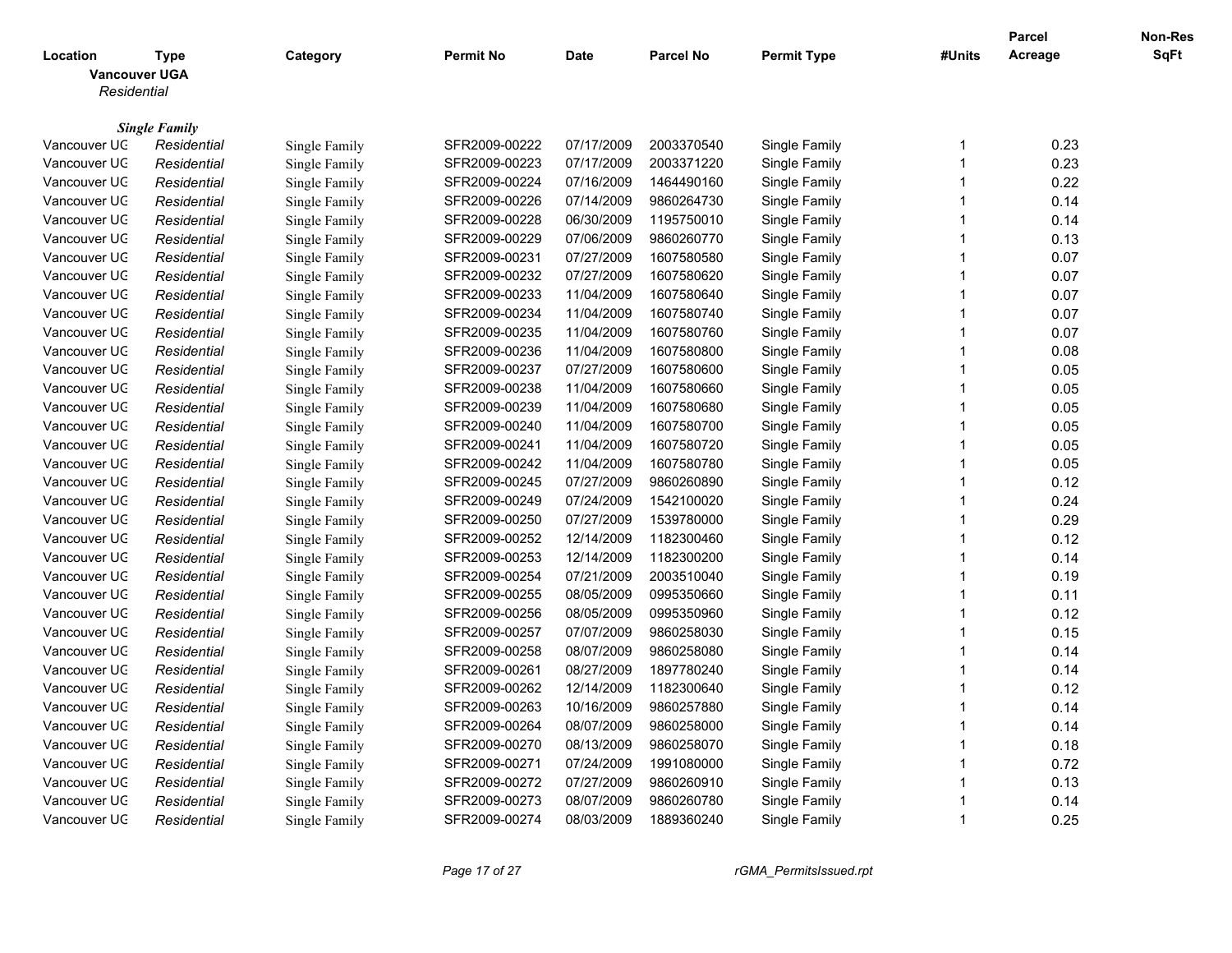|                                                 |                      |                      |                  |             |                  |                      |                         | <b>Parcel</b> | Non-Res |
|-------------------------------------------------|----------------------|----------------------|------------------|-------------|------------------|----------------------|-------------------------|---------------|---------|
| Location<br><b>Vancouver UGA</b><br>Residential | Type                 | Category             | <b>Permit No</b> | <b>Date</b> | <b>Parcel No</b> | <b>Permit Type</b>   | #Units                  | Acreage       | SqFt    |
|                                                 |                      |                      |                  |             |                  |                      |                         |               |         |
|                                                 | <b>Single Family</b> |                      |                  |             |                  |                      |                         |               |         |
| Vancouver UC                                    | Residential          | Single Family        | SFR2009-00275    | 09/03/2009  | 2003370040       | Single Family        | -1                      | 0.23          |         |
| Vancouver UC                                    | Residential          | Single Family        | SFR2009-00278    | 08/12/2009  | 1854410360       | Single Family        | $\overline{1}$          | 0.21          |         |
| Vancouver UC                                    | Residential          | Single Family        | SFR2009-00280    | 08/05/2009  | 0995350640       | Single Family        | $\overline{1}$          | 0.13          |         |
| Vancouver UC                                    | Residential          | Single Family        | SFR2009-00282    | 09/16/2009  | 9860260820       | Single Family        | $\overline{1}$          | 0.17          |         |
| Vancouver UC                                    | Residential          | Single Family        | SFR2009-00283    | 10/05/2009  | 9860260830       | Single Family        | -1                      | 0.15          |         |
| Vancouver UC                                    | Residential          | Single Family        | SFR2009-00285    | 10/14/2009  | 9860260850       | Single Family        | $\overline{1}$          | 0.18          |         |
| Vancouver UC                                    | Residential          | Single Family        | SFR2009-00286    | 08/21/2009  | 9860260860       | Single Family        | $\overline{1}$          | 0.16          |         |
| Vancouver UC                                    | Residential          | Single Family        | SFR2009-00287    | 09/24/2009  | 9860260880       | Single Family        | $\overline{1}$          | 0.12          |         |
| Vancouver UC                                    | Residential          | Single Family        | SFR2009-00288    | 09/02/2009  | 9860260930       | <b>Single Family</b> | -1                      | 0.13          |         |
| Vancouver UC                                    | Residential          | Single Family        | SFR2009-00289    | 10/23/2009  | 9860260950       | Single Family        | $\overline{1}$          | 0.14          |         |
| Vancouver UC                                    | Residential          | Single Family        | SFR2009-00291    | 08/03/2009  | 1897470200       | Single Family        | $\overline{\mathbf{1}}$ | 0.17          |         |
| Vancouver UC                                    | Residential          | Single Family        | SFR2009-00292    | 08/26/2009  | 1865920220       | Single Family        | $\overline{\mathbf{1}}$ | 0.12          |         |
| Vancouver UC                                    | Residential          | Single Family        | SFR2009-00294    | 11/05/2009  | 1722000160       | Single Family        | $\overline{1}$          | 0.13          |         |
| Vancouver UC                                    | Residential          | Single Family        | SFR2009-00295    | 08/04/2009  | 1889360200       | Single Family        | $\overline{\mathbf{1}}$ | 0.19          |         |
| Vancouver UC                                    | Residential          | Single Family        | SFR2009-00296    | 09/02/2009  | 1722000090       | Single Family        | 1                       | 0.15          |         |
| Vancouver UC                                    | Residential          | Single Family        | SFR2009-00297    | 09/11/2009  | 2005450320       | Single Family        | $\overline{\mathbf{1}}$ | 0.29          |         |
| Vancouver UC                                    | Residential          | Single Family        | SFR2009-00299    | 09/02/2009  | 1722000060       | Single Family        | $\overline{1}$          | 0.18          |         |
| Vancouver UC                                    | Residential          | Single Family        | SFR2009-00300    | 09/02/2009  | 1722000040       | Single Family        | $\overline{1}$          | 0.18          |         |
| Vancouver UC                                    | Residential          | Single Family        | SFR2009-00301    | 09/09/2009  | 1865920280       | Single Family        | $\overline{1}$          | 0.14          |         |
| Vancouver UC                                    | Residential          | Single Family        | SFR2009-00302    | 08/12/2009  | 1195750730       | Single Family        | $\overline{\mathbf{1}}$ | 0.11          |         |
| Vancouver UC                                    | Residential          | Single Family        | SFR2009-00304    | 08/31/2009  | 1195750310       | Single Family        | $\overline{1}$          | 0.12          |         |
| Vancouver UC                                    | Residential          | Single Family        | SFR2009-00305    | 09/29/2009  | 2003370640       | Single Family        | $\overline{1}$          | 0.23          |         |
| Vancouver UC                                    | Residential          | Single Family        | SFR2009-00307    | 08/21/2009  | 1566960020       | <b>Single Family</b> | $\overline{1}$          | 0.11          |         |
| Vancouver UC                                    | Residential          | Single Family        | SFR2009-00308    | 08/17/2009  | 2006100020       | Single Family        | $\overline{1}$          | 0.23          |         |
| Vancouver UC                                    | Residential          | Single Family        | SFR2009-00309    | 09/22/2009  | 0995350680       | Single Family        | $\overline{1}$          | 0.11          |         |
| Vancouver UC                                    | Residential          | Single Family        | SFR2009-00311    | 09/18/2009  | 1872280050       | Single Family        | $\overline{\mathbf{1}}$ | 0.17          |         |
| Vancouver UC                                    | Residential          | <b>Single Family</b> | SFR2009-00313    | 08/28/2009  | 1464490040       | Single Family        | $\overline{1}$          | 0.18          |         |
| Vancouver UC                                    | Residential          | Single Family        | SFR2009-00315    | 10/12/2009  | 1568830000       | Single Family        | -1                      | 0.67          |         |
| Vancouver UC                                    | Residential          | Single Family        | SFR2009-00316    | 09/02/2009  | 1540360030       | <b>Single Family</b> | $\overline{1}$          | 0.11          |         |
| Vancouver UC                                    | Residential          | Single Family        | SFR2009-00318    | 09/17/2009  | 1566960100       | Single Family        | $\overline{1}$          | 0.10          |         |
| Vancouver UC                                    | Residential          | Single Family        | SFR2009-00319    | 09/01/2009  | 1871170020       | Single Family        | $\overline{\mathbf{1}}$ | 0.14          |         |
| Vancouver UC                                    | Residential          | Single Family        | SFR2009-00320    | 09/02/2009  | 9860260810       | Single Family        | $\overline{1}$          | 0.41          |         |
| Vancouver UC                                    | Residential          | Single Family        | SFR2009-00322    | 09/23/2009  | 0975000040       | Single Family        | $\overline{1}$          | 0.13          |         |
| Vancouver UC                                    | Residential          | Single Family        | SFR2009-00323    | 09/17/2009  | 1566960220       | Single Family        | 1                       | 0.10          |         |
| Vancouver UC                                    | Residential          | Single Family        | SFR2009-00324    | 12/22/2009  | 1889360600       | Single Family        | $\overline{1}$          | 0.18          |         |
| Vancouver UC                                    | Residential          | Single Family        | SFR2009-00325    | 09/09/2009  | 1859600240       | Single Family        | 1                       | 0.17          |         |
| Vancouver UC                                    | Residential          | Single Family        | SFR2009-00327    | 09/18/2009  | 1865920100       | Single Family        | $\overline{1}$          | 0.15          |         |
|                                                 |                      |                      |                  |             |                  |                      |                         |               |         |

*Page 18 of 27 rGMA\_PermitsIssued.rpt*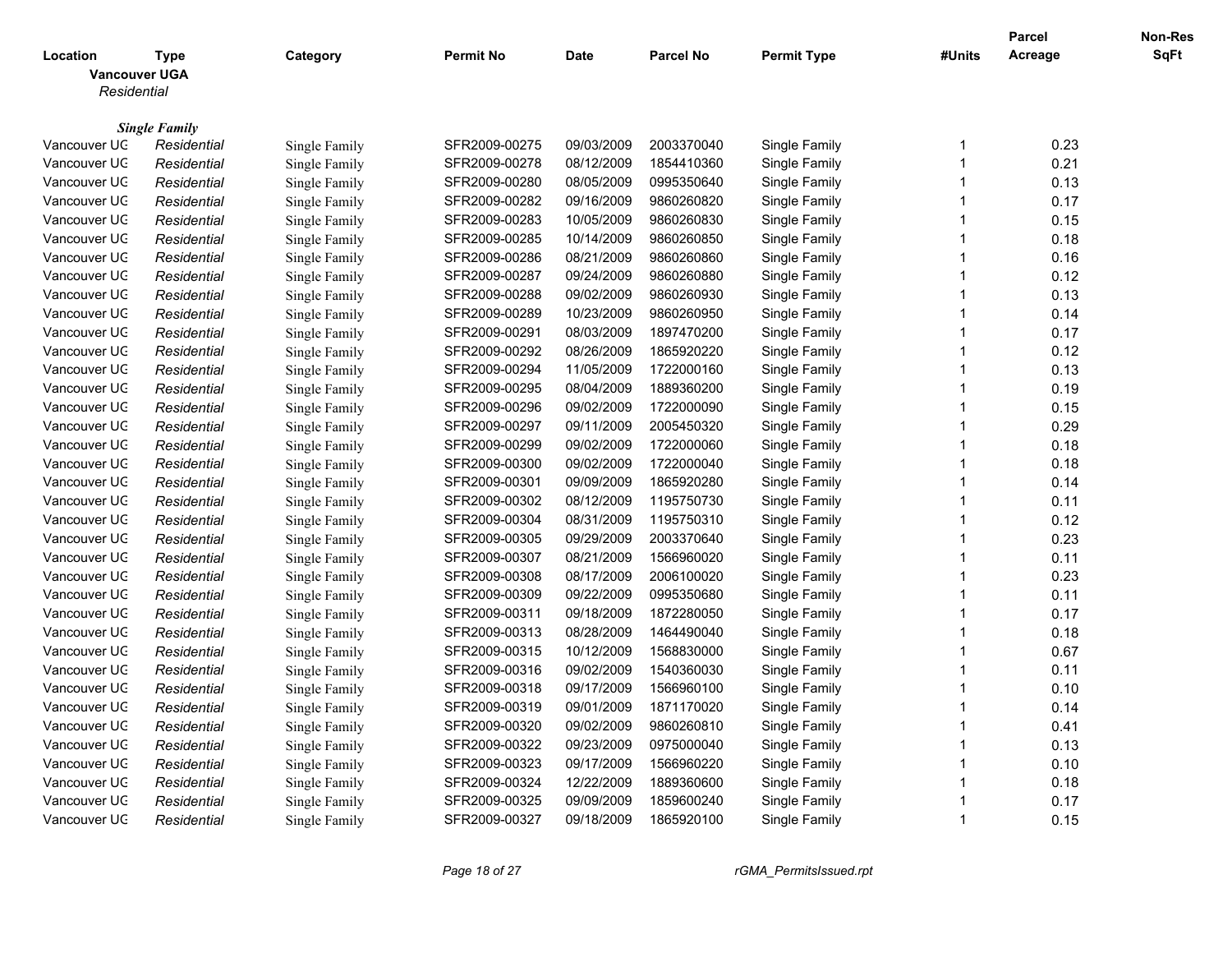|                                                 |                      |                      |               |             |                  |                      |                         | Parcel  | Non-Res |
|-------------------------------------------------|----------------------|----------------------|---------------|-------------|------------------|----------------------|-------------------------|---------|---------|
| Location<br><b>Vancouver UGA</b><br>Residential | Type                 | Category             | Permit No     | <b>Date</b> | <b>Parcel No</b> | <b>Permit Type</b>   | #Units                  | Acreage | SqFt    |
|                                                 |                      |                      |               |             |                  |                      |                         |         |         |
|                                                 | <b>Single Family</b> |                      |               |             |                  |                      |                         |         |         |
| Vancouver UC                                    | Residential          | Single Family        | SFR2009-00329 | 09/25/2009  | 1889360540       | Single Family        | -1                      | 0.18    |         |
| Vancouver UC                                    | Residential          | Single Family        | SFR2009-00330 | 10/27/2009  | 1570320060       | Single Family        | $\overline{1}$          | 0.11    |         |
| Vancouver UC                                    | Residential          | Single Family        | SFR2009-00331 | 10/07/2009  | 2003370560       | Single Family        | $\overline{\mathbf{1}}$ | 0.23    |         |
| Vancouver UC                                    | Residential          | Single Family        | SFR2009-00332 | 09/16/2009  | 9860257910       | Single Family        | $\overline{1}$          | 0.28    |         |
| Vancouver UC                                    | Residential          | Single Family        | SFR2009-00334 | 09/29/2009  | 1859600260       | Single Family        | -1                      | 0.18    |         |
| Vancouver UC                                    | Residential          | Single Family        | SFR2009-00335 | 09/28/2009  | 1897680050       | Single Family        | $\overline{1}$          | 0.13    |         |
| Vancouver UC                                    | Residential          | Single Family        | SFR2009-00336 | 09/28/2009  | 1897680010       | Single Family        | $\overline{1}$          | 0.14    |         |
| Vancouver UC                                    | Residential          | Single Family        | SFR2009-00337 | 10/05/2009  | 1889360360       | Single Family        | $\overline{1}$          | 0.20    |         |
| Vancouver UC                                    | Residential          | Single Family        | SFR2009-00338 | 09/22/2009  | 1897470280       | <b>Single Family</b> | -1                      | 0.13    |         |
| Vancouver UC                                    | Residential          | Single Family        | SFR2009-00339 | 09/22/2009  | 1897470220       | Single Family        | $\overline{1}$          | 0.16    |         |
| Vancouver UC                                    | Residential          | Single Family        | SFR2009-00350 | 09/29/2009  | 1894920160       | Single Family        | $\overline{\mathbf{1}}$ | 0.22    |         |
| Vancouver UC                                    | Residential          | Single Family        | SFR2009-00351 | 10/22/2009  | 1197400060       | Single Family        | $\overline{\mathbf{1}}$ | 0.13    |         |
| Vancouver UC                                    | Residential          | Single Family        | SFR2009-00353 | 09/29/2009  | 2006100120       | Single Family        | $\overline{1}$          | 0.23    |         |
| Vancouver UC                                    | Residential          | Single Family        | SFR2009-00355 | 09/29/2009  | 1040700280       | Single Family        | $\overline{\mathbf{1}}$ | 0.26    |         |
| Vancouver UC                                    | Residential          | Single Family        | SFR2009-00357 | 10/21/2009  | 1892430050       | Single Family        | 1                       | 0.19    |         |
| Vancouver UC                                    | Residential          | Single Family        | SFR2009-00358 | 10/05/2009  | 1197400080       | Single Family        | $\overline{1}$          | 0.07    |         |
| Vancouver UC                                    | Residential          | Single Family        | SFR2009-00360 | 10/28/2009  | 1197400700       | Single Family        | $\overline{1}$          | 0.15    |         |
| Vancouver UC                                    | Residential          | Single Family        | SFR2009-00361 | 12/16/2009  | 1863410000       | Single Family        | $\overline{1}$          | 0.31    |         |
| Vancouver UC                                    | Residential          | Single Family        | SFR2009-00362 | 11/10/2009  | 1873310300       | Single Family        | $\overline{1}$          | 0.24    |         |
| Vancouver UC                                    | Residential          | Single Family        | SFR2009-00364 | 10/16/2009  | 1564351640       | Single Family        | $\overline{1}$          | 0.14    |         |
| Vancouver UC                                    | Residential          | Single Family        | SFR2009-00365 | 10/14/2009  | 1865920120       | Single Family        | $\overline{1}$          | 0.15    |         |
| Vancouver UC                                    | Residential          | Single Family        | SFR2009-00366 | 10/30/2009  | 1889360380       | Single Family        | $\overline{1}$          | 0.18    |         |
| Vancouver UC                                    | Residential          | Single Family        | SFR2009-00367 | 11/02/2009  | 9860257930       | <b>Single Family</b> | $\overline{1}$          | 0.12    |         |
| Vancouver UC                                    | Residential          | Single Family        | SFR2009-00368 | 10/16/2009  | 9860258060       | Single Family        | $\overline{1}$          | 0.13    |         |
| Vancouver UC                                    | Residential          | Single Family        | SFR2009-00369 | 11/02/2009  | 9860257920       | Single Family        | $\overline{1}$          | 0.14    |         |
| Vancouver UC                                    | Residential          | Single Family        | SFR2009-00380 | 10/28/2009  | 1893740040       | Single Family        | $\overline{\mathbf{1}}$ | 0.16    |         |
| Vancouver UC                                    | Residential          | <b>Single Family</b> | SFR2009-00382 | 11/02/2009  | 1861970280       | Single Family        | $\overline{\mathbf{1}}$ | 0.24    |         |
| Vancouver UC                                    | Residential          | Single Family        | SFR2009-00383 | 10/27/2009  | 1570320100       | Single Family        | -1                      | 0.11    |         |
| Vancouver UC                                    | Residential          | Single Family        | SFR2009-00384 | 10/22/2009  | 1052600680       | Single Family        | $\overline{1}$          | 0.15    |         |
| Vancouver UC                                    | Residential          | Single Family        | SFR2009-00386 | 10/27/2009  | 1570320080       | Single Family        | $\overline{1}$          | 0.12    |         |
| Vancouver UC                                    | Residential          | Single Family        | SFR2009-00387 | 10/27/2009  | 1570320120       | Single Family        | $\overline{\mathbf{1}}$ | 0.11    |         |
| Vancouver UC                                    | Residential          | Single Family        | SFR2009-00389 | 12/04/2009  | 1882200180       | Single Family        | $\overline{1}$          | 0.79    |         |
| Vancouver UC                                    | Residential          | Single Family        | SFR2009-00390 | 12/02/2009  | 1889970140       | Single Family        | $\overline{1}$          | 0.19    |         |
| Vancouver UC                                    | Residential          | Single Family        | SFR2009-00394 | 11/17/2009  | 1045850540       | Single Family        | 1                       | 0.05    |         |
| Vancouver UC                                    | Residential          | Single Family        | SFR2009-00395 | 11/17/2009  | 1045850560       | Single Family        | $\overline{1}$          | 0.04    |         |
| Vancouver UC                                    | Residential          | Single Family        | SFR2009-00396 | 11/17/2009  | 1045850580       | Single Family        | 1                       | 0.04    |         |
| Vancouver UC                                    | Residential          | Single Family        | SFR2009-00397 | 11/17/2009  | 1045850600       | Single Family        | $\overline{1}$          | 0.04    |         |
|                                                 |                      |                      |               |             |                  |                      |                         |         |         |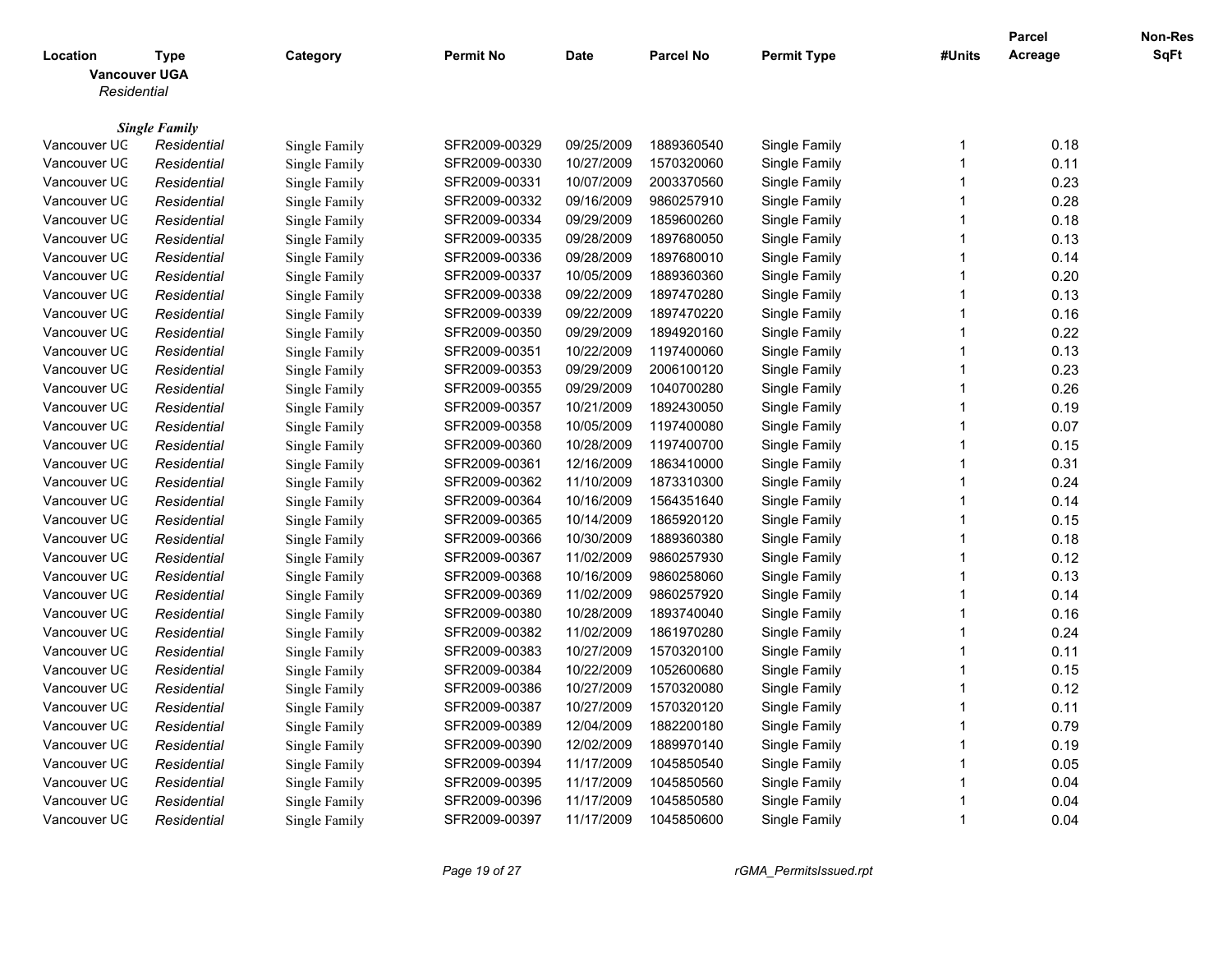|                      |                      |               |                  |             |                  |                    |                         | <b>Parcel</b> | Non-Res |
|----------------------|----------------------|---------------|------------------|-------------|------------------|--------------------|-------------------------|---------------|---------|
| Location             | <b>Type</b>          | Category      | <b>Permit No</b> | <b>Date</b> | <b>Parcel No</b> | <b>Permit Type</b> | #Units                  | Acreage       | SqFt    |
| <b>Vancouver UGA</b> |                      |               |                  |             |                  |                    |                         |               |         |
| Residential          |                      |               |                  |             |                  |                    |                         |               |         |
|                      | <b>Single Family</b> |               |                  |             |                  |                    |                         |               |         |
| Vancouver UC         | Residential          | Single Family | SFR2009-00398    | 11/17/2009  | 1045850620       | Single Family      | -1                      | 0.04          |         |
| Vancouver UC         | Residential          | Single Family | SFR2009-00399    | 11/17/2009  | 1045850640       | Single Family      | $\overline{1}$          | 0.05          |         |
| Vancouver UC         | Residential          | Single Family | SFR2009-00401    | 11/20/2009  | 9860269230       | Single Family      | $\overline{\mathbf{1}}$ | 0.23          |         |
| Vancouver UC         | Residential          | Single Family | SFR2009-00402    | 11/13/2009  | 1040510020       | Single Family      | $\overline{1}$          | 0.25          |         |
| Vancouver UC         | Residential          | Single Family | SFR2009-00405    | 11/25/2009  | 1894920320       | Single Family      | -1                      | 0.14          |         |
| Vancouver UC         | Residential          | Single Family | SFR2009-00406    | 11/18/2009  | 1879460880       | Single Family      | $\overline{1}$          | 0.07          |         |
| Vancouver UC         | Residential          | Single Family | SFR2009-00408    | 12/01/2009  | 2003370020       | Single Family      | $\overline{1}$          | 0.23          |         |
| Vancouver UC         | Residential          | Single Family | SFR2009-00409    | 12/15/2009  | 2003371400       | Single Family      | $\overline{1}$          | 0.23          |         |
| Vancouver UC         | Residential          | Single Family | SFR2009-00412    | 11/13/2009  | 1065840000       | Single Family      | -1                      | 0.17          |         |
| Vancouver UC         | Residential          | Single Family | SFR2009-00415    | 12/11/2009  | 1862850140       | Single Family      | $\overline{1}$          | 0.25          |         |
| Vancouver UC         | Residential          | Single Family | SFR2009-00418    | 12/18/2009  | 1052600480       | Single Family      | $\overline{\mathbf{1}}$ | 0.13          |         |
| Vancouver UC         | Residential          | Single Family | SFR2009-00420    | 11/18/2009  | 1195750760       | Single Family      | $\overline{\mathbf{1}}$ | 0.10          |         |
| Vancouver UC         | Residential          | Single Family | SFR2009-00421    | 11/23/2009  | 2003510100       | Single Family      | $\overline{\mathbf{1}}$ | 0.17          |         |
| Vancouver UC         | Residential          | Single Family | SFR2009-00422    | 12/07/2009  | 1893740100       | Single Family      | $\overline{\mathbf{1}}$ | 0.14          |         |
| Vancouver UC         | Residential          | Single Family | SFR2009-00423    | 12/03/2009  | 2003760000       | Single Family      | $\overline{1}$          | 0.25          |         |
| Vancouver UC         | Residential          | Single Family | SFR2009-00424    | 12/03/2009  | 1889360220       | Single Family      | $\overline{1}$          | 0.18          |         |
| Vancouver UC         | Residential          | Single Family | SFR2009-00426    | 12/04/2009  | 1879460180       | Single Family      | $\overline{1}$          | 0.06          |         |
| Vancouver UC         | Residential          | Single Family | SFR2009-00427    | 12/14/2009  | 1879460140       | Single Family      | $\overline{1}$          | 0.07          |         |
| Vancouver UC         | Residential          | Single Family | SFR2009-00430    | 12/01/2009  | 9860260840       | Single Family      | $\overline{1}$          | 0.11          |         |
| Vancouver UC         | Residential          | Single Family | SFR2009-00431    | 12/16/2009  | 1722000180       | Single Family      | $\overline{\mathbf{1}}$ | 0.11          |         |
| Vancouver UC         | Residential          | Single Family | SFR2009-00432    | 12/01/2009  | 1894920280       | Single Family      | $\overline{1}$          | 0.14          |         |
| Vancouver UC         | Residential          | Single Family | SFR2009-00436    | 12/10/2009  | 9860258830       | Single Family      | $\overline{1}$          | 0.11          |         |
| Vancouver UC         | Residential          | Single Family | SFR2009-00437    | 12/16/2009  | 9860258580       | Single Family      | $\overline{1}$          | 0.14          |         |
| Vancouver UC         | Residential          | Single Family | SFR2009-00438    | 12/17/2009  | 1570070160       | Single Family      | $\overline{1}$          | 0.12          |         |
| Vancouver UC         | Residential          | Single Family | SFR2009-00439    | 12/17/2009  | 1570070170       | Single Family      | $\overline{\mathbf{1}}$ | 0.13          |         |
| Vancouver UC         | Residential          | Single Family | SFR2009-00441    | 12/30/2009  | 1570070180       | Single Family      | $\overline{\mathbf{1}}$ | 0.25          |         |
| Vancouver UC         | Residential          | Single Family | SFR2009-00443    | 12/09/2009  | 1894920260       | Single Family      | $\overline{\mathbf{1}}$ | 0.11          |         |
| Vancouver UC         | Residential          | Single Family | SFR2009-00445    | 12/22/2009  | 0995350560       | Single Family      | -1                      | 0.10          |         |
| Vancouver UC         | Residential          | Single Family | SFR2009-00446    | 12/23/2009  | 1893740060       | Single Family      | $\overline{1}$          | 0.16          |         |
| Vancouver UC         | Residential          | Single Family | SFR2009-00448    | 12/30/2009  | 1570070120       | Single Family      | $\overline{\mathbf{1}}$ | 0.11          |         |
| Vancouver UC         | Residential          | Single Family | SFR2009-00450    | 12/30/2009  | 1570070100       | Single Family      | $\overline{\mathbf{1}}$ | 0.15          |         |
| Vancouver UC         | Residential          | Single Family | SFR2009-00454    | 12/30/2009  | 1816771380       | Single Family      | $\overline{1}$          | 0.14          |         |
| Vancouver UC         | Residential          | Single Family | SFR2009-00455    | 12/30/2009  | 1816771360       | Single Family      | $\overline{1}$          | 0.13          |         |
| Vancouver UC         | Residential          | Single Family | SFR2009-00459    | 12/22/2009  | 2003510240       | Single Family      | $\overline{1}$          | 0.18          |         |
| Vancouver UC         | Residential          | Single Family | SFR2009-00460    | 12/22/2009  | 2003510140       | Single Family      | $\overline{1}$          | 0.17          |         |
| Vancouver UC         | Residential          | Single Family | SFR2009-00461    | 12/30/2009  | 1570070190       | Single Family      | 1                       | 0.11          |         |
| Vancouver UC         | Residential          | Single Family | SFR2009-00466    | 12/23/2009  | 1042800030       | Single Family      | $\overline{1}$          | 0.14          |         |
|                      |                      |               |                  |             |                  |                    |                         |               |         |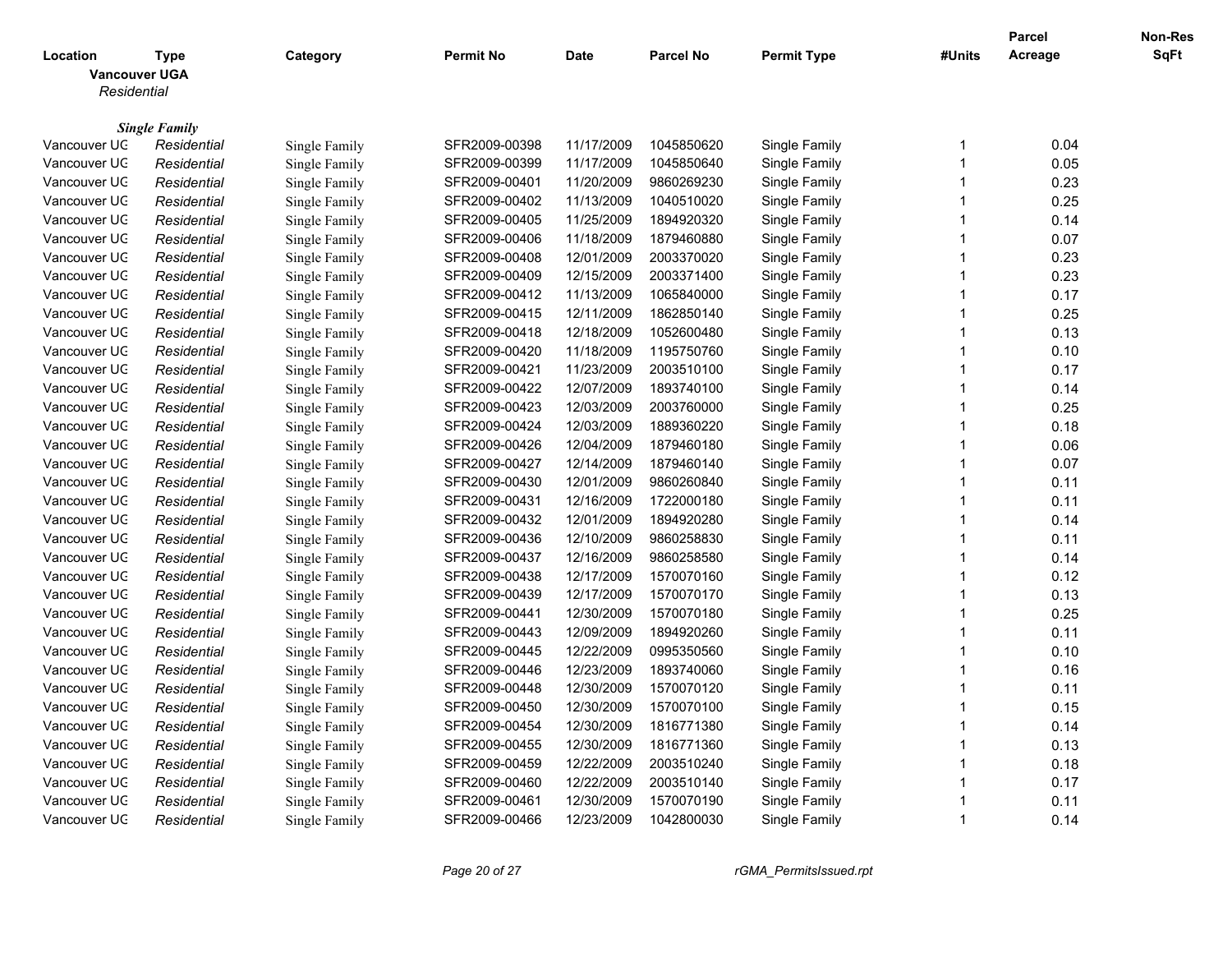| Location<br><b>Vancouver UGA</b><br>Residential | <b>Type</b>                         | Category      | <b>Permit No</b> | <b>Date</b> | <b>Parcel No</b> | <b>Permit Type</b>      | #Units | <b>Parcel</b><br>Acreage           | Non-Res<br><b>SqFt</b> |
|-------------------------------------------------|-------------------------------------|---------------|------------------|-------------|------------------|-------------------------|--------|------------------------------------|------------------------|
| Vancouver UC                                    | <b>Single Family</b><br>Residential | Single Family | SFR2009-00467    | 12/24/2009  | 1042990190       | Single Family           | 317    | 0.14<br><b>Total Single Family</b> |                        |
|                                                 |                                     |               |                  |             |                  | Vancouver UGA Sub Total | 319    |                                    | 0                      |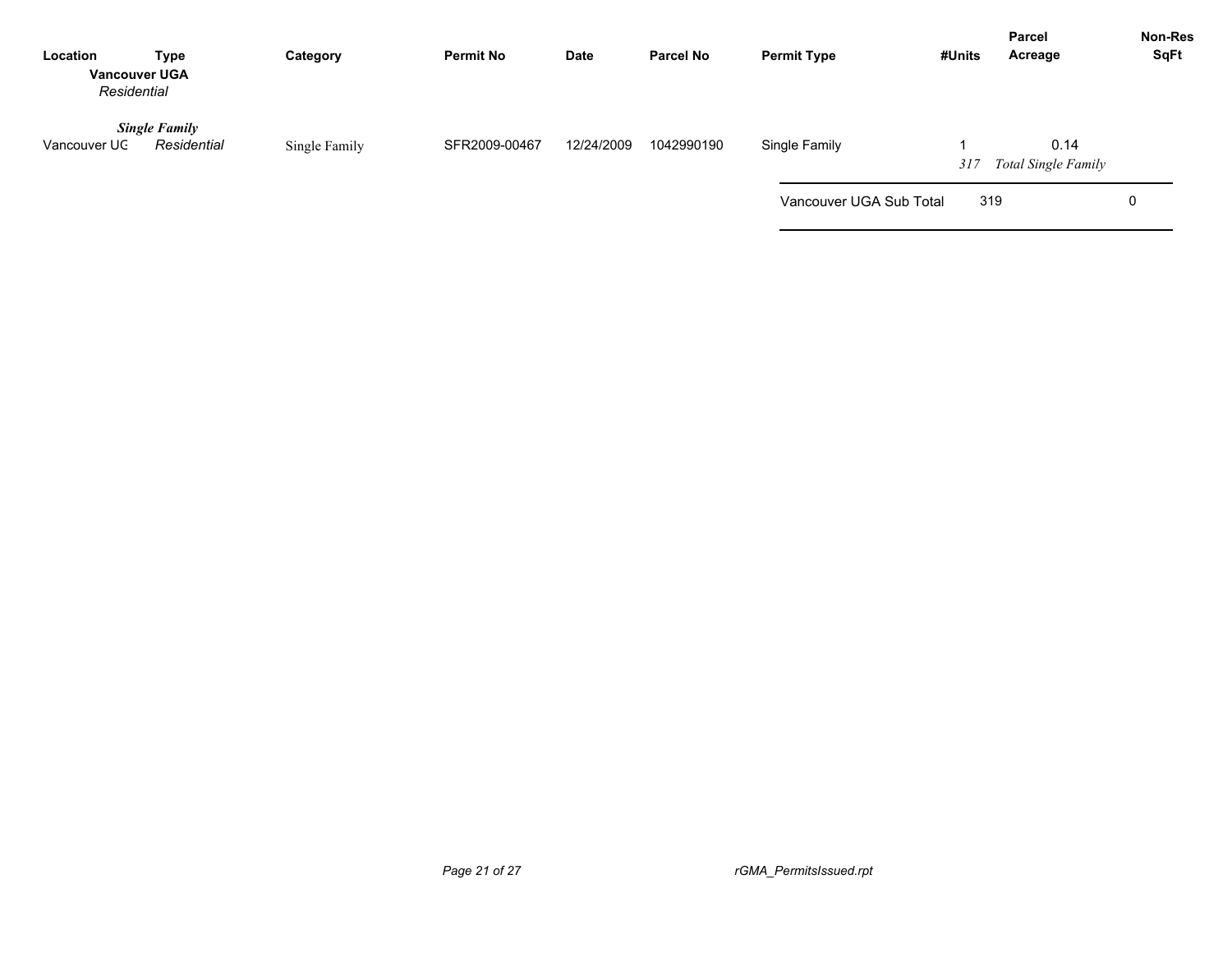|             |                      |               |                  |             |                  |                    |        | Parcel              | <b>Non-Res</b> |
|-------------|----------------------|---------------|------------------|-------------|------------------|--------------------|--------|---------------------|----------------|
| Location    | <b>Type</b>          | Category      | <b>Permit No</b> | <b>Date</b> | <b>Parcel No</b> | <b>Permit Type</b> | #Units | Acreage             | <b>SqFt</b>    |
| Washougal   |                      |               |                  |             |                  |                    |        |                     |                |
| Residential |                      |               |                  |             |                  |                    |        |                     |                |
|             | <b>Single Family</b> |               |                  |             |                  |                    |        |                     |                |
| Washougal   | Residential          | Single Family | 09010001         | 01/20/2009  | 1323770100       | Single Family      |        | 0.18                |                |
| Washougal   | Residential          | Single Family | 09010012         | 03/18/2009  | 1305620080       | Single Family      |        | 0.32                |                |
| Washougal   | Residential          | Single Family | 09010014         | 03/18/2009  | 0765160440       | Single Family      |        | 0.23                |                |
| Washougal   | Residential          | Single Family | 09010018         | 02/24/2009  | 1301150260       | Single Family      |        | 0.14                |                |
| Washougal   | Residential          | Single Family | 09020025         | 02/26/2009  | 1300460640       | Single Family      |        | 0.18                |                |
| Washougal   | Residential          | Single Family | 9040007          | 05/11/2009  | 1230110540       | Single Family      |        | 0.20                |                |
| Washougal   | Residential          | Single Family | 9040008          | 05/19/2009  | 1230110420       | Single Family      |        | 0.13                |                |
| Washougal   | Residential          | Single Family | 9040034          | 07/01/2009  | 1341403600       | Single Family      |        | 0.14                |                |
| Washougal   | Residential          | Single Family | 9040035          | 05/13/2009  | 1341404020       | Single Family      |        | 0.14                |                |
| Washougal   | Residential          | Single Family | 9040037          | 04/29/2009  | 1341403640       | Single Family      |        | 0.14                |                |
| Washougal   | Residential          | Single Family | 9050008          | 06/02/2009  | 1283580140       | Single Family      |        | 0.22                |                |
| Washougal   | Residential          | Single Family | 9050030          | 08/11/2009  | 1283580160       | Single Family      |        | 0.22                |                |
| Washougal   | Residential          | Single Family | 9070002          | 07/15/2009  | 1341403860       | Single Family      |        | 0.17                |                |
| Washougal   | Residential          | Single Family | 9070006          | 07/16/2009  | 1315300020       | Single Family      |        | 0.14                |                |
| Washougal   | Residential          | Single Family | 9070014          | 09/04/2009  | 1323490920       | Single Family      |        | 0.17                |                |
| Washougal   | Residential          | Single Family | 9070025          | 07/30/2009  | 1341403520       | Single Family      |        | 0.16                |                |
| Washougal   | Residential          | Single Family | 9080002          | 08/11/2009  | 1314320200       | Single Family      |        | 0.16                |                |
| Washougal   | Residential          | Single Family | 9080011          | 08/17/2009  | 1325910840       | Single Family      |        | 0.17                |                |
| Washougal   | Residential          | Single Family | 9090007          | 09/30/2009  | 1283581260       | Single Family      |        | 0.19                |                |
| Washougal   | Residential          | Single Family | 9100037          | 11/04/2009  | 1315300380       | Single Family      |        | 0.24                |                |
| Washougal   | Residential          | Single Family | 9110011          | 12/08/2009  | 1341403900       | Single Family      |        | 0.13                |                |
| Washougal   | Residential          | Single Family | 9120015          | 12/16/2009  | 1315300120       | Single Family      |        | 0.16                |                |
|             |                      |               |                  |             |                  |                    | 22     | Total Single Family |                |

Washougal Sub Total 22 0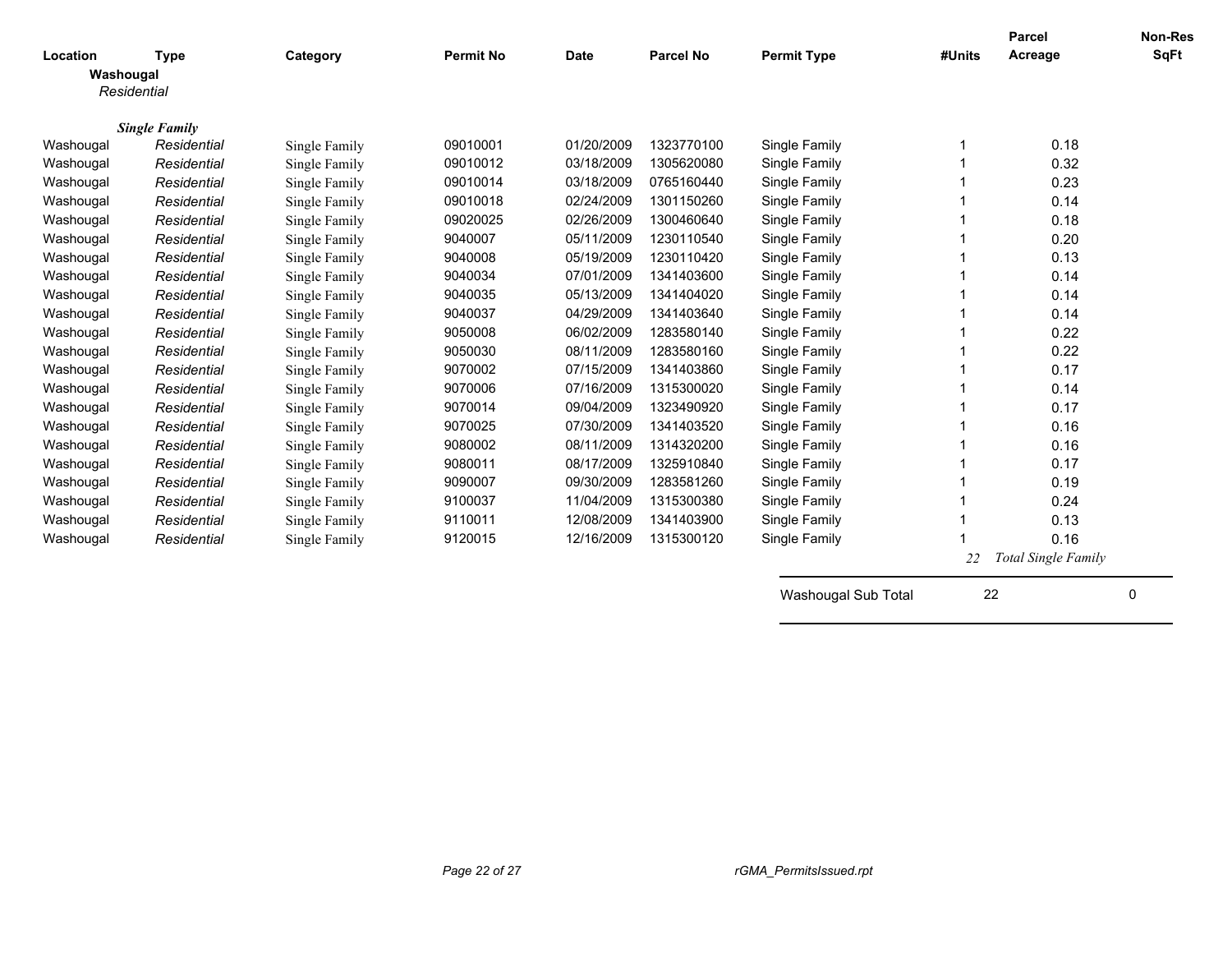|               |                                                                                   | <b>Parcel No</b>                | <b>Permit Type</b>      | #Units | Acreage | SqFt                     |
|---------------|-----------------------------------------------------------------------------------|---------------------------------|-------------------------|--------|---------|--------------------------|
|               |                                                                                   |                                 |                         |        |         |                          |
| SFR2009-00117 | 04/07/2009                                                                        | 2296630560                      | Single Family           |        | 0.30    |                          |
| SFR2009-00191 | 06/17/2009                                                                        | 0658120000                      | Single Family           |        | 0.15    |                          |
| SFR2009-00192 | 06/17/2009                                                                        | 0660600000                      | Single Family           |        | 0.46    |                          |
| SFR2009-00343 | 10/07/2009                                                                        | 0664200000                      | Single Family           |        | 0.62    |                          |
| SFR2009-00344 | 10/07/2009                                                                        | 9860263580                      | Single Family           |        | 0.22    |                          |
|               |                                                                                   |                                 |                         |        |         |                          |
|               |                                                                                   |                                 | <b>Yacolt Sub Total</b> |        |         | 0                        |
|               | Single Family<br>Single Family<br>Single Family<br>Single Family<br>Single Family | <b>Permit No</b><br><b>Date</b> |                         |        |         | Total Single Family<br>5 |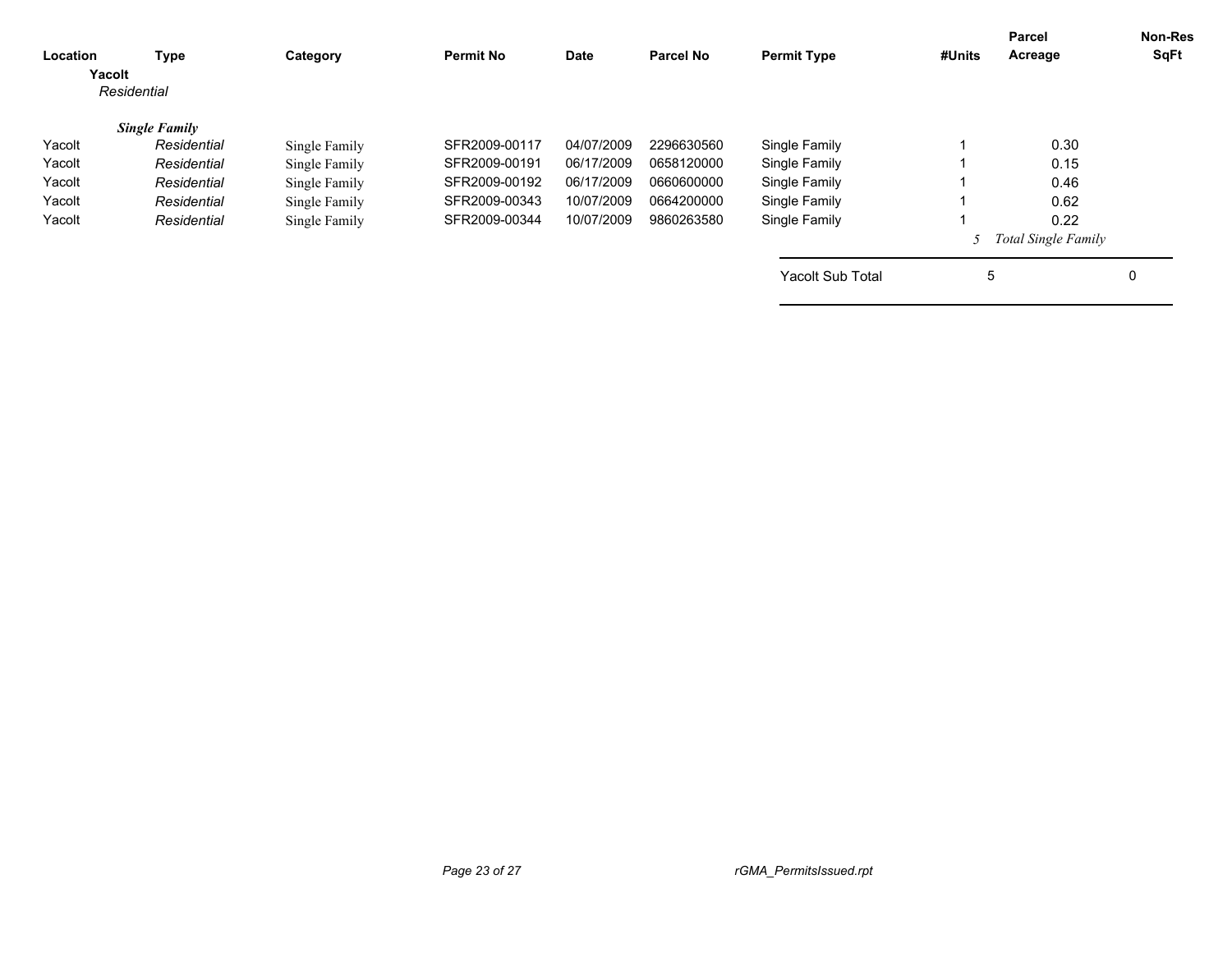|                |                                    |               |                  |             |                  |                    |                         | <b>Parcel</b> | <b>Non-Res</b> |
|----------------|------------------------------------|---------------|------------------|-------------|------------------|--------------------|-------------------------|---------------|----------------|
| Location       | <b>Type</b>                        | Category      | <b>Permit No</b> | <b>Date</b> | <b>Parcel No</b> | <b>Permit Type</b> | #Units                  | Acreage       | SqFt           |
|                | <b>Clark County (Rural)</b>        |               |                  |             |                  |                    |                         |               |                |
|                | Non-Residential                    |               |                  |             |                  |                    |                         |               |                |
| Clark County ( | Non-Residential                    |               | COM2009-00005    | 02/24/2009  | 2068650000       | Industrial         |                         | 10.24         | 285,000        |
| Clark County ( |                                    | Industrial    | COM2009-00117    | 05/29/2009  | 2339250000       | Institutional      |                         | 5.58          | 248            |
| Clark County ( | Non-Residential<br>Non-Residential | Institutional | COM2009-00122    | 05/29/2009  | 2339250000       | Institutional      |                         | 5.58          | 2,827          |
|                |                                    | Institutional |                  |             |                  |                    |                         |               |                |
| Residential    |                                    |               |                  |             |                  |                    |                         |               |                |
|                | <b>Single Family</b>               |               |                  |             |                  |                    |                         |               |                |
| Clark County ( | Residential                        | Mobile Home   | MOH2008-00047    | 04/27/2009  | 2545850050       | Mobile Home        | $\mathbf{1}$            | 1.26          |                |
| Clark County ( | Residential                        | Mobile Home   | MOH2008-00066    | 01/12/2009  | 2353960000       | Mobile Home        | $\overline{1}$          | 40.65         |                |
| Clark County ( | Residential                        | Mobile Home   | MOH2008-00069    | 03/03/2009  | 2247520000       | Mobile Home        | -1                      | 0.48          |                |
| Clark County ( | Residential                        | Mobile Home   | MOH2008-00073    | 01/14/2009  | 2322420000       | Mobile Home        | $\overline{1}$          | 1.48          |                |
| Clark County ( | Residential                        | Mobile Home   | MOH2009-00003    | 02/18/2009  | 2762170010       | Mobile Home        | $\overline{1}$          | 9.84          |                |
| Clark County ( | Residential                        | Mobile Home   | MOH2009-00005    | 01/29/2009  | 2258570000       | Mobile Home        | $\overline{1}$          | 1.99          |                |
| Clark County ( | Residential                        | Mobile Home   | MOH2009-00009    | 02/12/2009  | 2764220000       | Mobile Home        | $\mathbf 1$             | 5.13          |                |
| Clark County ( | Residential                        | Mobile Home   | MOH2009-00010    | 03/04/2009  | 2337330000       | Mobile Home        | $\overline{1}$          | 2.41          |                |
| Clark County ( | Residential                        | Mobile Home   | MOH2009-00015    | 03/11/2009  | 1746160000       | Mobile Home        | $\overline{\mathbf{1}}$ | 1.88          |                |
| Clark County ( | Residential                        | Mobile Home   | MOH2009-00020    | 08/17/2009  | 2615780000       | Mobile Home        | $\overline{1}$          | 6.20          |                |
| Clark County ( | Residential                        | Mobile Home   | MOH2009-00021    | 07/02/2009  | 1746130000       | Mobile Home        | -1                      | 5.00          |                |
| Clark County ( | Residential                        | Mobile Home   | MOH2009-00022    | 05/13/2009  | 2752880000       | Mobile Home        | $\overline{1}$          | 10.00         |                |
| Clark County ( | Residential                        | Mobile Home   | MOH2009-00024    | 05/27/2009  | 2230160000       | Mobile Home        | $\mathbf{1}$            | 5.00          |                |
| Clark County ( | Residential                        | Mobile Home   | MOH2009-00025    | 06/05/2009  | 1933100000       | Mobile Home        | $\overline{1}$          | 1.62          |                |
| Clark County ( | Residential                        | Mobile Home   | MOH2009-00026    | 08/06/2009  | 2118980000       | Mobile Home        | -1                      | 19.70         |                |
| Clark County ( | Residential                        | Mobile Home   | MOH2009-00034    | 10/28/2009  | 2645850000       | Mobile Home        | $\overline{1}$          | 2.50          |                |
| Clark County ( | Residential                        | Mobile Home   | MOH2009-00037    | 09/04/2009  | 2637930000       | Mobile Home        | $\overline{1}$          | 2.58          |                |
| Clark County ( | Residential                        | Mobile Home   | MOH2009-00041    | 08/26/2009  | 1791290000       | Mobile Home        | $\mathbf 1$             | 4.84          |                |
| Clark County ( | Residential                        | Mobile Home   | MOH2009-00048    | 10/02/2009  | 1745810000       | Mobile Home        | -1                      | 2.00          |                |
| Clark County ( | Residential                        | Mobile Home   | MOH2009-00052    | 11/04/2009  | 2564920000       | Mobile Home        | $\overline{1}$          | 4.02          |                |
| Clark County ( | Residential                        | Single Family | SFR2007-00590    | 06/29/2009  | 2772800000       | Single Family      | $\overline{1}$          | 5.08          |                |
| Clark County ( | Residential                        | Single Family | SFR2008-00365    | 11/23/2009  | 2705910000       | Single Family      | $\overline{1}$          | 5.79          |                |
| Clark County ( | Residential                        | Single Family | SFR2008-00547    | 01/07/2009  | 1976340000       | Single Family      | -1                      | 1.39          |                |
| Clark County ( | Residential                        | Single Family | SFR2008-00601    | 01/28/2009  | 2108010000       | Single Family      | $\overline{1}$          | 0.87          |                |
| Clark County ( | Residential                        | Single Family | SFR2008-00604    | 02/18/2009  | 2784030000       | Single Family      | $\overline{1}$          | 5.00          |                |
| Clark County ( | Residential                        | Single Family | SFR2008-00615    | 03/13/2009  | 2273860000       | Single Family      | $\mathbf 1$             | 4.08          |                |
| Clark County ( | Residential                        | Single Family | SFR2008-00629    | 03/09/2009  | 1959380000       | Single Family      | -1                      | 5.00          |                |
| Clark County ( | Residential                        | Single Family | SFR2008-00635    | 01/08/2009  | 2573930000       | Single Family      | $\overline{1}$          | 7.53          |                |
| Clark County ( | Residential                        | Single Family | SFR2008-00639    | 01/20/2009  | 1851800050       | Single Family      | $\overline{1}$          | 2.50          |                |
| Clark County ( | Residential                        | Single Family | SFR2008-00642    | 03/25/2009  | 2790620000       | Single Family      | $\overline{1}$          | 20.10         |                |
| Clark County ( | Residential                        | Single Family | SFR2008-00647    | 07/22/2009  | 1177650400       | Single Family      |                         | 4.92          |                |
| Clark County ( | Residential                        | Single Family | SFR2009-00007    | 02/13/2009  | 2274880000       | Single Family      | $\overline{1}$          | 5.01          |                |
|                |                                    |               |                  |             |                  |                    |                         |               |                |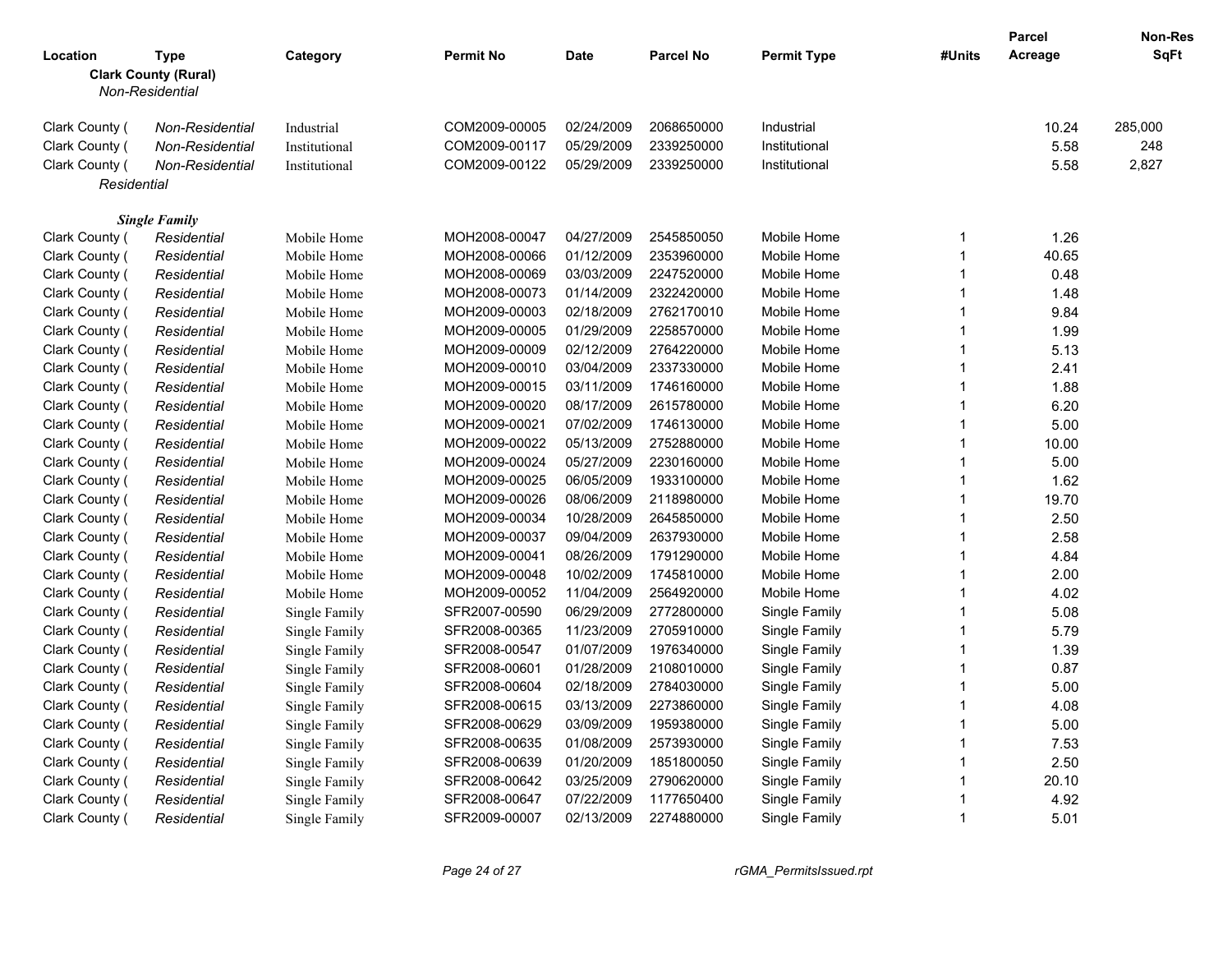|                |                                     |                                |                  |            |                  |                    |                         | <b>Parcel</b> | Non-Res |
|----------------|-------------------------------------|--------------------------------|------------------|------------|------------------|--------------------|-------------------------|---------------|---------|
| Location       | <b>Type</b>                         | Category                       | <b>Permit No</b> | Date       | <b>Parcel No</b> | <b>Permit Type</b> | #Units                  | Acreage       | SqFt    |
|                | <b>Clark County (Rural)</b>         |                                |                  |            |                  |                    |                         |               |         |
| Residential    |                                     |                                |                  |            |                  |                    |                         |               |         |
|                |                                     |                                |                  |            |                  |                    |                         |               |         |
| Clark County ( | <b>Single Family</b><br>Residential |                                | SFR2009-00010    | 02/23/2009 | 2298790000       | Single Family      | $\mathbf{1}$            | 20.00         |         |
| Clark County ( | Residential                         | Single Family<br>Single Family | SFR2009-00012    | 02/19/2009 | 2013870050       | Single Family      | $\overline{\mathbf{1}}$ | 4.78          |         |
|                |                                     | Single Family                  | SFR2009-00090    | 03/11/2009 | 2768540000       | Single Family      | $\mathbf{1}$            | 0.91          |         |
| Clark County ( | Residential                         | Single Family                  |                  | 03/18/2009 | 2274870000       |                    | $\mathbf{1}$            | 5.02          |         |
| Clark County ( | Residential                         |                                | SFR2009-00094    |            |                  | Single Family      | $\mathbf{1}$            | 4.86          |         |
| Clark County ( | Residential                         | Single Family                  | SFR2009-00095    | 06/12/2009 | 2234750000       | Single Family      | $\overline{1}$          |               |         |
| Clark County ( | Residential                         | Single Family                  | SFR2009-00104    | 12/04/2009 | 1295950000       | Single Family      |                         | 44.24         |         |
| Clark County ( | Residential                         | Single Family                  | SFR2009-00110    | 04/01/2009 | 2353800050       | Single Family      | $\overline{1}$          | 5.09          |         |
| Clark County ( | Residential                         | Single Family                  | SFR2009-00122    | 04/20/2009 | 2110320000       | Single Family      | $\mathbf{1}$            | 5.05          |         |
| Clark County ( | Residential                         | Single Family                  | SFR2009-00132    | 04/20/2009 | 1298370000       | Single Family      | $\overline{1}$          | 4.80          |         |
| Clark County ( | Residential                         | Single Family                  | SFR2009-00133    | 06/10/2009 | 1706470000       | Single Family      | $\overline{1}$          | 2.50          |         |
| Clark County ( | Residential                         | Single Family                  | SFR2009-00135    | 04/30/2009 | 2081650100       | Single Family      | 1                       | 5.99          |         |
| Clark County ( | Residential                         | Single Family                  | SFR2009-00139    | 04/27/2009 | 2777540000       | Single Family      | $\mathbf{1}$            | 10.03         |         |
| Clark County ( | Residential                         | Single Family                  | SFR2009-00141    | 05/21/2009 | 2274260000       | Single Family      | $\overline{1}$          | 2.96          |         |
| Clark County ( | Residential                         | Single Family                  | SFR2009-00147    | 05/29/2009 | 1931330000       | Single Family      | $\mathbf{1}$            | 10.15         |         |
| Clark County ( | Residential                         | Single Family                  | SFR2009-00148    | 05/08/2009 | 9860268930       | Single Family      | $\overline{1}$          | 5.01          |         |
| Clark County ( | Residential                         | Single Family                  | SFR2009-00150    | 05/29/2009 | 2476480000       | Single Family      | $\mathbf{1}$            | 20.00         |         |
| Clark County ( | Residential                         | Single Family                  | SFR2009-00161    | 06/29/2009 | 2276270000       | Single Family      | $\overline{1}$          | 4.98          |         |
| Clark County ( | Residential                         | Single Family                  | SFR2009-00172    | 05/28/2009 | 2261040000       | Single Family      | $\mathbf{1}$            | 5.00          |         |
| Clark County ( | Residential                         | Single Family                  | SFR2009-00173    | 06/24/2009 | 2169580120       | Single Family      | $\mathbf{1}$            | 2.11          |         |
| Clark County ( | Residential                         | Single Family                  | SFR2009-00174    | 06/22/2009 | 2169580380       | Single Family      | $\mathbf{1}$            | 1.09          |         |
| Clark County ( | Residential                         | Single Family                  | SFR2009-00175    | 05/27/2009 | 2238320050       | Single Family      | $\overline{1}$          | 9.73          |         |
| Clark County ( | Residential                         | Single Family                  | SFR2009-00176    | 06/02/2009 | 1743730000       | Single Family      | $\mathbf{1}$            | 5.00          |         |
| Clark County ( | Residential                         | Single Family                  | SFR2009-00179    | 05/20/2009 | 2169580160       | Single Family      | $\mathbf{1}$            | 1.17          |         |
| Clark County ( | Residential                         | Single Family                  | SFR2009-00180    | 06/29/2009 | 2757040000       | Single Family      | 1                       | 10.00         |         |
| Clark County ( | Residential                         | Single Family                  | SFR2009-00182    | 07/17/2009 | 1752710000       | Single Family      | $\mathbf{1}$            | 2.50          |         |
| Clark County ( | Residential                         | Single Family                  | SFR2009-00189    | 07/15/2009 | 9860263230       | Single Family      | $\overline{1}$          | 5.00          |         |
| Clark County ( | Residential                         | Single Family                  | SFR2009-00193    | 09/15/2009 | 1937520000       | Single Family      | $\mathbf{1}$            | 1.08          |         |
| Clark County ( | Residential                         | Single Family                  | SFR2009-00195    | 06/16/2009 | 1539970000       | Single Family      | 1                       | 3.82          |         |
| Clark County ( | Residential                         | Single Family                  | SFR2009-00216    | 08/10/2009 | 2076420180       | Single Family      | $\mathbf{1}$            | 4.77          |         |
| Clark County ( | Residential                         | Single Family                  | SFR2009-00217    | 07/16/2009 | 2238320100       | Single Family      | 1                       | 9.60          |         |
| Clark County ( | Residential                         | Single Family                  | SFR2009-00220    | 07/13/2009 | 9860268590       | Single Family      | $\mathbf{1}$            | 4.79          |         |
| Clark County ( | Residential                         | Single Family                  | SFR2009-00225    | 09/03/2009 | 2576370000       | Single Family      | $\overline{1}$          | 5.01          |         |
| Clark County ( | Residential                         | Single Family                  | SFR2009-00227    | 08/27/2009 | 1434620100       | Single Family      | $\mathbf{1}$            | 4.50          |         |
| Clark County ( | Residential                         | Single Family                  | SFR2009-00230    | 08/10/2009 | 2241290000       | Single Family      | $\overline{1}$          | 1.13          |         |
| Clark County ( | Residential                         | Single Family                  | SFR2009-00243    | 08/04/2009 | 2369660000       | Single Family      | $\overline{\mathbf{1}}$ | 5.00          |         |
| Clark County ( | Residential                         | Single Family                  | SFR2009-00246    | 07/31/2009 | 1789090020       | Single Family      | $\overline{1}$          | 3.00          |         |
| Clark County ( | Residential                         | Single Family                  | SFR2009-00247    | 07/30/2009 | 2069220000       | Single Family      | -1                      | 5.00          |         |
|                |                                     |                                |                  |            |                  |                    |                         |               |         |

*Page 25 of 27 rGMA\_PermitsIssued.rpt*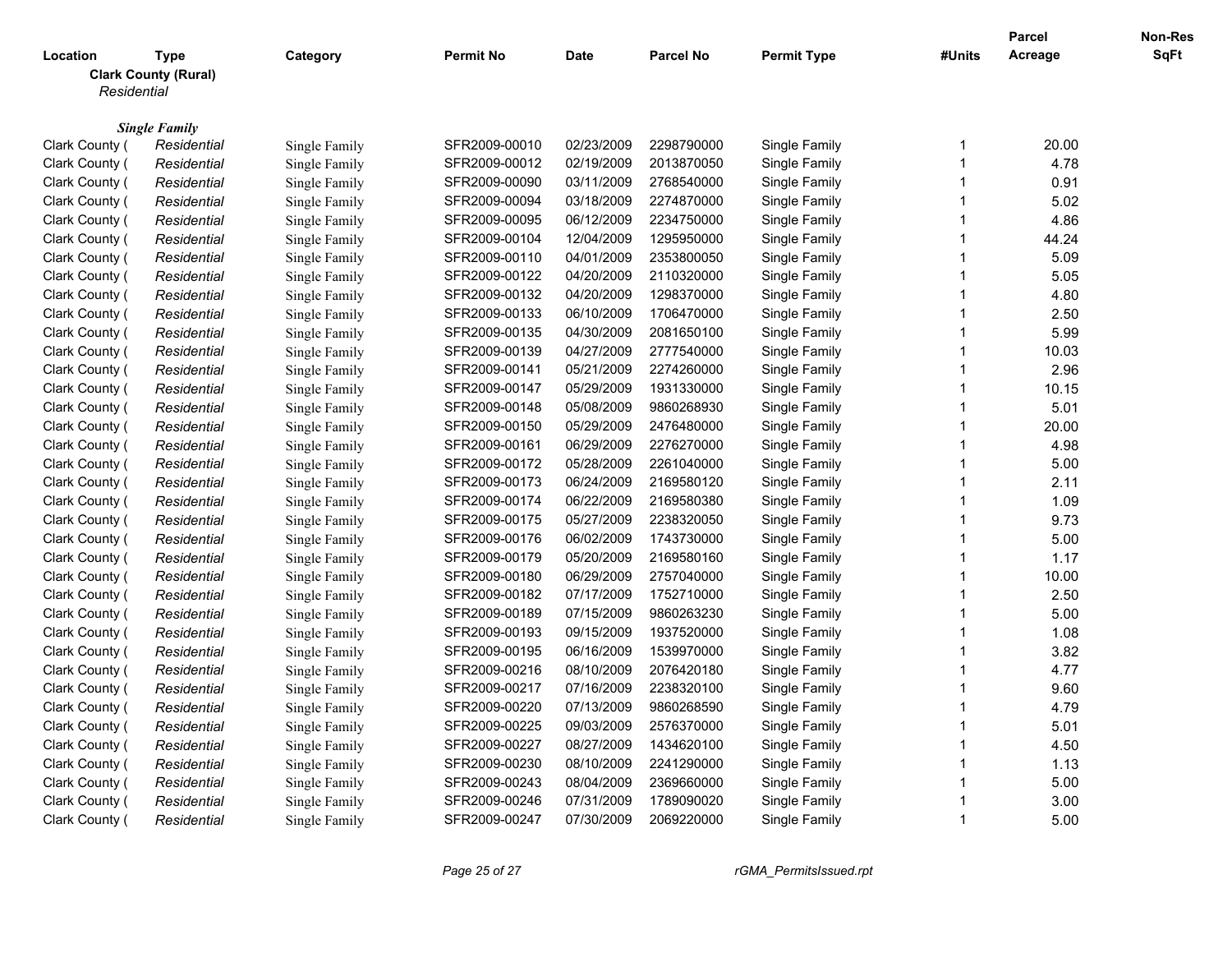|                |                                     |               |                  |             |                  |                          |                         | <b>Parcel</b>       | Non-Res     |
|----------------|-------------------------------------|---------------|------------------|-------------|------------------|--------------------------|-------------------------|---------------------|-------------|
| Location       | <b>Type</b>                         | Category      | <b>Permit No</b> | <b>Date</b> | <b>Parcel No</b> | <b>Permit Type</b>       | #Units                  | Acreage             | <b>SqFt</b> |
|                | <b>Clark County (Rural)</b>         |               |                  |             |                  |                          |                         |                     |             |
| Residential    |                                     |               |                  |             |                  |                          |                         |                     |             |
|                |                                     |               |                  |             |                  |                          |                         |                     |             |
| Clark County ( | <b>Single Family</b><br>Residential | Single Family | SFR2009-00259    | 08/18/2009  | 1684600000       | Single Family            | -1                      | 5.00                |             |
| Clark County ( | Residential                         | Single Family | SFR2009-00260    | 08/18/2009  | 1828830000       | Single Family            | -1                      | 2.50                |             |
| Clark County ( | Residential                         | Single Family | SFR2009-00266    | 08/20/2009  | 1948050000       | Single Family            | $\overline{1}$          | 10.38               |             |
| Clark County ( | Residential                         | Single Family | SFR2009-00268    | 08/18/2009  | 2267520000       | Single Family            | $\overline{1}$          | 2.31                |             |
| Clark County ( | Residential                         | Single Family | SFR2009-00269    | 08/21/2009  | 2092940000       | Single Family            | $\overline{\mathbf{1}}$ | 4.95                |             |
| Clark County ( | Residential                         | Single Family | SFR2009-00277    | 09/04/2009  | 2221120000       | Single Family            | -1                      | 9.79                |             |
| Clark County ( | Residential                         | Single Family | SFR2009-00298    | 09/08/2009  | 1796700000       | Single Family            | $\overline{1}$          | 5.00                |             |
| Clark County ( | Residential                         | Single Family | SFR2009-00303    | 09/16/2009  | 2326980100       | Single Family            | $\overline{1}$          | 2.45                |             |
| Clark County ( | Residential                         | Single Family | SFR2009-00306    | 11/13/2009  | 2238320150       | Single Family            | $\overline{1}$          | 9.04                |             |
| Clark County ( | Residential                         | Single Family | SFR2009-00312    | 09/28/2009  | 1373640000       | Single Family            | $\overline{1}$          | 5.01                |             |
| Clark County ( | Residential                         | Single Family | SFR2009-00314    | 10/13/2009  | 2615230000       | Single Family            | $\overline{1}$          | 27.23               |             |
| Clark County ( | Residential                         | Single Family | SFR2009-00317    | 11/23/2009  | 1974380000       | Single Family            | $\overline{\mathbf{1}}$ | 3.72                |             |
| Clark County ( | Residential                         | Single Family | SFR2009-00326    | 10/28/2009  | 2645850000       | Single Family            | 1                       | 2.50                |             |
| Clark County ( | Residential                         | Single Family | SFR2009-00328    | 09/24/2009  | 9860275440       | Single Family            | $\overline{\mathbf{1}}$ | 1.50                |             |
| Clark County ( | Residential                         | Single Family | SFR2009-00333    | 10/02/2009  | 1700420000       | Single Family            | $\overline{1}$          | 5.07                |             |
| Clark County ( | Residential                         | Single Family | SFR2009-00340    | 10/08/2009  | 2646150000       | Single Family            | $\overline{1}$          | 5.00                |             |
| Clark County ( | Residential                         | Single Family | SFR2009-00341    | 10/30/2009  | 9860268880       | Single Family            | $\overline{1}$          | 5.02                |             |
| Clark County ( | Residential                         | Single Family | SFR2009-00342    | 10/06/2009  | 2079020000       | Single Family            | $\overline{\mathbf{1}}$ | 2.51                |             |
| Clark County ( | Residential                         | Single Family | SFR2009-00346    | 09/29/2009  | 2794810000       | Single Family            | $\overline{1}$          | 5.00                |             |
| Clark County ( | Residential                         | Single Family | SFR2009-00347    | 10/09/2009  | 2276030000       | Single Family            | $\overline{1}$          | 5.00                |             |
| Clark County ( | Residential                         | Single Family | SFR2009-00349    | 12/04/2009  | 2663400000       | Single Family            | $\overline{\mathbf{1}}$ | 20.00               |             |
| Clark County ( | Residential                         | Single Family | SFR2009-00352    | 10/16/2009  | 2051470000       | Single Family            | $\overline{\mathbf{1}}$ | 2.78                |             |
| Clark County ( | Residential                         | Single Family | SFR2009-00354    | 10/09/2009  | 2221350010       | Single Family            | -1                      | 4.79                |             |
| Clark County ( | Residential                         | Single Family | SFR2009-00356    | 10/15/2009  | 2256400000       | Single Family            | $\overline{1}$          | 2.10                |             |
| Clark County ( | Residential                         | Single Family | SFR2009-00359    | 10/22/2009  | 2639260000       | Single Family            | $\overline{1}$          | 9.54                |             |
| Clark County ( | Residential                         | Single Family | SFR2009-00363    | 11/06/2009  | 2278450000       | Single Family            | 1                       | 9.10                |             |
| Clark County ( | Residential                         | Single Family | SFR2009-00385    | 10/30/2009  | 2133580000       | Single Family            | $\overline{\mathbf{1}}$ | 5.00                |             |
| Clark County ( | Residential                         | Single Family | SFR2009-00388    | 12/01/2009  | 2245780100       | Single Family            | $\overline{1}$          | 5.10                |             |
| Clark County ( | Residential                         | Single Family | SFR2009-00391    | 12/09/2009  | 2278250150       | Single Family            | $\overline{\mathbf{1}}$ | 5.00                |             |
| Clark County ( | Residential                         | Single Family | SFR2009-00392    | 11/17/2009  | 2316160000       | Single Family            | $\overline{1}$          | 21.00               |             |
| Clark County ( | Residential                         | Single Family | SFR2009-00403    | 11/20/2009  | 2173830000       | Single Family            | -1                      | 9.24                |             |
| Clark County ( | Residential                         | Single Family | SFR2009-00404    | 12/09/2009  | 2586280050       | Single Family            | 1                       | 6.45                |             |
| Clark County ( | Residential                         | Single Family | SFR2009-00407    | 11/30/2009  | 9860266070       | Single Family            |                         | 5.00                |             |
|                |                                     |               |                  |             |                  |                          | 102                     | Total Single Family |             |
|                |                                     |               |                  |             |                  |                          |                         |                     |             |
|                |                                     |               |                  |             |                  | Clark County (Rural) Sub |                         | 102                 | 288,075     |
|                |                                     |               |                  |             |                  | Total                    |                         |                     |             |